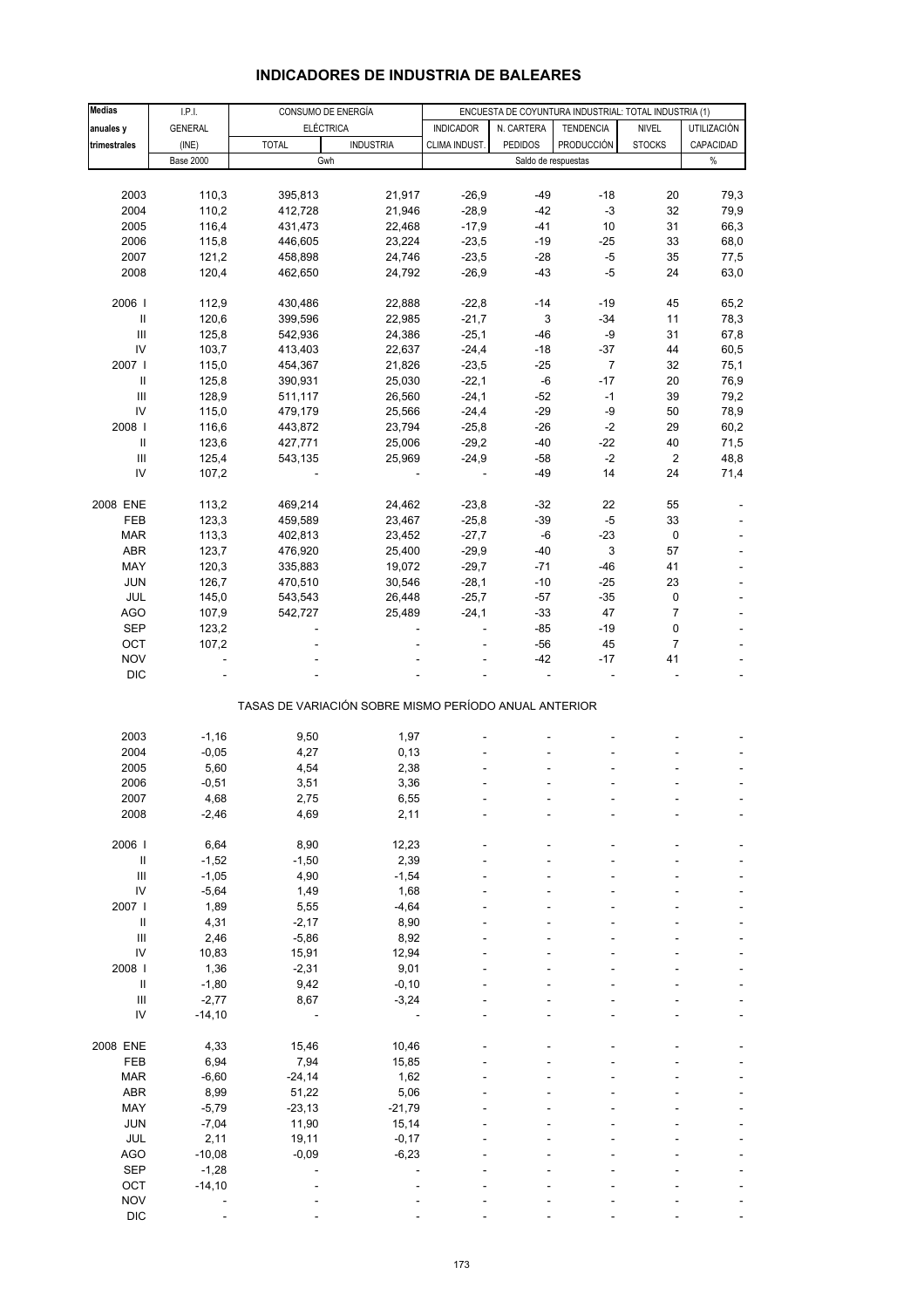#### **Medias anuales y |** TOTAL | EDIFICIOS | SERVICIOS | OTROS | TOTAL | RESIDENCIAL | NO RESID. **trimestrales** VIVIENDAS COMERCIALES DESTINOS TOTAL VIVIENDAS COLECTIVOS 2003 183.507 143.847 13.297 26.363 114 92 88 5 22 2004 211.075 189.112 7.377 14.585 153 130 125 5 24 2005 243.840 189.332 9.268 45.240 150 126 122 3 24 2006 266.263 224.249 15.754 26.260 161 139 138 1 22 2007 244.038 203.201 11.679 29.158 183 156 155 1 26 2008 122.109 90.216 8.228 23.666 111 78 78 0 33 2005 IV 262.398 216.594 8.443 37.361 137 118 107 11 19 2006 I 258.703 222.501 16.541 19.661 161 143 141 2 18 II 236.247 202.380 18.874 14.993 146 136 136 0 10 III 268.112 231.679 5.297 31.136 145 115 114 0 31 IV 301.989 240.435 22.305 39.249 193 161 158 3 31 2007 I 275.748 220.038 4.865 50.846 183 155 154 0 28 II 281.767 248.109 4.665 28.992 222 204 200 4 18 III 207.528 187.201 12.713 7.614 202 154 154 0 47 IV 211.110 157.455 24.473 29.182 124 112 112 1 12 2008 I 150.186 120.231 12.267 17.688 108 75 75 0 33 II 120.844 82.602 3.642 34.600 114 81 81 0 33 III 95.299 67.816 8.773 18.710 ----- 2007 OCT 222.053 173.817 1.811 46.425 148 129 128 1 19 NOV 272.087 180.612 70.452 21.023 108 105 104 1 3 DIC 139.190 117.937 1.156 20.097 117 103 103 0 14 2008 ENE 157.215 127.122 24.108 5.985 77 73 73 0 4 FEB 147.341 118.208 10.408 18.725 179 89 89 0 90 MAR 146.002 115.362 2.285 28.355 69 63 63 0 6 ABR 109.752 85.338 8.763 15.651 129 117 117 0 12 MAY 182.921 101.410 2.164 79.347 64 60 60 0 4 JUN 69.858 61.057 0 8.801 150 67 66 1 83 JUL 138.353 96.140 1.873 40.340 ----- AGO 77.379 46.000 24.233 7.146 ----- SEP 70.164 61.307 214 8.643 ----- TASAS DE VARIACIÓN SOBRE MISMO PERÍODO ANUAL ANTERIOR 2003 5,43 -5,41 6,62 177,34 13,91 10,72 9,95 27,91 29,56 2004 15,02 31,47 -44,52 -44,68 34,36 40,72 42,38 9,09 7,60 2005 15,52 0,12 25,63 210,18 -2,23 -2,96 -1,81 -31,67 1,77 2006 9,20 18,44 69,98 -41,95 7,62 10,34 12,40 -63,41 -6,60 2007 -8,35 -9,39 -25,87 11,04 13,34 12,67 12,79 0,00 17,47 2008 -52,12 -58,70 10,97 -18,82 -44,98 -56,41 -56,02 -91,67 44,20 2005 IV 38,83 31,66 48,89 98,49 -23,32 -20,09 -27,54 - -38,71 2006 I -3,63 3,38 110,42 -56,66 2,55 11,46 10,44 400,00 -37,21 II -3,43 15,56 36,44 -73,06 -6,81 0,00 1,74 - -52,46 III 34,14 54,07 -23,64 -26,87 -2,24 -4,97 -5,25 - 9,52 IV 15,09 11,01 164,19 5,06 40,63 36,72 47,98 -72,73 64,91 2007 I 6,59 -1,11 -70,59 158,61 13,90 8,41 9,46 -80,00 57,41 II 19,27 22,60 -75,28 93,37 51,83 49,63 46,94 - 82,76 III -22,60 -19,20 140,00 -75,54 38,76 34,59 34,69 0,00 54,35 IV -30,09 -34,51 9,72 -25,65 -35,47 -30,37 -29,47 -77,78 -61,70 2008 I -45,54 -45,36 152,17 -65,21 -40,80 -51,51 -51,40 - 17,65 II -57,11 -66,71 -21,93 19,34 -48,42 -60,13 -59,57 -90,91 86,79 III -54,08 -63,77 -30,99 145,72 ----- 2007 OCT -22,59 -31,21 -85,30 112,54 -41,04 -31,02 -31,55 - -70,31 NOV -28,64 -34,29 163,42 -73,62 -35,33 -28,08 -24,09 -88,89 -85,71 DIC -41,48 -39,13 -95,85 23,87 -26,88 -31,79 -31,79 - 55,56 2008 ENE -47,21 -32,70 394,12 -94,25 -53,33 -43,85 -43,41 - -88,57 FEB -43,65 -47,95 - -45,36 -22,84 -55,05 -55,05 - 164,71 MAR -45,51 -52,74 -76,25 99,29 -54,61 -53,68 -53,68 - -62,50 ABR -58,62 -65,05 581,42 -20,88 -38,28 -41,21 -37,77 - 20,00 MAY -28,14 -52,00 -82,30 155,49 -76,98 -75,61 -75,61 - -87,50 JUN -78,54 -78,87 - -75,65 -15,73 -59,88 -60,48 - 654,55 VISADOS: SUPERFICIE A CONSTRUIR LICENCIAS: SUPERFICIE A CONSTRUIR **RESIDENCIAL** Metros cuadrados **Miles de metros cuadrados**

## **INDICADORES DE CONSTRUCCIÓN DE BALEARES. I**

 JUL -42,72 -51,94 -94,04 301,27 ----- AGO -56,85 -72,73 267,84 76,10 ----- SEP -65,21 -68,21 111,88 -1,02 - - - - - - - -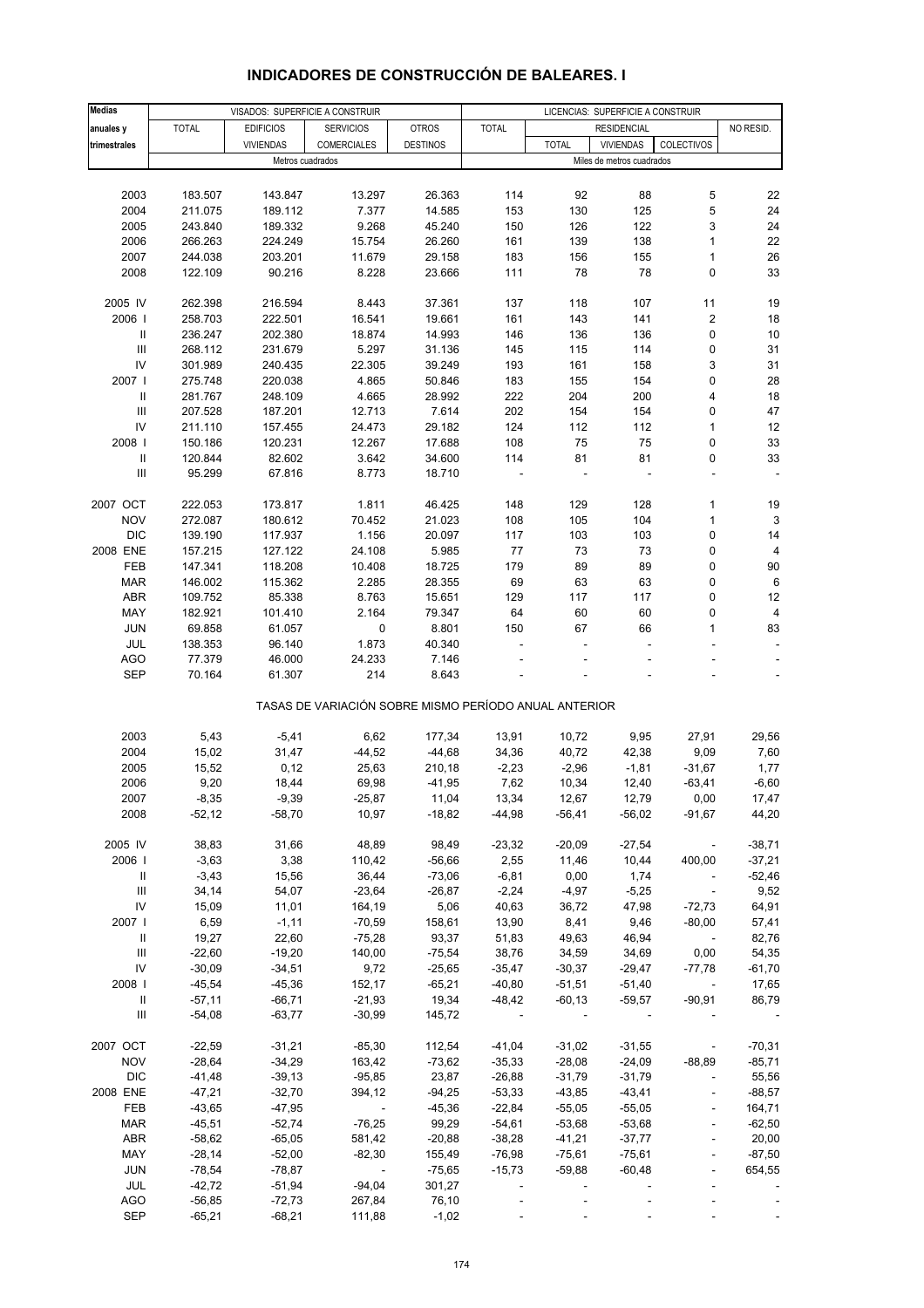| <b>Medias</b>                      |              |              |              | VIVIENDAS VISADAS COLEGIO ARQUITECTOS TÉCNICOS        |                    |                  |                   | LICENCIAS MUNIC.: Nº DE VIVIENDAS |               |
|------------------------------------|--------------|--------------|--------------|-------------------------------------------------------|--------------------|------------------|-------------------|-----------------------------------|---------------|
| anuales y                          | <b>TOTAL</b> |              | OBRA NUEVA   |                                                       | Α                  | A                | <b>OBRA</b>       | REHABI-                           | DEMO-         |
| trimestrales                       |              | <b>TOTAL</b> | EDIF.VIV.    | OTROS EDIF.                                           | AMPLIAR            | <b>REFORMAR</b>  | <b>NUEVA</b>      | LITACIÓN                          | <b>LICIÓN</b> |
|                                    |              |              |              |                                                       | Unidades           |                  |                   |                                   |               |
|                                    |              |              |              |                                                       |                    |                  |                   |                                   |               |
| 2003                               | 1.031        | 826          | 815          | 11                                                    | 75                 | 130              | 476               | 65                                | 30            |
| 2004                               | 1.341        | 1.122        | 1.144        | $\mathbf 1$                                           | 91                 | 128              | 770               | 109                               | 41            |
| 2005                               | 1.350        | 1.153        | 1.151        | 2                                                     | 74                 | 123              | 803               | 91                                | 47            |
| 2006                               | 1.501        | 1.323        | 1.321        | $\overline{\mathbf{c}}$                               | 63                 | 115              | 859               | 105                               | 79            |
| 2007                               | 1.298        | 1.159        | 1.159        | 0                                                     | 51                 | 88               | 986               | 89                                | 58            |
| 2008                               | 617          | 485          | 485          | 0                                                     | 43                 | 90               | 457               | 68                                | 29            |
|                                    |              |              |              |                                                       |                    |                  |                   |                                   |               |
| 2005 IV                            | 1.548        | 1.336        | 1.333        | 3                                                     | 88                 | 123              | 668               | 88                                | 42            |
| 2006                               | 1.471        | 1.292        | 1.292        | 0                                                     | 72                 | 108              | 898               | 127                               | 65            |
| $\ensuremath{\mathsf{II}}$         | 1.389        | 1.188        | 1.183        | 5                                                     | 64                 | 137              | 842               | 81                                | 51            |
| $\ensuremath{\mathsf{III}}\xspace$ | 1.491        | 1.358        | 1.358        | 0                                                     | 62                 | 71               | 698               | 116                               | 104           |
| IV                                 | 1.654        | 1.453        | 1.452        | $\mathbf 1$                                           | 55                 | 146              | 997               | 97                                | 95            |
| 2007 l                             | 1.362        | 1.204        | 1.204        | 0                                                     | 61                 | 97               | 996               | 108                               | 73            |
| $\ensuremath{\mathsf{II}}$         | 1.553        | 1.424        | 1.424        | 0                                                     | 49                 | 81               | 1.351             | 78                                | 65            |
| III                                | 1.248        | 1.132        | 1.132        | 0                                                     | 44                 | 72               | 923               | 90                                | 50            |
| IV                                 | 1.030        | 879          | 879          | 0                                                     | 51                 | 100              | 674               | 81                                | 45            |
| 2008                               | 785          | 651          | 651          | 0                                                     | 46                 | 89               | 456               | 79                                | 25            |
| $\sf II$                           | 614          | 474          | 474          | 0                                                     | 53                 | 87               | 458               | 58                                | 33            |
| Ш                                  | 452          | 329          | 329          | 0                                                     | 30                 | 93               |                   |                                   |               |
|                                    |              |              |              |                                                       |                    |                  |                   |                                   |               |
| 2007 OCT                           | 1.121        | 963          | 963          | 0                                                     | 58                 | 100              | 836               | 133                               | 61            |
| <b>NOV</b>                         | 1.271        | 1.100        | 1.100        | 0                                                     | 46                 | 125              | 595               | 78                                | 43            |
| <b>DIC</b>                         | 699          | 573          | 573          | 0                                                     | 50                 | 76               | 590               | 32                                | 30            |
| 2008 ENE                           | 810          | 682          | 682          | 0                                                     | 38                 | 90               | 480               | 73                                | 19            |
| FEB                                | 759          | 620          | 620          | 0                                                     | 44                 | 95               | 467               | 105                               | 41            |
| <b>MAR</b>                         | 787          | 650          | 650          | 0                                                     | 55                 | 82               | 420               | 58                                | 15            |
| ABR<br>MAY                         | 596<br>719   | 446          | 446          | 0                                                     | 54                 | 96<br>75         | 627<br>344        | 36<br>48                          | 43            |
| <b>JUN</b>                         | 528          | 586<br>391   | 586<br>391   | 0<br>0                                                | 58<br>46           | 91               | 404               | 89                                | 30<br>25      |
| <b>JUL</b>                         | 629          | 460          | 460          | 0                                                     | 41                 | 128              |                   | ÷,                                |               |
| <b>AGO</b>                         | 297          | 236          | 236          | 0                                                     | 17                 | 44               |                   |                                   |               |
| <b>SEP</b>                         | 431          | 292          | 292          | 0                                                     | 33                 | 106              |                   |                                   |               |
|                                    |              |              |              |                                                       |                    |                  |                   |                                   |               |
|                                    |              |              |              | TASAS DE VARIACIÓN SOBRE MISMO PERÍODO ANUAL ANTERIOR |                    |                  |                   |                                   |               |
|                                    |              |              |              |                                                       |                    |                  |                   |                                   |               |
| 2003                               | $-6,56$      | $-9,24$      | $-8,54$      | $-41,56$                                              | $-1,86$            | 11,19            | 11,91             | 40,69                             | 17,80         |
| 2004                               | 30,09        | 35,86        | 40,44        | $-91,85$                                              | 21,91              | $-1,86$          | 61,86             | 67,61                             | 34,62         |
| 2005                               | 0,68         | 2,78         | 0,60         | 136,36                                                | $-19,34$           | $-3,40$          | 4,27              | $-16,41$                          | 15,92         |
| 2006                               | 11,22        | 14,72        | 14,79        | $-19,23$                                              | $-14,25$           | $-6,36$          | 6,93              | 15,69                             | 66,55         |
| 2007                               | -13,52       | $-12,35$     | -12,23       |                                                       | $-18,73$           | $-24,04$         | 14,80             | $-14,99$                          | -26,11        |
| 2008                               | $-55,52$     | $-61,31$     | $-61,31$     |                                                       | $-16,45$           | 7,46             | $-61,06$          | $-26,70$                          | $-58,21$      |
|                                    |              |              |              |                                                       |                    |                  |                   |                                   |               |
| 2005 IV<br>2006                    | 30,90        | 41,71        | 28,82        |                                                       | $-24,79$           | 0,82             | $-27,50$          | $-28,14$                          | $-6,67$       |
| Ш                                  | 0,11<br>6,27 | 1,60<br>6,99 | 1,73<br>6,51 | $-83,33$<br>$\overline{\phantom{a}}$                  | $-0,92$<br>$-5,91$ | $-14,32$<br>6,46 | 14,54<br>$-14,57$ | 31,03<br>$-23,34$                 | 5,43<br>53,00 |
| $\ensuremath{\mathsf{III}}\xspace$ | 38,65        | 51,92        | 52,55        | $\overline{\phantom{a}}$                              | $-6,50$            | $-38,26$         | $-9,89$           | 58,18                             | 98,10         |
| ${\sf IV}$                         | 6,87         | 8,76         | 8,90         | $-55,56$                                              | $-37,50$           | 18,11            | 49,25             | 10,27                             | 126,98        |
| 2007 l                             | $-7,41$      | $-6,84$      | $-6,81$      | $\blacksquare$                                        | $-14,42$           | $-9,60$          | 10,95             | $-15,00$                          | 13,40         |
| Ш                                  | 11,83        | 19,84        | 20,38        |                                                       | $-23,04$           | -41,26           | 60,35             | $-3,29$                           | 26,80         |
| Ш                                  | $-16,32$     | $-16,65$     | $-16,65$     |                                                       | $-29,95$           | 1,88             | 32,22             | $-22,13$                          | $-51,76$      |
| ${\sf IV}$                         | $-37,71$     | $-39,54$     | $-39,49$     | $\blacksquare$                                        | $-6,67$            | $-31,12$         | $-32,43$          | $-16,21$                          | $-53,15$      |
| 2008 l                             | $-42,35$     | $-45,94$     | $-45,94$     | $\blacksquare$                                        | $-25,54$           | $-8,56$          | $-54,27$          | $-26,93$                          | $-65,91$      |
| $\ensuremath{\mathsf{II}}$         | $-60,45$     | $-66,68$     | $-66,68$     |                                                       | 7,48               | 8,26             | $-66,07$          | $-26,38$                          | $-49,48$      |
| Ш                                  | $-63,75$     | $-70,90$     | $-70,90$     | ÷,                                                    | $-30,53$           | 28,11            |                   |                                   |               |
|                                    |              |              |              |                                                       |                    |                  |                   |                                   |               |
| 2007 OCT                           | $-38,10$     | $-38,19$     | $-38,03$     |                                                       | 45,00              | $-53,05$         | $-28,79$          | 24,30                             | $-40,78$      |
| <b>NOV</b>                         | $-34,15$     | $-35,37$     | $-35,37$     | $\blacksquare$                                        | $-32,35$           | $-21,88$         | $-29,92$          | $-4,88$                           | $-57,84$      |
| <b>DIC</b>                         | $-42,75$     | $-47,91$     | $-47,91$     |                                                       | $-12,28$           | 18,75            | $-39,05$          | $-68,32$                          | $-62,96$      |
| 2008 ENE                           | $-35,71$     | $-38,45$     | $-38,45$     |                                                       | $-38,71$           | 0,00             | $-39,55$          | $-29,81$                          | $-75,95$      |
| FEB                                | $-46, 17$    | $-51,33$     | $-51,33$     | $\blacksquare$                                        | $-13,73$           | 11,76            | $-64,62$          | $-7,08$                           | $-45,33$      |
| <b>MAR</b>                         | -44,46       | $-47,11$     | $-47,11$     |                                                       | $-22,54$           | $-29,91$         | $-52,00$          | $-45,28$                          | $-77,27$      |
| ABR                                | $-63,07$     | $-70,37$     | $-70,37$     |                                                       | 68,75              | 24,68            | $-53,76$          | $-58,14$                          | $-14,00$      |
| MAY                                | $-45,69$     | $-50,88$     | $-50,88$     | $\blacksquare$                                        | 9,43               | $-3,85$          | $-78,41$          | $-31,43$                          | $-64,29$      |
| <b>JUN</b>                         | $-69,34$     | $-75,14$     | $-75,14$     |                                                       | $-25,81$           | 4,60             | $-63,37$          | 12,66                             | $-58,33$      |
| JUL                                | $-52,71$     | $-61,95$     | $-61,95$     | $\overline{\phantom{a}}$                              | 13,89              | 50,59            |                   |                                   |               |
| AGO                                | $-73,53$     | $-77,15$     | $-77,15$     |                                                       | $-34,62$           | $-30,16$         |                   |                                   |               |
| <b>SEP</b>                         | $-66,62$     | $-74,67$     | $-74,67$     |                                                       | $-52,17$           | 53,62            |                   |                                   |               |

# **INDICADORES DE CONSTRUCCIÓN DE BALEARES. II**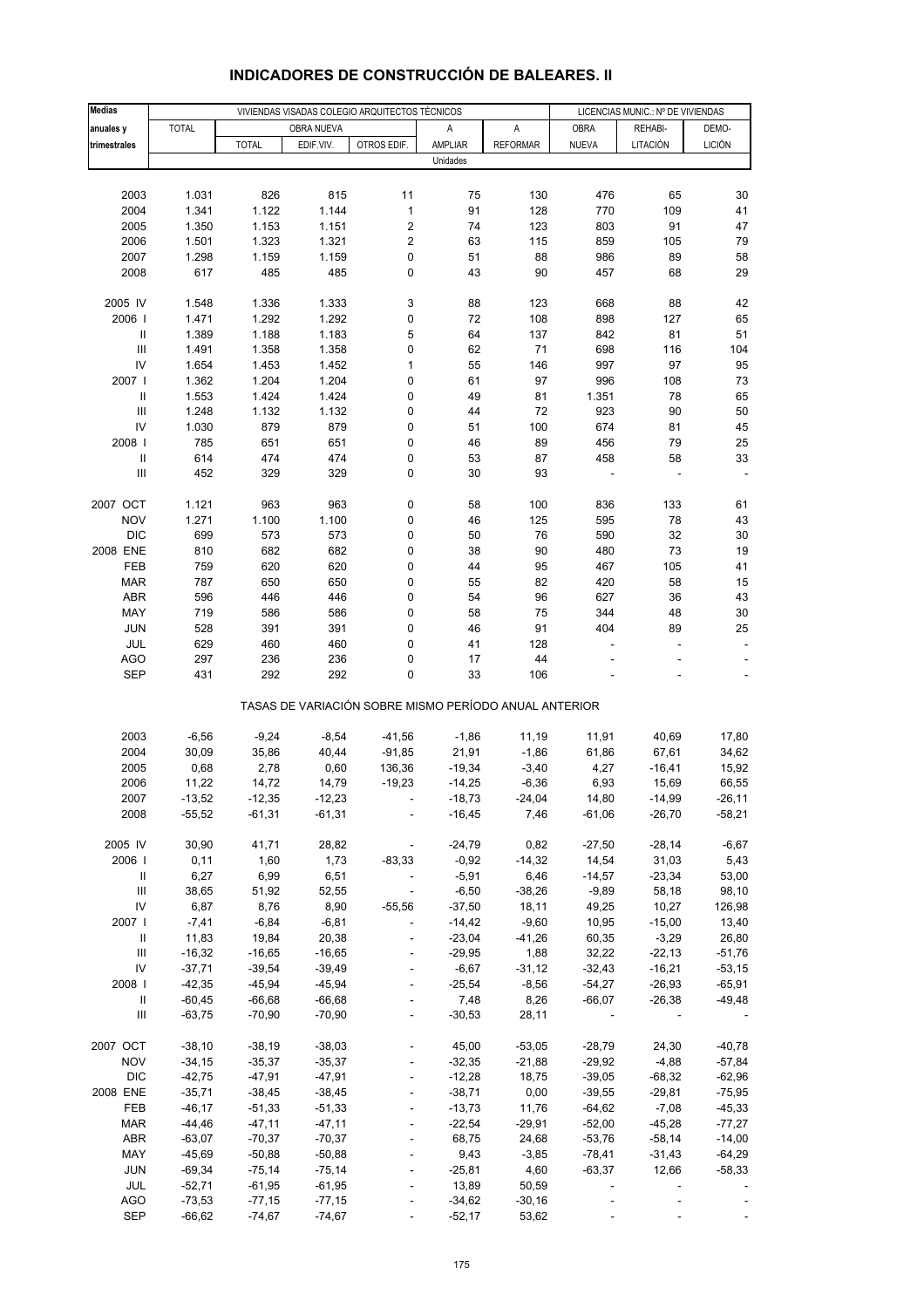| <b>Medias</b>                      |                          |                          | VIVIENDAS (2)  |              |                          |                          |              | PROYECTOS VISADOS                                     |               | CERTIFICAC.  | LIQUIDACIÓN      |
|------------------------------------|--------------------------|--------------------------|----------------|--------------|--------------------------|--------------------------|--------------|-------------------------------------------------------|---------------|--------------|------------------|
| anuales y                          |                          | <b>INICIADAS</b>         |                |              | <b>TERMINADAS</b>        |                          |              | POR EL COLEGIO DE ARQUITECTOS                         |               | FIN DE OBRA  | <b>EJECUCIÓN</b> |
| trimestrales                       | <b>TOTAL</b>             | <b>PROTEGIDAS</b>        | <b>LIBRES</b>  | <b>TOTAL</b> | <b>PROTEGIDAS</b>        | <b>LIBRES</b>            | <b>TOTAL</b> | <b>PROTEGIDOS</b>                                     | <b>LIBRES</b> | Nº VIVIENDAS | MAT. OBRA        |
|                                    |                          |                          |                |              | Unidades                 |                          |              |                                                       |               | Unidades     | Miles $\epsilon$ |
|                                    |                          |                          |                |              |                          |                          |              |                                                       |               |              |                  |
| 2003                               | 506                      | 41                       | 464            | 987          | 25                       | 961                      | 576          | 41                                                    | 535           | 991          | 73.138           |
| 2004                               | 818                      | 29                       | 789            | 786          | 45                       | 741                      | 1.013        | 24                                                    | 989           | 919          | 69.438           |
| 2005                               | 940                      | 54                       | 886            | 643          | 63                       | 580                      | 1.100        | 56                                                    | 1.044         | 877          | 69.665           |
| 2006                               | 1.114                    | 48                       | 1.066          | 881          | 34                       | 848                      | 1.320        | 53                                                    | 1.267         | 1.103        | 91.760           |
| 2007                               | 1.158                    | 35                       | 1.123          | 1.046        | 32                       | 1.014                    | 1.308        | 24                                                    | 1.284         | 1.111        | 103.007          |
| 2008                               | 699                      | 12                       | 687            | 1.089        | 28                       | 1.062                    | 502          | 18                                                    | 484           | 1.058        | 104.513          |
|                                    |                          |                          |                |              |                          |                          |              |                                                       |               |              |                  |
| 2005 IV                            | 957                      | 160                      | 796            | 849          | 155                      | 694                      | 1.397        | 160                                                   | 1.237         | 916          | 72.272           |
| 2006                               | 1.131                    | 63                       | 1.068          | 688          | 13                       | 675                      | 1.276        | 93                                                    | 1.183         | 1.077        | 81.385           |
| Ш                                  | 1.059                    | 58                       | 1.001          | 864          | 46                       | 817                      | 1.299        | 65                                                    | 1.234         | 1.362        | 110.867          |
| $\ensuremath{\mathsf{III}}\xspace$ | 1.052                    | 37                       | 1.015          | 956          | 28                       | 928                      | 1.477        | 51                                                    | 1.426         | 1.020        | 86.334           |
| ${\sf IV}$                         | 1.215                    | 35                       | 1.181          | 1.018        | 48                       | 970                      | 1.228        | $\overline{2}$                                        | 1.225         | 952          | 88.455           |
| 2007                               | 1.387                    | 110                      | 1.277          | 1.166        | 49                       | 1.118                    | 1.405        | 30                                                    | 1.375         | 1.109        | 110.561          |
| $\mathbf{II}$                      | 967                      | 27                       | 940            | 1.014        | 35                       | 979                      | 1.569        | 0                                                     | 1.569         | 1.154        | 108.617          |
| $\ensuremath{\mathsf{III}}\xspace$ | 1.260                    | 2                        | 1.258          | 811          | 7                        | 804                      | 1.324        | 66                                                    | 1.258         | 1.063        | 90.077           |
| ${\sf IV}$                         | 1.017                    | $\pmb{0}$                | 1.017          | 1.191        | 38                       | 1.153                    | 934          | $\pmb{0}$                                             | 934           | 1.119        | 102.774          |
| 2008                               | 794                      | 3                        | 791            | 1.159        | 52                       | 1.106                    | 603          | 33                                                    | 570           | 1.002        | 90.725           |
| $\ensuremath{\mathsf{II}}$         | 605                      | 21                       | 583            | 1.020        | 3                        | 1.017                    | 555          | 3                                                     | 552           | 1.297        | 129.113          |
| $\ensuremath{\mathsf{III}}\xspace$ | $\overline{\phantom{a}}$ | ÷,                       | ÷,             |              | ÷,                       | $\overline{\phantom{a}}$ | 347          | 18                                                    | 329           | 876          | 93.702           |
|                                    |                          |                          |                |              |                          |                          |              |                                                       |               |              |                  |
| 2007 OCT                           | 1.088                    | 0                        | 1.088          | 1.571        | 51                       | 1.520                    | 1.212        | 0                                                     | 1.212         | 1.291        | 130.629          |
| <b>NOV</b>                         | 924                      | 0                        | 924            | 1.143        | 0                        | 1.143                    | 780          | 0                                                     | 780           | 1.115        | 100.801          |
| <b>DIC</b>                         | 1.038                    | 0                        | 1.038          | 859          | 62                       | 797                      | 810          | 0                                                     | 810           | 950          | 76.891           |
| 2008 ENE                           | 867                      | 0                        | 867            | 994          | $\overline{7}$           | 987                      | 518          | 84                                                    | 434           | 1.043        | 91.035           |
| FEB                                | 998                      | 8                        | 990            | 1.130        | 108                      | 1.022                    | 639          | 16                                                    | 623           | 1.177        | 105.717          |
| <b>MAR</b>                         | 516                      | $\mathbf 0$              | 516            | 1.352        | 42                       | 1.310                    | 653          | 0                                                     | 653           | 787          | 75.422           |
| ABR                                | 649                      | 35                       | 614            | 770          | 9                        | 761                      | 801          | 8                                                     | 793           | 1.090        | 113.173          |
| MAY                                | 580                      | 29                       | 551            | 1.223        | 0                        | 1.223                    | 424          | 0                                                     | 424           | 1.311        | 121.640          |
| JUN                                | 585                      | 0                        | 585            | 1.067        | 0                        | 1.067                    | 439          | 0                                                     | 439           | 1.489        | 152.527          |
| JUL                                | ä,                       | ä,                       | ٠              |              | ٠                        | ÷.                       | 399          | 0                                                     | 399           | 1.467        | 151.017          |
| <b>AGO</b>                         |                          |                          |                |              |                          |                          | 345          | 16                                                    | 329           | 403          | 55.018           |
| <b>SEP</b>                         |                          |                          |                |              |                          |                          | 296          | 38                                                    | 258           | 757          | 75.071           |
|                                    |                          |                          |                |              |                          |                          |              | TASAS DE VARIACIÓN SOBRE MISMO PERÍODO ANUAL ANTERIOR |               |              |                  |
| 2003                               | $-38,34$                 | $-39,29$                 | $-38,26$       | $-5,06$      | $-20,42$                 | $-4,57$                  | $-22,25$     | $-8,38$                                               | $-23,15$      | $-6,22$      | $-2,21$          |
| 2004                               | 61,71                    | $-31,05$                 | 69,96          | $-20,36$     | 78,29                    | $-22,96$                 | 76,04        | $-41,46$                                              | 85,05         | $-7,26$      | $-5,06$          |
| 2005                               | 14,91                    | 87,72                    | 12,28          | $-18,13$     | 39,67                    | $-21,66$                 | 8,58         | 135,07                                                | 5,51          | $-4,53$      | 0,33             |
| 2006                               | 18,61                    | $-9,97$                  | 20,33          | 37,01        | $-46,50$                 | 46,09                    | 19,97        | $-6,35$                                               | 21,39         | 25,71        | 31,72            |
| 2007                               | 3,88                     | $-27,85$                 | 5,31           | 18,63        | $-4,94$                  | 19,56                    | $-0,91$      | -54,73                                                | 1,34          | 0,76         | 12,26            |
| 2008                               | $-40,61$                 | $-82,48$                 | $-38,02$       | $-0,09$      | $-34, 13$                | 1,27                     | $-64,99$     | $-43,55$                                              | $-65,47$      | $-4,55$      | 1,39             |
|                                    |                          |                          |                |              |                          |                          |              |                                                       |               |              |                  |
| 2005 IV                            | $-5,82$                  | 208,33                   | $-17,38$       | 33,30        | 427,27                   | 14,27                    | 19,77        | $\sim$ $-$                                            | 7,04          | $-1,72$      | $-8,03$          |
| 2006                               | 5,77                     | 112,36                   | 2,72           | 4,24         | $-81,43$                 | 14,41                    | 20,64        | 391,23                                                | 13,86         | 63,23        | 53,93            |
| Ш                                  | 19,65                    | 155,88                   | 16,07          | 71,48        | 178,00                   | 67,83                    | 29,65        | 130,95                                                | 26,74         | 22,04        | 30,64            |
| Ш                                  | 24,21                    | $\sim 100$ km s $^{-1}$  | 20,03          | 70,41        | 154,55                   | 68,73                    | 56,46        | 178,18                                                | 54,05         | 24,81        | 25,76            |
| ${\sf IV}$                         | 27,04                    | $-78,38$                 | 48,26          | 19,95        | $-69,18$                 | 39,82                    | $-12,14$     | $-98,54$                                              | $-0,94$       | 3,93         | 22,39            |
| 2007                               | 22,63                    | 75,13                    | 19,53          | 69,53        | 274,36                   | 65,58                    | 10, 11       | $-67,86$                                              | 16,26         | 2,91         | 35,85            |
| Ш                                  | $-8,72$                  | $-54,02$                 | $-6,09$        | 17,45        | $-23,74$                 | 19,78                    | 20,79        | $\sim$ $-$                                            | 27,12         | $-15,27$     | $-2,03$          |
| Ш                                  | 19,78                    | $-94,59$                 | 23,95          | $-15,20$     | $-76,19$                 | $-13,36$                 | $-10,38$     | 28,76                                                 | $-11,78$      | 4,25         | 4,34             |
| ${\sf IV}$                         | $-16,35$                 | $\sim 100$               | $-13,89$       | 16,99        | $-20,98$                 | 18,86                    | $-23,92$     | $\sim 100$ km s $^{-1}$                               | $-23,78$      | 17,55        | 16,19            |
| 2008                               | $-42,79$                 | $-97,58$                 | $-38,06$       | $-0,66$      | 7,53                     | $-1,01$                  | $-57,06$     | 11,11                                                 | $-58,55$      | $-9,59$      | $-17,94$         |
| Ш                                  | $-37,47$                 | $-20,00$                 | $-37,97$       | 0,56         | $-91,51$                 | 3,88                     | $-64,64$     | $\sim 100$ km s $^{-1}$                               | $-64,81$      | 12,33        | 18,87            |
| Ш                                  |                          |                          |                | $\sim$ $-$   |                          | $\sim$ $-$               | $-73,81$     | $-72,59$                                              | $-73,87$      | $-17,62$     | 4,02             |
| 2007 OCT                           | $-19,17$                 | ÷,                       | $-17,14$       | 9,32         | $-43,96$                 | 12,93                    | 13,38        | $\overline{\phantom{a}}$                              | 14,12         | 30,93        | 27,02            |
| <b>NOV</b>                         | $-8,06$                  | $\blacksquare$           | $-2,84$        | 41,11        | $\overline{\phantom{a}}$ | 50,59                    | $-48,21$     | $\blacksquare$                                        | $-48,21$      | 6,29         | 13,75            |
| <b>DIC</b>                         | $-19,85$                 | $\overline{\phantom{a}}$ | $-18,78$       | 6,44         | $\sim 100$ $\mu$         | $-1,12$                  | $-26,90$     | $\blacksquare$                                        | $-26,90$      | 15,85        | 4,04             |
| 2008 ENE                           | $-43,30$                 | $\overline{\phantom{a}}$ | $-36,85$       | $-10,85$     | 133,33                   | $-11,24$                 | $-51,36$     | 300,00                                                | $-58,43$      | $-12,57$     | $-4,21$          |
| FEB                                | $-37,74$                 | $-93,33$                 | $-33,24$       | $-2,08$      | 28,57                    | $-4,49$                  | $-58,80$     | $-40,74$                                              | $-59,12$      | 30,34        | $-7,86$          |
| <b>MAR</b>                         | $-49,90$                 | $\overline{\phantom{a}}$ | $-47,08$       | 9,92         | $-28,81$                 | 11,87                    | $-59,16$     | $\overline{\phantom{a}}$                              | $-58,06$      | $-36,02$     | $-38,13$         |
| ABR                                | $-20,76$                 | $\blacksquare$           | $-25,03$       | $-33,62$     | $-81,25$                 | $-31,56$                 | $-43,87$     | $\overline{\phantom{a}}$                              | $-44,43$      | 1,21         | 6,63             |
| MAY                                | $-42,74$                 | 38,10                    | $-44,46$       | 35,29        | $\overline{\phantom{a}}$ | 35,29                    | $-73,43$     | $\overline{\phantom{a}}$                              | $-73,43$      | $-3,46$      | 4,89             |
| <b>JUN</b>                         | $-45,28$                 | $\overline{\phantom{a}}$ | $-42,08$       | 8,99         | $\overline{\phantom{a}}$ | 15,85                    | $-73,92$     | $\blacksquare$                                        | $-73,92$      | 44,84        | 47,02            |
| JUL                                |                          |                          |                |              |                          | $\overline{\phantom{a}}$ | $-75,66$     | $\blacksquare$                                        | $-75,66$      | $-14,46$     | 1,90             |
| <b>AGO</b>                         |                          |                          |                |              |                          | $\Box$                   | $-74,14$     | $-46,67$                                              | $-74,77$      | $-37,62$     | 3,67             |
| SEP                                |                          |                          | $\blacksquare$ |              |                          | $\blacksquare$           | $-70,34$     | $-77,25$                                              | $-68,95$      | $-8,57$      | 8,85             |

# **INDICADORES DE CONSTRUCCIÓN DE BALEARES. III**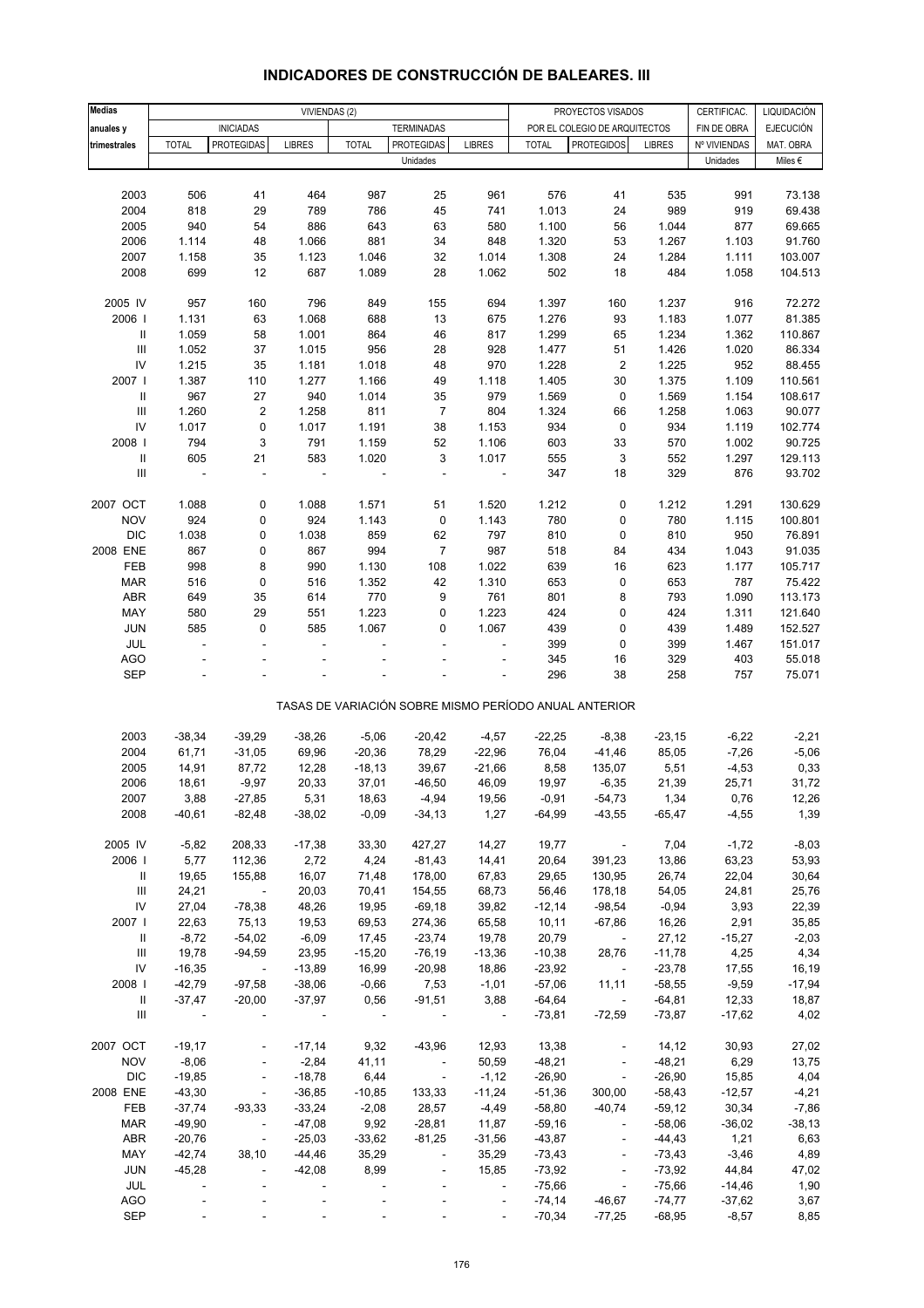| <b>Medias</b> |              | LICITACIÓN OFICIAL (SEOPAN) |                   |                                                       | LICITACIÓN OFICIAL (FOMENTO) |              |
|---------------|--------------|-----------------------------|-------------------|-------------------------------------------------------|------------------------------|--------------|
| anuales y     | <b>TOTAL</b> | <b>EDIFICACIÓN</b>          | <b>OBRA CIVIL</b> | <b>TOTAL</b>                                          | <b>EDIFICACIÓN</b>           | INGENIERÍA   |
| trimestrales  |              |                             |                   |                                                       |                              | <b>CIVIL</b> |
|               |              |                             |                   | Miles €                                               |                              |              |
|               |              |                             |                   |                                                       |                              |              |
| 2003          | 50.589,0     | 17.860,5                    | 32.728,5          | 56.351                                                | 15.592                       | 40.760       |
| 2004          | 77.638,0     | 27.874,6                    | 49.763,4          | 67.139                                                | 14.377                       | 52.762       |
|               |              |                             |                   |                                                       |                              |              |
| 2005          | 49.951,9     | 24.072,3                    | 25.879,6          | 53.405                                                | 17.797                       | 35.608       |
| 2006          | 52.129,6     | 21.839,9                    | 30.289,7          | 47.377                                                | 22.223                       | 25.153       |
| 2007          | 52.689,2     | 30.475,0                    | 22.214,2          | 48.313                                                | 28.430                       | 19.883       |
| 2008          | 36.569,1     | 15.100,5                    | 21.468,6          | 28.344                                                | 11.674                       | 16.669       |
|               |              |                             |                   |                                                       |                              |              |
| 2006          | 34.360,3     | 17.508,3                    | 16.852,0          | 32.811                                                | 18.102                       | 14.709       |
| Ш             | 68.702,0     | 35.048,3                    | 33.653,7          | 75.293                                                | 34.674                       | 40.618       |
| Ш             | 49.922,3     | 17.618,0                    | 32.304,3          | 41.761                                                | 13.785                       | 27.976       |
| IV            | 55.533,7     | 17.185,0                    | 38.348,7          | 39.642                                                | 22.332                       | 17.310       |
|               |              |                             |                   |                                                       |                              |              |
| 2007 l        | 96.213,0     | 50.538,0                    | 45.675,0          | 92.881                                                | 55.486                       | 37.395       |
| Ш             | 55.766,7     | 42.195,0                    | 13.571,7          | 50.996                                                | 38.352                       | 12.644       |
| Ш             | 19.315,0     | 14.712,3                    | 4.602,7           | 18.855                                                | 8.430                        | 10.425       |
| IV            | 39.462,0     | 14.454,7                    | 25.007,3          | 30.522                                                | 11.454                       | 19.068       |
| 2008          | 17.472,7     | 9.807,7                     | 7.665,0           | 16.262                                                | 8.893                        | 7.370        |
| Ш             | 53.078,7     |                             | 30.453,7          | 41.585                                                | 19.949                       | 21.636       |
|               |              | 22.625,0                    |                   |                                                       |                              |              |
| Ш             | 39.818,3     | 13.570,3                    | 26.248,0          | 27.184                                                | 6.181                        | 21.002       |
| IV            | 34.582,0     | 12.996,0                    | 21.586,0          |                                                       |                              |              |
|               |              |                             |                   |                                                       |                              |              |
| 2007 NOV      | 48.914,0     | 20.150,0                    | 28.764,0          | 47.025                                                | 24.576                       | 22.449       |
| <b>DIC</b>    | 43.136,0     | 17.962,0                    | 25.174,0          | 14.010                                                | 3.507                        | 10.503       |
| 2008 ENE      | 10.763,0     | 1.457,0                     | 9.306,0           | 8.571                                                 | 1.153                        | 7.419        |
| FEB           | 23.720,0     | 20.280,0                    | 3.440,0           | 22.541                                                | 17.899                       | 4.642        |
|               |              |                             |                   |                                                       |                              |              |
| <b>MAR</b>    | 17.935,0     | 7.686,0                     | 10.249,0          | 17.675                                                | 7.626                        | 10.049       |
| ABR           | 74.077,0     | 37.271,0                    | 36.806,0          | 79.757                                                | 36.802                       | 42.955       |
| MAY           | 55.350,0     | 25.423,0                    | 29.927,0          | 41.917                                                | 21.592                       | 20.325       |
| <b>JUN</b>    | 29.809,0     | 5.181,0                     | 24.628,0          | 3.082                                                 | 1.454                        | 1.628        |
| JUL           | 16.281,0     | 11.664,0                    | 4.617,0           | 13.892                                                | 3.167                        | 10.724       |
| AGO           | 77.452,0     | 14.912,0                    | 62.540,0          | 55.179                                                | 6.158                        | 49.021       |
|               |              |                             |                   |                                                       |                              |              |
| SEP           | 25.722,0     | 14.135,0                    | 11.587,0          | 12.480                                                | 9.219                        | 3.261        |
| OCT           | 34.582,0     | 12.996,0                    | 21.586,0          |                                                       |                              |              |
|               |              |                             |                   | TASAS DE VARIACIÓN SOBRE MISMO PERÍODO ANUAL ANTERIOR |                              |              |
|               |              |                             |                   |                                                       |                              |              |
| 2003          | 48,19        | 13,31                       | 78,10             | 60,13                                                 | 5,72                         | 99,39        |
| 2004          | 53,47        | 56,07                       | 52,05             | 19,14                                                 | $-7,79$                      | 29,45        |
| 2005          | $-35,66$     | $-13,64$                    | $-47,99$          | $-20,46$                                              | 23,79                        | $-32,51$     |
| 2006          | 4,36         | $-9,27$                     | 17,04             | $-11,29$                                              | 24,87                        | $-29,36$     |
| 2007          | 1,07         | 39,54                       | $-26,66$          | 1,98                                                  | 27,93                        | $-20,95$     |
| 2008          | $-32,31$     | $-53,90$                    | 0,97              | $-47,75$                                              | $-65,75$                     | $-17,29$     |
|               |              |                             |                   |                                                       |                              |              |
|               |              |                             | 80,38             |                                                       |                              |              |
| 2006          | 35,17        | 8,90                        |                   | $-26,63$                                              | 16,69                        | $-49,64$     |
| Ш             | $-4,25$      | 60,91                       | $-32,65$          | 4,01                                                  | 94,03                        | $-25,50$     |
| Ш             | 12,09        | $-23,26$                    | 49,69             | 4,84                                                  | $-14, 15$                    | 17,66        |
| IV            | $-4,42$      | $-51,55$                    | 69,47             | $-30,05$                                              | 2,68                         | $-50,44$     |
| 2007 l        | 180,01       | 188,65                      | 171,04            | 183,08                                                | 206,52                       | 154,23       |
| Ш             | $-18,83$     | 20,39                       | $-59,67$          | $-32,27$                                              | 10,61                        | $-68,87$     |
| Ш             |              | $-16,49$                    |                   |                                                       |                              |              |
|               | $-61,31$     |                             | $-85,75$          | $-54,85$                                              | $-38,85$                     | $-62,74$     |
| IV            | $-28,94$     | $-15,89$                    | $-34,79$          | $-23,01$                                              | $-48,71$                     | 10,16        |
| 2008          | $-81,84$     | $-80,59$                    | $-83,22$          | -82,49                                                | $-83,97$                     | $-80,29$     |
| Ш             | $-4,82$      | $-46,38$                    | 124,39            | $-18,45$                                              | $-47,98$                     | 71,11        |
| Ш             | 106,15       | $-7,76$                     | 470,28            | 44,17                                                 | $-26,67$                     | 101,46       |
| IV            | 31,31        | 147,45                      | 2,38              |                                                       |                              |              |
|               |              |                             |                   |                                                       |                              |              |
| 2007 NOV      | $-40,74$     | 29,70                       | $-57,07$          | 43,87                                                 | 91,16                        | 13,21        |
|               |              |                             |                   |                                                       |                              |              |
| <b>DIC</b>    | 33,87        | 76,32                       | 14,24             | $-60,44$                                              | $-87,79$                     | 56,78        |
| 2008 ENE      | $-86,25$     | $-97,05$                    | $-67,77$          | $-88,80$                                              | $-98,26$                     | $-27,73$     |
| FEB           | $-75,47$     | $-70,98$                    | $-87,18$          | $-70,54$                                              | $-72,98$                     | $-54,78$     |
| <b>MAR</b>    | $-84,22$     | $-76,21$                    | $-87,40$          | $-85,93$                                              | $-77,54$                     | $-89,04$     |
| <b>ABR</b>    | 74,51        | 43,04                       | 124,54            | 112,02                                                | 42,80                        | 262,58       |
| MAY           | 26,86        | 2,25                        |                   | 16,13                                                 | 54,91                        | $-8,27$      |
|               |              |                             | 59,47             |                                                       |                              |              |
| <b>JUN</b>    | $-63,30$     | $-93,15$                    | 343,27            | $-96, 11$                                             | $-98,07$                     | $-58,55$     |
| JUL           | 1,50         | 0,46                        | 4,22              | $-11,32$                                              | $-69,93$                     | 109,00       |
| <b>AGO</b>    | 115,20       | $-50,69$                    | 988,03            | 56,27                                                 | $-51,97$                     | 117,95       |
| <b>SEP</b>    | 334,93       | 518,87                      | 219,20            | 123,34                                                | 375,94                       | $-10,71$     |
| OCT           | 31,31        | 147,45                      | 2,38              |                                                       |                              |              |
|               |              |                             |                   |                                                       |                              |              |

# **INDICADORES DE CONSTRUCCIÓN DE BALEARES. IV**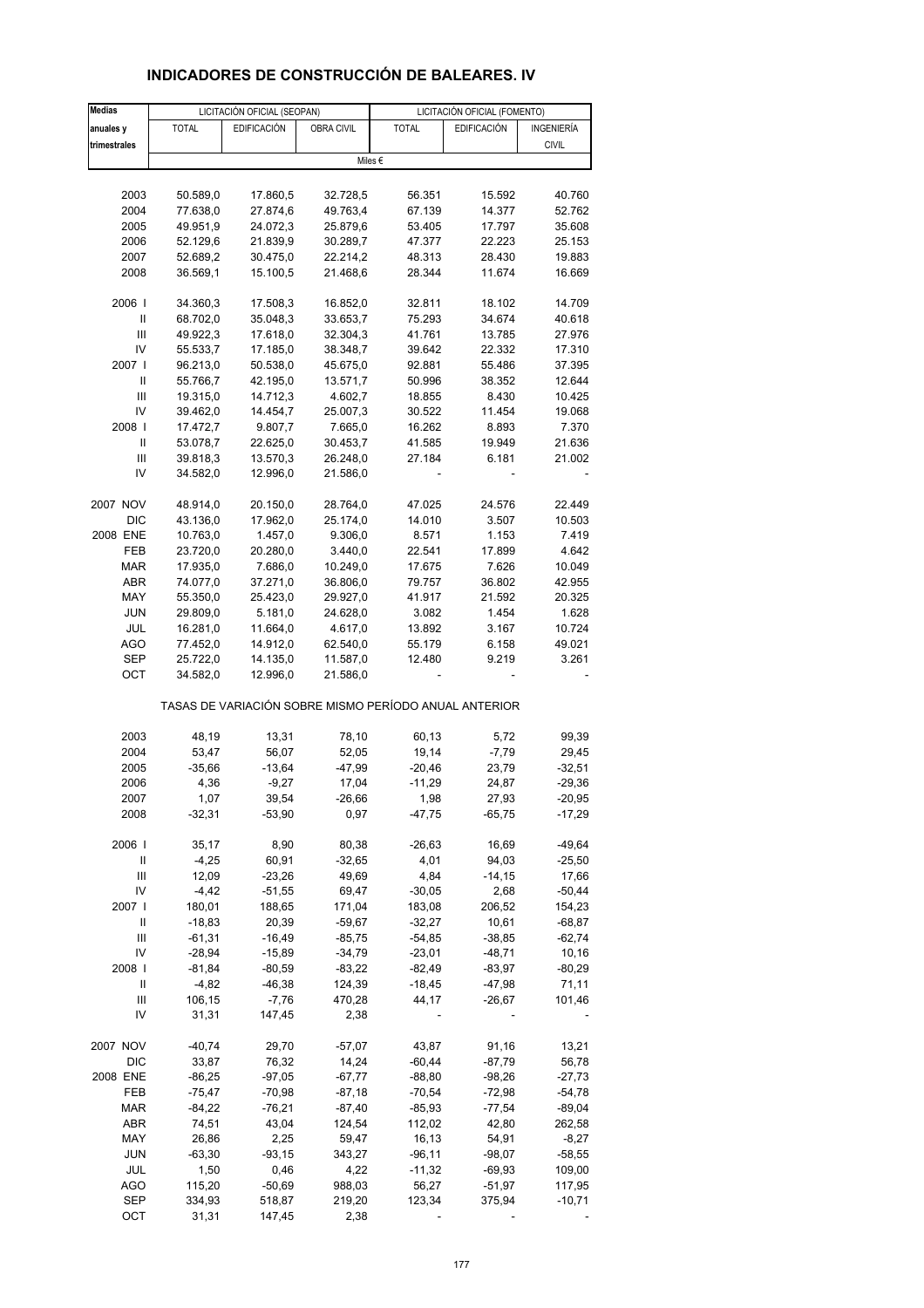| <b>Medias</b>                      |                      |                    |                      | ESTABLECIMIENTOS HOTELEROS                            |                          |                        |                  |
|------------------------------------|----------------------|--------------------|----------------------|-------------------------------------------------------|--------------------------|------------------------|------------------|
| anuales y                          |                      | NÚMERO DE VIAJEROS |                      |                                                       | NÚMERO DE PERNOCTACIONES |                        | <b>GRADO DE</b>  |
| trimestrales                       | <b>TOTAL</b>         | <b>ESPAÑOLES</b>   | <b>EXTRANJEROS</b>   | <b>TOTAL</b>                                          | <b>ESPAÑOLES</b>         | <b>EXTRANJEROS</b>     | <b>OCUPACIÓN</b> |
|                                    |                      |                    | Unidades             |                                                       |                          |                        | $\%$             |
|                                    |                      |                    |                      |                                                       |                          |                        |                  |
| 2003                               | 610.093              | 98.366             | 511.756              | 4.003.436                                             | 460.644                  | 3.542.760              | 61,76            |
| 2004                               | 626.607              | 111.551            | 515.060              | 3.942.744                                             | 472.472                  | 3.469.903              | 61,48            |
| 2005                               | 656.614              | 125.510            | 531.104              | 4.074.634                                             | 552.482                  | 3.522.152              | 62,31            |
| 2006                               | 696.656              | 141.006            | 555.650              | 4.338.066                                             | 617.631                  | 3.720.434              | 65,42            |
| 2007<br>2008                       | 675.858<br>776.778   | 128.372<br>146.565 | 547.486<br>630.213   | 4.227.070<br>4.872.016                                | 539.885<br>614.462       | 3.687.185<br>4.257.554 | 63,98<br>64,93   |
|                                    |                      |                    |                      |                                                       |                          |                        |                  |
| 2006                               | 208.554              | 77.841             | 130.713              | 1.009.749                                             | 337.083                  | 672.666                | 50,59            |
| Ш                                  | 904.897              | 162.132            | 742.765              | 5.381.084                                             | 705.958                  | 4.675.126              | 68,29            |
| Ш<br>IV                            | 1.340.509<br>332.663 | 238.900<br>85.151  | 1.101.609<br>247.512 | 8.939.183<br>2.022.247                                | 1.110.821<br>316.663     | 7.828.362<br>1.705.584 | 86,91<br>55,90   |
| 2007 l                             | 191.520              | 70.591             | 120.928              | 1.012.367                                             | 287.160                  | 725.207                | 51,69            |
| Ш                                  | 893.650              | 162.201            | 731.450              | 5.200.189                                             | 636.645                  | 4.563.545              | 66,79            |
| $\ensuremath{\mathsf{III}}\xspace$ | 1.322.496            | 213.587            | 1.108.909            | 8.838.494                                             | 999.979                  | 7.838.515              | 86,21            |
| IV                                 | 295.766              | 67.111             | 228.655              | 1.857.228                                             | 235.756                  | 1.621.473              | 51,22            |
| 2008                               | 204.859              | 78.214             | 126.645              | 1.052.245                                             | 320.453                  | 731.792                | 49,64            |
| Ш                                  | 887.662              | 159.694            | 727.967              | 5.112.411                                             | 644.145                  | 4.468.266              | 65,17            |
| Ш                                  | 1.286.198            | 215.611            | 1.070.587            | 8.680.791                                             | 972.144                  | 7.708.646              | 83,72            |
| IV                                 | 631.620              | 105.089            | 526.531              | 4.183.821                                             | 334.391                  | 3.849.430              | 53,75            |
| 2007 NOV                           | 149.318              | 58.638             | 90.680               | 697.188                                               | 222.443                  | 474.745                | 53,93            |
| <b>DIC</b>                         | 106.863              | 44.996             | 61.867               | 520.507                                               | 160.688                  | 359.819                | 44,74            |
| 2008 ENE                           | 103.467              | 42.521             | 60.946               | 521.350                                               | 155.077                  | 366.273                | 41,65            |
| FEB                                | 178.536              | 73.271             | 105.265              | 933.428                                               | 293.765                  | 639.663                | 49,39            |
| <b>MAR</b>                         | 332.574              | 118.850            | 213.724              | 1.701.956                                             | 512.517                  | 1.189.439              | 57,87            |
| ABR                                | 456.198              | 132.179            | 324.019              | 2.411.056                                             | 615.195                  | 1.795.861              | 58,36            |
| MAY                                | 989.066              | 133.485            | 855.581              | 5.536.455                                             | 471.147                  | 5.065.308              | 60,82            |
| <b>JUN</b>                         | 1.217.721            | 213.419            | 1.004.302            | 7.389.722                                             | 846.092                  | 6.543.630              | 76,33            |
| JUL                                | 1.368.557            | 234.233            | 1.134.324            | 9.176.866                                             | 990.959                  | 8.185.907              | 86,95            |
| <b>AGO</b>                         | 1.423.501            | 267.857            | 1.155.644            | 9.491.237                                             | 1.250.041                | 8.241.196              | 88,66            |
| SEP                                | 1.066.536            | 144.743            | 921.793              | 7.374.269                                             | 675.433                  | 6.698.836              | 75,56            |
| OCT                                | 631.620              | 105.089            | 526.531              | 4.183.821                                             | 334.391                  | 3.849.430              | 53,75            |
|                                    |                      |                    |                      | TASAS DE VARIACIÓN SOBRE MISMO PERÍODO ANUAL ANTERIOR |                          |                        |                  |
| 2003                               | 5,98                 | $-2,16$            | 7,68                 | 2,61                                                  | 8,89                     | 1,89                   | $-2,67$          |
| 2004                               | 2,71                 | 13,40              | 0,65                 | $-1,52$                                               | 2,57                     | $-2,06$                | $-0,45$          |
| 2005                               | 4,79                 | 12,51              | 3,11                 | 3,35                                                  | 16,93                    | 1,51                   | 1,34             |
| 2006                               | 6, 10                | 12,35              | 4,62                 | 6,47                                                  | 11,79                    | 5,63                   | 5,00             |
| 2007                               | $-2,99$              | -8,96              | -1,47                | $-2,56$                                               | $-12,59$                 | $-0,89$                | -2,21            |
| 2008                               | $-1,10$              | 2,01               | $-1,79$              | $-1,59$                                               | 0,81                     | $-1,93$                | $-2,95$          |
| 2006                               | $-3,63$              | 5,39               | $-8,30$              | $-6,75$                                               | 5,66                     | $-11,93$               | $-1,73$          |
| $\ensuremath{\mathsf{II}}$         | 16,77                | 19,09              | 16,27                | 12,53                                                 | 18,44                    | 11,69                  | 10,25            |
| $\ensuremath{\mathsf{III}}\xspace$ | 1,48                 | 10,02              | $-0,20$              | 5,12                                                  | 8,77                     | 4,63                   | 2,60             |
| IV                                 | 5,89                 | 13,69              | 3,45                 | 4,75                                                  | 15,74                    | 2,94                   | 9,42             |
| 2007                               | $-8,17$              | $-9,31$            | $-7,49$              | 0,26                                                  | $-14,81$                 | 7,81                   | 2,17             |
| Ш                                  | $-1,24$              | 0,04               | $-1,52$              | $-3,36$                                               | $-9,82$                  | $-2,39$                | $-2,20$          |
| Ш                                  | $-1,34$              | $-10,60$           | 0,66                 | $-1,13$                                               | $-9,98$                  | 0,13                   | $-0,81$          |
| IV                                 | $-11,09$             | $-21,19$           | $-7,62$              | $-8,16$                                               | $-25,55$                 | $-4,93$                | $-8,37$          |
| 2008                               | 6,96                 | 10,80              | 4,73                 | 3,94                                                  | 11,59                    | 0,91                   | $-3,98$          |
| Ш                                  | $-0,67$              | $-1,55$            | $-0,48$              | $-1,69$                                               | 1,18                     | $-2,09$                | $-2,43$          |
| Ш                                  | $-2,74$              | 0,95               | $-3,46$              | $-1,78$                                               | $-2,78$                  | $-1,66$                | $-2,88$          |
| IV                                 | 0,08                 | 7,56               | $-1,29$              | $-3,91$                                               | 3,16                     | $-4,48$                | $-2,27$          |
| 2007 NOV                           | 4,64                 | $-5,95$            | 12,85                | $-8,18$                                               | $-22,05$                 | 0,17                   | $-7,89$          |
| DIC                                | $-13,49$             | $-24,37$           | $-3,38$              | $-18,76$                                              | $-30,39$                 | $-12,20$               | $-10,02$         |
| 2008 ENE                           | $-11,78$             | $-18,43$           | $-6,45$              | $-14,59$                                              | $-16,65$                 | $-13,69$               | $-6,43$          |
| FEB                                | 3,81                 | 12,70              | $-1,60$              | 5,49                                                  | 26,40                    | $-1,96$                | $-0,74$          |
| MAR                                | 16,57                | 25,60              | 12,09                | 10,39                                                 | 15,69                    | 8,25                   | $-4,83$          |
| ABR                                | $-7,36$              | $-6,66$            | $-7,65$              | $-8,75$                                               | $-1,99$                  | $-10,85$               | $-9,28$          |
| MAY                                | 6,03                 | 0,58               | 6,94                 | 5,51                                                  | $-0,32$                  | 6,08                   | 6,61             |
| <b>JUN</b>                         | $-3,02$              | 0,54               | $-3,75$              | $-4,16$                                               | 4,51                     | $-5,18$                | $-3,37$          |
| JUL                                | $-2,43$              | $-1,80$            | $-2,56$              | $-0,83$                                               | $-5,46$                  | $-0,24$                | $-2,48$          |
| <b>AGO</b>                         | $-1,44$              | 4,22               | $-2,67$              | $-0,27$                                               | $-1,14$                  | $-0,14$                | $-0,99$          |
| <b>SEP</b><br>OCT                  | $-4,82$              | $-0,33$            | $-5,48$              | $-4,78$                                               | $-1,73$                  | $-5,08$                | $-5,44$          |
|                                    | 0,08                 | 7,56               | $-1,29$              | $-3,91$                                               | 3,16                     | $-4,48$                | $-2,27$          |

# **INDICADORES DE SERVICIOS DE BALEARES. I**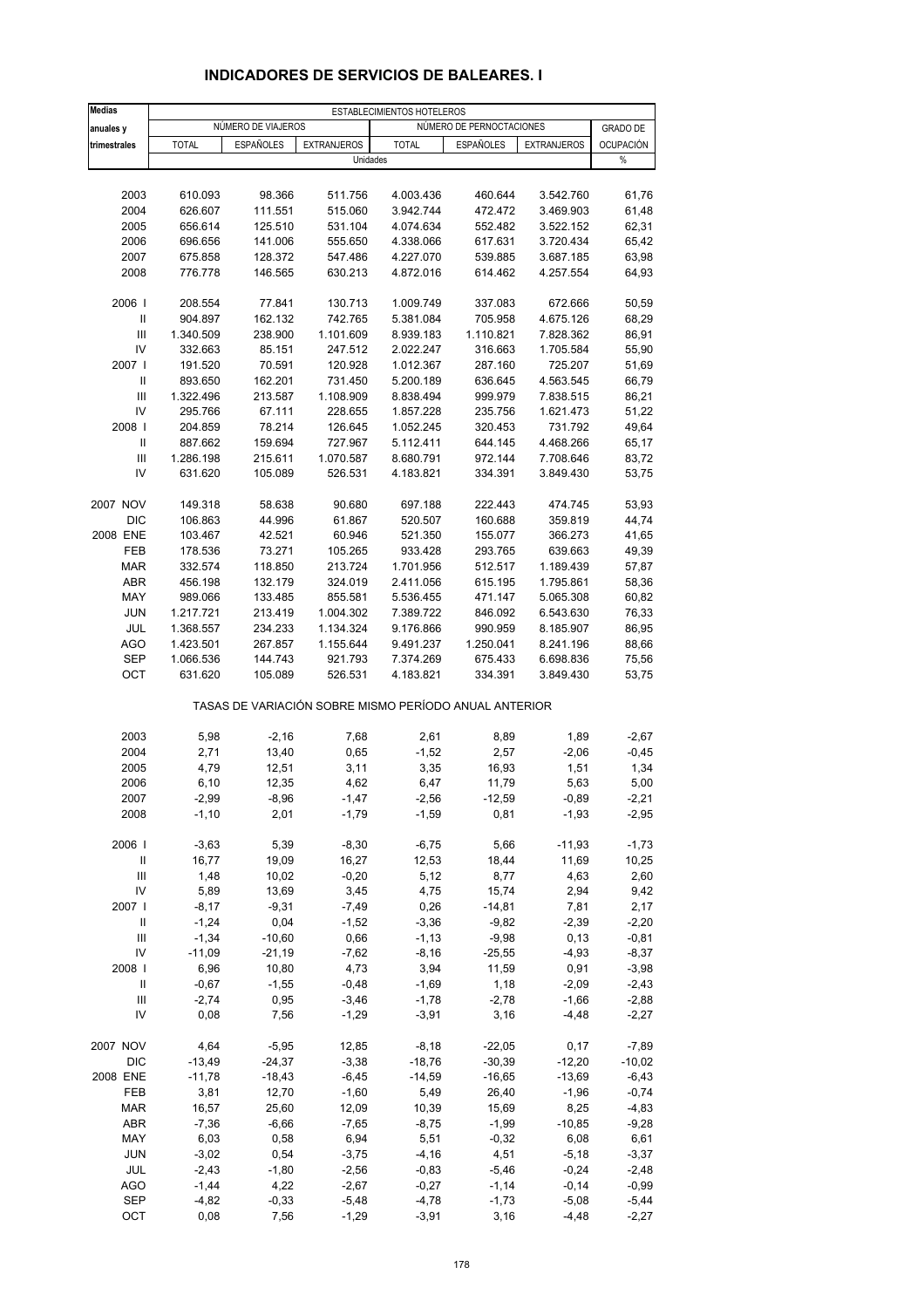| <b>Medias</b>              |              |                    |                                                       | APARTAMENTOS TURÍSTICOS (5) |                          |                    |                  |
|----------------------------|--------------|--------------------|-------------------------------------------------------|-----------------------------|--------------------------|--------------------|------------------|
| anuales y                  |              | NÚMERO DE VIAJEROS |                                                       |                             | NÚMERO DE PERNOCTACIONES |                    | <b>GRADO DE</b>  |
| trimestrales               | <b>TOTAL</b> | <b>ESPAÑOLES</b>   | <b>EXTRANJEROS</b>                                    | <b>TOTAL</b>                | <b>ESPAÑOLES</b>         | <b>EXTRANJEROS</b> | <b>OCUPACIÓN</b> |
|                            |              |                    | Unidades                                              |                             |                          |                    | $\%$             |
|                            |              |                    |                                                       |                             |                          |                    |                  |
| 2003                       | 87.508       | 4.504              | 83.004                                                | 945.592                     | 34.671                   | 910.922            | 47,69            |
| 2004                       | 81.647       | 6.212              | 75.435                                                | 774.465                     | 42.195                   | 732.270            | 45,95            |
| 2005                       | 104.511      | 11.910             | 92.601                                                | 849.593                     | 73.853                   | 775.741            | 45,98            |
| 2006                       | 108.348      | 12.432             | 95.916                                                | 893.291                     | 80.092                   | 813.200            | 47,38            |
| 2007                       | 98.919       | 14.217             | 84.702                                                | 901.539                     | 95.175                   | 806.363            | 49,22            |
| 2008                       | 118.525      | 14.951             | 103.574                                               | 1.029.904                   | 98.631                   | 931.273            | 48,97            |
| 2006                       | 5.630        | 826                | 4.805                                                 | 49.416                      | 4.942                    | 44.474             | 32,23            |
| Ш                          | 129.869      | 13.267             | 116.603                                               | 1.007.884                   | 70.914                   | 936.970            | 46,44            |
| $\mathbf{III}$             | 254.148      | 32.043             | 222.105                                               | 2.177.357                   | 226.169                  | 1.951.187          | 72,28            |
| IV                         | 43.742       | 3.593              | 40.149                                                | 338.509                     | 18.342                   | 320.167            | 38,56            |
| 2007 l                     | 8.599        | 1.439              | 7.161                                                 | 70.448                      | 6.958                    | 63.490             | 36,50            |
| Ш                          | 130.465      | 16.829             | 113.636                                               | 1.074.192                   | 96.315                   | 977.878            | 46,99            |
| $\mathsf{III}$             | 218.114      | 33.774             | 184.340                                               | 2.113.718                   | 252.050                  | 1.861.668          | 71,09            |
| IV                         | 38.498       | 4.828              | 33.670                                                | 347.796                     | 25.379                   | 322.417            | 42,29            |
| 2008                       | 7.352        | 1.148              | 6.204                                                 | 72.896                      | 6.663                    | 66.233             | 39,61            |
| $\ensuremath{\mathsf{II}}$ | 127.651      | 15.740             | 111.911                                               | 1.009.333                   | 83.063                   | 926.270            | 44,47            |
| $\mathsf{III}$             | 228.176      | 29.342             | 198.834                                               | 2.070.030                   | 222.905                  | 1.847.124          | 67,41            |
| IV                         | 95.717       | 10.823             | 84.894                                                | 842.262                     | 48.419                   | 793.843            | 35,21            |
| 2007 NOV                   | 6.496        | 1.543              | 4.953                                                 | 54.761                      | 10.789                   | 43.972             | 47,23            |
| <b>DIC</b>                 | 4.030        | 1.082              | 2.948                                                 | 34.082                      | 4.842                    | 29.240             | 37,31            |
| 2008 ENE                   | 4.556        | 496                | 4.060                                                 | 50.697                      | 3.381                    | 47.316             | 32,79            |
| FEB                        | 6.449        | 1.120              | 5.329                                                 | 65.172                      | 6.654                    | 58.518             | 43,44            |
| <b>MAR</b>                 | 11.051       | 1.828              | 9.223                                                 | 102.818                     | 9.954                    | 92.864             | 42,60            |
| ABR                        | 29.138       | 3.272              | 25.866                                                | 204.386                     | 19.295                   | 185.091            | 35,24            |
| MAY                        | 154.550      | 17.562             | 136.988                                               | 1.120.247                   | 66.102                   | 1.054.145          | 40,16            |
| <b>JUN</b>                 | 199.265      | 26.387             | 172.878                                               | 1.703.367                   | 163.792                  | 1.539.575          | 58,00            |
| <b>JUL</b>                 | 232.411      | 29.459             | 202.952                                               | 2.235.511                   | 248.137                  | 1.987.374          | 70,53            |
| <b>AGO</b>                 | 261.676      | 38.085             | 223.591                                               | 2.364.888                   | 291.930                  | 2.072.958          | 73,41            |
| <b>SEP</b>                 | 190.441      | 20.481             | 169.960                                               | 1.609.690                   | 128.649                  | 1.481.041          | 58,30            |
| OCT                        | 95.717       | 10.823             | 84.894                                                | 842.262                     | 48.419                   | 793.843            | 35,21            |
|                            |              |                    | TASAS DE VARIACIÓN SOBRE MISMO PERÍODO ANUAL ANTERIOR |                             |                          |                    |                  |
| 2003                       | 6,52         | 39,60              | 5,17                                                  | $-1,95$                     | 35,18                    | $-2,96$            | 0,75             |
| 2004                       | $-6,70$      | 37,93              | $-9,12$                                               | $-18,10$                    | 21,70                    | $-19,61$           | $-3,65$          |
| 2005                       | 28,00        | 91,73              | 22,76                                                 | 9,70                        | 75,03                    | 5,94               | 0,07             |
| 2006                       | 3,67         | 4,38               | 3,58                                                  | 5,14                        | 8,45                     | 4,83               | 3,05             |
| 2007                       | $-8,70$      | 14,36              | -11,69                                                | 0,92                        | 18,83                    | $-0,84$            | 3,88             |
| 2008                       | 0,74         | $-11,00$           | 2,70                                                  | $-4,01$                     | $-12,44$                 | $-3,02$            | $-3,24$          |
| 2006                       | $-35,83$     | 11,83              | $-40,21$                                              | $-20,14$                    | 34,11                    | $-23,58$           | $-6,80$          |
| Ш                          | 8,77         | 22,90              | 7,36                                                  | 12,47                       | 25,88                    | 11,57              | 2,13             |
| $\mathsf{III}$             | 1,48         | $-3,30$            | 2,21                                                  | 3,35                        | 2,51                     | 3,44               | 4,44             |
| IV                         | 10,96        | 20,99              | 10,14                                                 | 1,50                        | 24,18                    | 0,45               | 11,29            |
| 2007 l                     | 52,73        | 74,24              | 49,04                                                 | 42,56                       | 40,81                    | 42,76              | 13,26            |
| Ш                          | 0,46         | 26,85              | $-2,54$                                               | 6,58                        | 35,82                    | 4,37               | 1,18             |
| Ш                          | $-14,18$     | 5,40               | $-17,00$                                              | $-2,92$                     | 11,44                    | $-4,59$            | $-1,65$          |
| IV                         | $-11,99$     | 34,37              | $-16,14$                                              | 2,74                        | 38,37                    | 0,70               | 9,66             |
| 2008                       | $-14,51$     | $-20,20$           | $-13,36$                                              | 3,47                        | $-4,24$                  | 4,32               | 8,51             |
| Ш                          | $-2,16$      | $-6,47$            | $-1,52$                                               | $-6,04$                     | $-13,76$                 | $-5,28$            | $-5,37$          |
| Ш                          | 4,61         | $-13,12$           | 7,86                                                  | $-2,07$                     | $-11,56$                 | $-0,78$            | $-5,18$          |
| IV                         | $-8,81$      | $-8,74$            | $-8,82$                                               | $-11,76$                    | $-19,98$                 | $-11,21$           | $-16,82$         |
| 2007 NOV                   | 6,06         | $-17,49$           | 16,40                                                 | 20,63                       | $-3,20$                  | 28,38              | 20,21            |
| DIC                        | $-26,50$     | $-10,28$           | $-31,07$                                              | $-6,71$                     | $-29,16$                 | $-1,54$            | 14,91            |
| 2008 ENE                   | $-41,54$     | $-61,01$           | $-37,74$                                              | $-20,53$                    | $-35,01$                 | $-19,25$           | $-5,83$          |
| FEB                        | $-16,05$     | $-28,93$           | $-12,73$                                              | 8,87                        | 4,03                     | 9,45               | 29,17            |
| MAR                        | 7,05         | 24,52              | 4,16                                                  | 17,25                       | 7,30                     | 18,43              | 3,75             |
| ABR                        | $-27,04$     | $-64,56$           | $-15,77$                                              | $-27,61$                    | $-60,39$                 | $-20,77$           | $-10,01$         |
| MAY                        | 5,44         | 30,26              | 2,93                                                  | $-0,98$                     | $-16, 16$                | 0, 16              | 1,21             |
| <b>JUN</b>                 | $-2,74$      | $-4,99$            | $-2,39$                                               | $-5,84$                     | 1,49                     | $-6,55$            | $-6,65$          |
| JUL                        | 3,02         | $-10,87$           | 5,40                                                  | $-1,12$                     | $-2,28$                  | $-0,98$            | -6,10            |
| <b>AGO</b>                 | 9,12         | $-8,42$            | 12,80                                                 | $-0,83$                     | $-9,52$                  | 0,53               | $-4,05$          |
| <b>SEP</b>                 | 0,80         | $-23,24$           | 4,75                                                  | $-5,06$                     | $-28,36$                 | $-2,30$            | $-5,45$          |
| OCT                        | $-8, 81$     | $-8,74$            | $-8,82$                                               | $-11,76$                    | $-19,98$                 | $-11,21$           | $-16,82$         |

# **INDICADORES DE SERVICIOS DE BALEARES. II**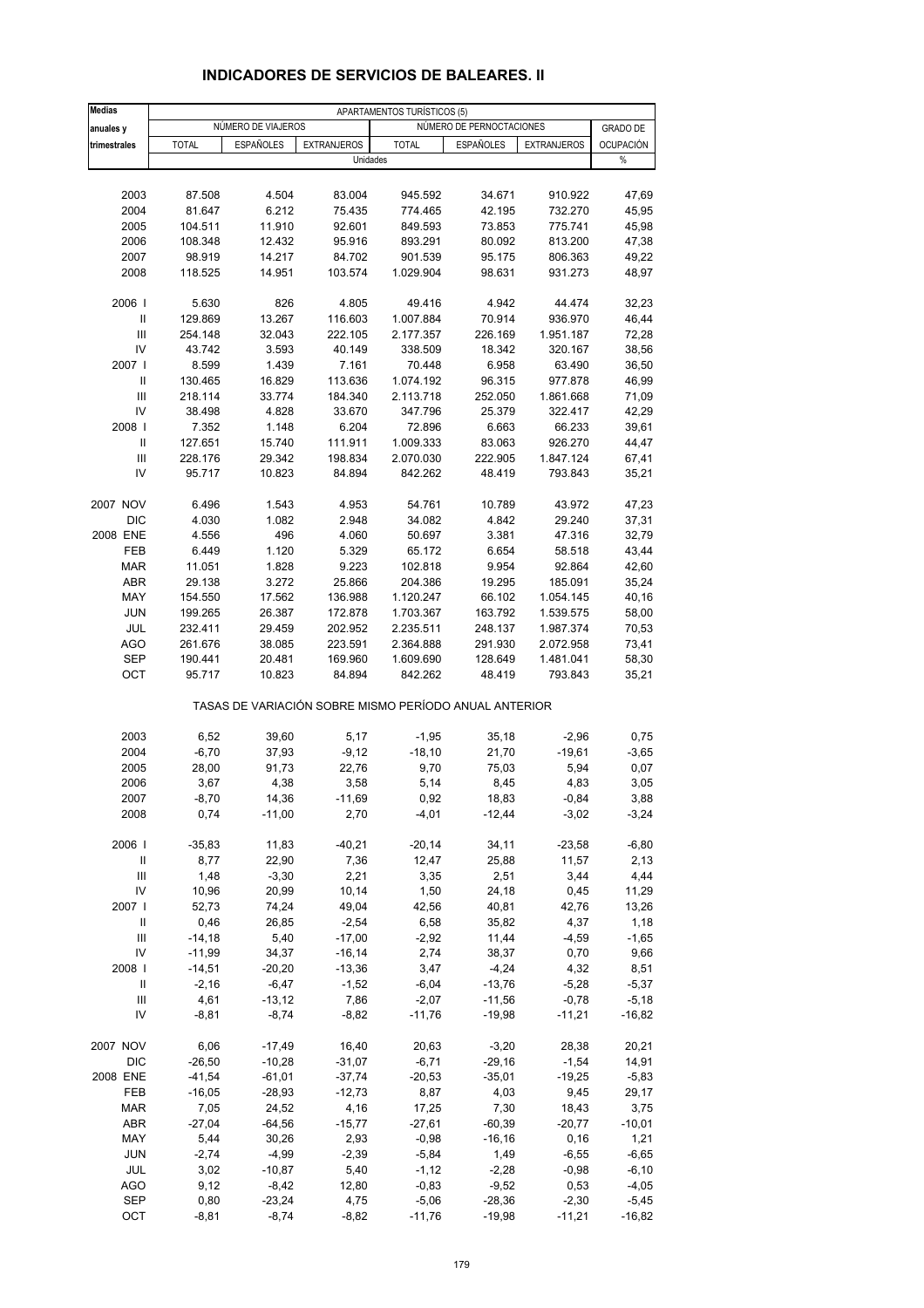| <b>Medias</b>                      | TRANSPORTE AÉREO DE PASAJEROS |                 |                                                       |                     |                        |                      |                  |  |  |
|------------------------------------|-------------------------------|-----------------|-------------------------------------------------------|---------------------|------------------------|----------------------|------------------|--|--|
| anuales y                          | <b>TOTAL</b>                  |                 | <b>INTERIOR</b>                                       |                     |                        | <b>INTERNACIONAL</b> |                  |  |  |
| trimestrales                       |                               | <b>TOTAL</b>    | <b>REGULAR</b>                                        | NO REGULAR          | <b>TOTAL</b>           | <b>REGULAR</b>       | NO REGULAR       |  |  |
|                                    |                               |                 |                                                       | Unidades            |                        |                      |                  |  |  |
|                                    |                               |                 |                                                       |                     |                        |                      |                  |  |  |
| 2003                               | 2.160.227                     | 634.274         | 608.746                                               | 25.528              | 1.525.953              | 711.619              | 814.334          |  |  |
| 2004                               | 2.258.020                     | 685.999         | 659.808                                               | 26.191              | 1.572.021              | 829.131              | 742.890          |  |  |
| 2005                               | 2.326.636                     | 738.718         | 710.790                                               | 27.928              | 1.587.918              | 916.677              | 671.241          |  |  |
| 2006                               | 2.454.384                     | 795.938         | 770.414                                               | 25.524              | 1.658.446              | 1.005.167            | 653.280          |  |  |
| 2007                               | 2.557.017                     |                 | 814.610                                               | 24.223              |                        | 1.106.020            | 612.163          |  |  |
|                                    |                               | 838.834         |                                                       |                     | 1.718.183<br>1.949.377 | 1.275.408            |                  |  |  |
| 2008                               | 2.801.355                     | 851.978         | 831.296                                               | 20.682              |                        |                      | 673.969          |  |  |
| 2006                               | 1.123.749                     | 630.887         | 609.934                                               | 20.953              | 492.862                | 457.759              | 35.103           |  |  |
| $\ensuremath{\mathsf{II}}$         | 2.870.420                     | 817.124         | 794.095                                               | 23.029              | 2.053.296              | 1.245.182            | 808.114          |  |  |
| Ш                                  | 4.231.282                     | 1.064.558       | 1.014.138                                             | 50.421              | 3.166.724              | 1.637.129            | 1.529.595        |  |  |
| IV                                 | 1.592.084                     | 671.181         | 663.490                                               | 7.691               | 920.903                | 680.595              | 240.308          |  |  |
| 2007 l                             | 1.173.681                     | 657.896         | 636.654                                               | 21.243              | 515.785                | 486.808              | 28.977           |  |  |
| Ш                                  | 2.957.001                     | 863.267         | 836.735                                               | 26.531              | 2.093.734              | 1.325.491            | 768.243          |  |  |
| $\ensuremath{\mathsf{III}}\xspace$ | 4.453.779                     | 1.136.762       | 1.090.885                                             | 45.877              | 3.317.017              | 1.884.234            | 1.432.783        |  |  |
| IV                                 | 1.643.604                     | 697.409         | 694.167                                               | 3.242               | 946.196                | 727.548              | 218.647          |  |  |
| 2008                               | 1.220.405                     | 689.976         | 671.865                                               | 18.111              | 530.430                | 506.609              | 23.821           |  |  |
| $\ensuremath{\mathsf{II}}$         | 2.929.182                     | 837.060         | 814.372                                               | 22.688              | 2.092.122              | 1.364.669            | 727.453          |  |  |
| $\ensuremath{\mathsf{III}}\xspace$ | 4.324.148                     | 1.085.734       | 1.058.183                                             | 27.551              | 3.238.415              | 1.919.696            | 1.318.718        |  |  |
| IV                                 | 2.592.344                     | 681.474         | 679.704                                               | 1.770               | 1.910.870              | 1.381.160            | 529.710          |  |  |
|                                    |                               |                 |                                                       |                     |                        |                      |                  |  |  |
| 2007 NOV                           | 1.171.669                     | 683.425         | 680.783                                               | 2.642               | 488.244                | 448.260              | 39.984           |  |  |
| <b>DIC</b>                         | 1.027.104                     | 654.430         | 651.320                                               | 3.110               | 372.674                | 358.852              | 13.822           |  |  |
| 2008 ENE                           | 953.642                       | 594.303         | 590.175                                               | 4.128               | 359.339                | 352.934              | 6.405            |  |  |
| FEB                                | 1.123.110                     | 657.592         | 643.748                                               | 13.844              | 465.518                | 459.827              | 5.691            |  |  |
| <b>MAR</b>                         | 1.584.464                     | 818.032         | 781.671                                               | 36.361              | 766.432                | 707.066              | 59.366           |  |  |
| ABR                                | 1.843.144                     | 793.139         | 758.688                                               | 34.451              | 1.050.005              | 888.003              | 162.002          |  |  |
| MAY                                | 3.180.465                     | 805.590         | 788.130                                               | 17.460              | 2.374.875              | 1.503.163            | 871.712          |  |  |
| <b>JUN</b>                         | 3.763.937                     | 912.452         | 896.299                                               | 16.153              | 2.851.485              | 1.702.840            | 1.148.645        |  |  |
| JUL                                | 4.389.750                     | 1.106.422       | 1.075.146                                             | 31.276              | 3.283.328              | 1.933.662            | 1.349.666        |  |  |
| <b>AGO</b>                         | 4.813.276                     | 1.254.539       | 1.219.376                                             | 35.163              | 3.558.737              | 2.029.865            | 1.528.872        |  |  |
| SEP                                | 3.769.419                     | 896.240         | 880.027                                               | 16.213              | 2.873.179              | 1.795.562            | 1.077.617        |  |  |
| OCT                                | 2.592.344                     | 681.474         | 679.704                                               | 1.770               | 1.910.870              | 1.381.160            | 529.710          |  |  |
|                                    |                               |                 | TASAS DE VARIACIÓN SOBRE MISMO PERÍODO ANUAL ANTERIOR |                     |                        |                      |                  |  |  |
| 2003                               | 5,79                          | 12,80           | 12,97                                                 | 8,84                | 3,12                   | 11,55                | $-3,27$          |  |  |
| 2004                               | 4,53                          | 8,16            | 8,39                                                  | 2,60                | 3,02                   | 16,51                | $-8,77$          |  |  |
| 2005                               | 3,04                          | 7,68            | 7,73                                                  | 6,63                | 1,01                   | 10,56                | $-9,64$          |  |  |
| 2006                               | 5,49                          | 7,75            | 8,39                                                  | $-8,61$             | 4,44                   | 9,65                 | $-2,68$          |  |  |
|                                    |                               |                 |                                                       |                     |                        |                      |                  |  |  |
| 2007<br>2008                       | 4,18<br>$-1,66$               | 5,39<br>$-2,39$ | 5,74<br>$-1,54$                                       | $-5,09$<br>$-27,41$ | 3,60<br>$-1,33$        | 10,03<br>2,32        | -6,29<br>$-7,58$ |  |  |
|                                    |                               |                 |                                                       |                     |                        |                      |                  |  |  |
| 2006                               | $-0,50$                       | 5,98            | 6,29                                                  | $-2,45$             | $-7,71$                | $-4,73$              | $-34,47$         |  |  |
| $\, \parallel$                     | 9,62                          | 10,61           | 10,82                                                 | 3,63                | 9,23                   | 15,53                | 0,76             |  |  |
| $\mathsf{III}$                     | 5,56                          | 6,05            | 7,34                                                  | $-14,55$            | 5,39                   | 11,71                | $-0,62$          |  |  |
| IV                                 | 2,71                          | 8,78            | 9,13                                                  | $-14,57$            | $-1,31$                | 5,87                 | $-17,22$         |  |  |
| 2007 l                             | 4,44                          | 4,28            | 4,38                                                  | 1,38                | 4,65                   | 6,35                 | $-17,45$         |  |  |
| Ш                                  | 3,02                          | 5,65            | 5,37                                                  | 15,21               | 1,97                   | 6,45                 | $-4,93$          |  |  |
| Ш                                  | 5,26                          | 6,78            | 7,57                                                  | $-9,01$             | 4,75                   | 15,09                | $-6,33$          |  |  |
| IV                                 | 3,24                          | 3,91            | 4,62                                                  | $-57,85$            | 2,75                   | 6,90                 | $-9,01$          |  |  |
| 2008                               | 3,98                          | 4,88            | 5,53                                                  | $-14,74$            | 2,84                   | 4,07                 | $-17,79$         |  |  |
| Ш                                  | $-0,94$                       | $-3,04$         | $-2,67$                                               | $-14,49$            | $-0,08$                | 2,96                 | $-5,31$          |  |  |
| $\ensuremath{\mathsf{III}}\xspace$ | $-2,91$                       | $-4,49$         | $-3,00$                                               | $-39,95$            | $-2,37$                | 1,88                 | $-7,96$          |  |  |
| IV                                 | $-5,11$                       | $-9,66$         | $-9,42$                                               | $-55,45$            | $-3,38$                | 0,41                 | $-12,03$         |  |  |
| 2007 NOV                           | 6,83                          | 4,81            | 5,74                                                  | $-67,89$            | 9,79                   | 9,92                 | 8,34             |  |  |
| <b>DIC</b>                         | 2,55                          | 1,72            | 2,14                                                  | $-45, 15$           | 4,03                   | 5,75                 | $-26, 84$        |  |  |
| 2008 ENE                           | 1,81                          | 3,22            | 3,49                                                  | $-24,63$            | $-0,43$                | 0,94                 | $-43,03$         |  |  |
| FEB                                | 5,43                          | 6,72            | 7,74                                                  | $-26,05$            | 3,67                   | 6,14                 | $-63,99$         |  |  |
| <b>MAR</b>                         | 4,30                          | 4,65            | 5,32                                                  | $-8,01$             | 3,93                   | 4,35                 | $-0,87$          |  |  |
| ABR                                | -5,90                         | $-5,34$         | $-4,65$                                               | $-18,36$            | $-6,32$                | $-4,29$              | $-16,06$         |  |  |
| MAY                                | 4,98                          | $-0,85$         | $-1,08$                                               | 10,67               | 7,11                   | 8,97                 | 4,05             |  |  |
| <b>JUN</b>                         | $-3,06$                       | $-2,87$         | $-2,34$                                               | $-25,27$            | $-3,12$                | 2,01                 | $-9,84$          |  |  |
| JUL                                | $-2,94$                       | $-3,17$         | $-1,70$                                               | $-36,07$            | $-2,87$                | 1,74                 | $-8,78$          |  |  |

#### **INDICADORES DE SERVICIOS DE BALEARES. III**

AGO 1,07 -3,06 -1,57 -36,41 2,61 5,24 -0,69 SEP -7,52 -7,93 -6,38 -51,47 -7,39 -1,52 -15,76 OCT -5,11 -9,66 -9,42 -55,45 -3,38 0,41 -12,03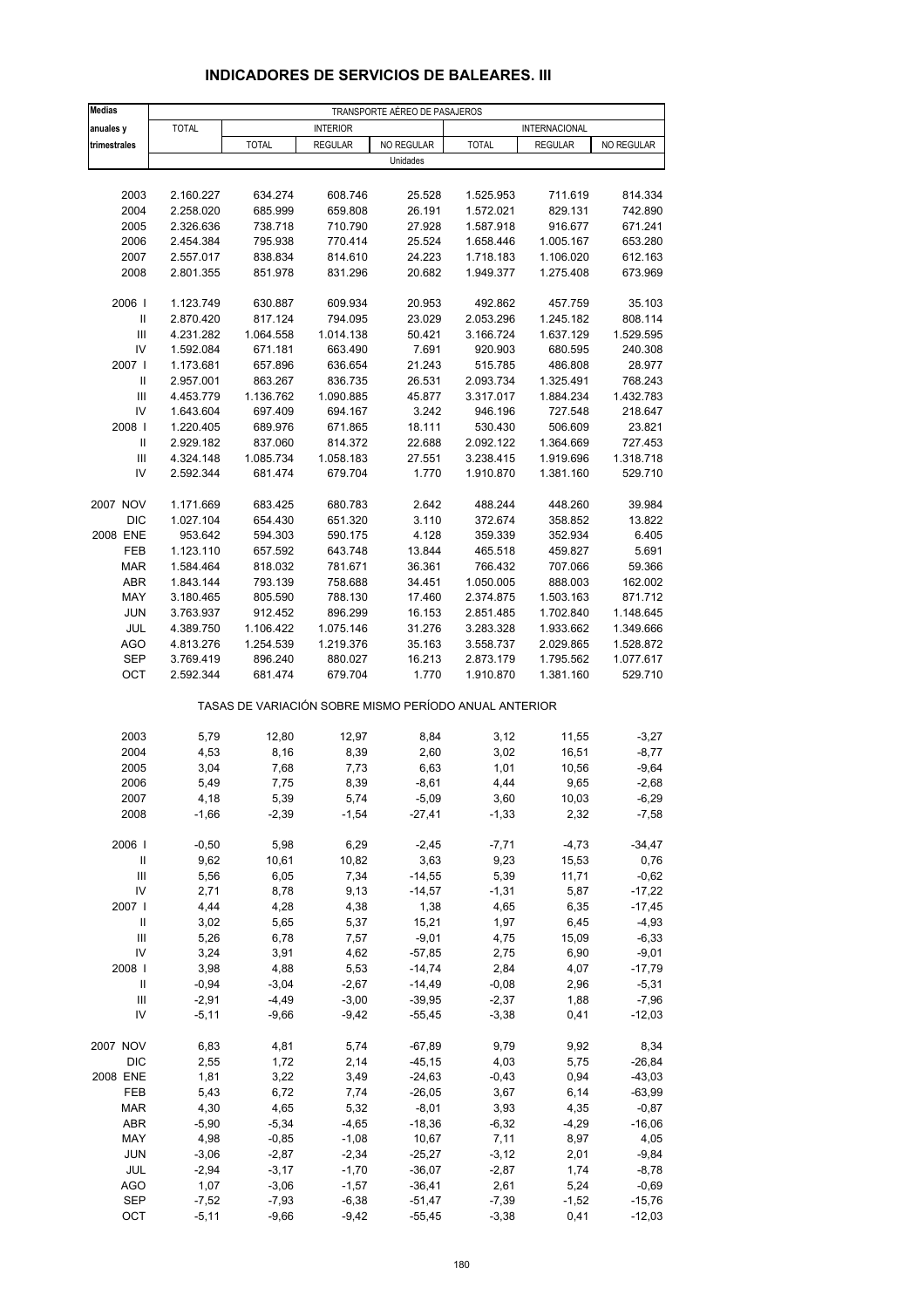| <b>Medias</b> |                  |                 | CONSUMO                                               |              |                  |
|---------------|------------------|-----------------|-------------------------------------------------------|--------------|------------------|
| anuales y     | IPI. INE         | <b>GASOLINA</b> | MATRICULACIÓN                                         | E. ELÉCTRICA | ÍNDICE           |
| trimestrales  | <b>B.CONSUMO</b> | <b>AUTO</b>     | <b>TURISMOS</b>                                       | USOS DOMEST. | COMERC.MENOR     |
|               | <b>Base 2000</b> | Toneladas       | Unidades                                              | Gwh          | <b>Base 2005</b> |
|               |                  |                 |                                                       |              |                  |
| 2003          | 102,4            | 23.852          | 4.627                                                 | 145,358      | 91,59            |
| 2004          | 97,8             | 23.024          | 5.095                                                 | 155,108      | 96,82            |
| 2005          | 100,2            |                 | 4.536                                                 | 165,495      | 100,01           |
|               |                  |                 |                                                       |              |                  |
| 2006          | 101,2            | 21.692          | 4.310                                                 | 168,385      | 103,27           |
| 2007          | 108,2            | 21.373          | 4.542                                                 | 174,210      | 103,55           |
| 2008          | 106,9            | 20.796          | 2.997                                                 | 186,733      | 108,57           |
| 2006          | 89,4             | 18.111          | 4.278                                                 | 210,823      | 82,14            |
| Ш             |                  |                 |                                                       |              |                  |
|               | 108,8            | 22.804          | 6.308                                                 | 154,132      | 105,97           |
| Ш             | 117,2            | 26.637          | 3.678                                                 | 168,888      | 124,82           |
| IV            | 89,3             | 19.215          | 2.977                                                 | 139,696      | 100,15           |
| 2007          | 93,4             | 18.186          | 4.651                                                 | 204,765      | 88,71            |
| Ш             | 118,2            | 22.292          | 6.637                                                 | 161,430      | 111,99           |
| Ш             | 124,3            | 26.079          | 3.675                                                 | 151,983      | 112,56           |
| IV            | 96,9             | 18.936          | 3.204                                                 | 178,662      | 100,94           |
| 2008          | 96,8             | 17.325          | 3.276                                                 | 212,703      | 90,31            |
| Ш             | 114,8            | 20.511          | 4.507                                                 | 168,082      | 111,61           |
| Ш             | 115,0            | 24.552          | 2.086                                                 | 175,753      | 124,87           |
| IV            | 89,7             |                 | 1.678                                                 |              | 105,35           |
|               |                  |                 |                                                       |              |                  |
| 2007 DIC      | 85,0             | 17.336          | 3.179                                                 | 177,341      | 102,33           |
| 2008 ENE      | 92,4             | 16.596          | 2.316                                                 | 231,415      | 93,45            |
| FEB           | 99,0             | 16.992          | 2.862                                                 | 229,893      | 86,21            |
| MAR           | 98,9             | 18.385          | 4.651                                                 | 176,802      | 91,28            |
| ABR           | 110,0            | 19.163          | 4.165                                                 | 217,438      | 100,74           |
| MAY           | 115,1            | 20.829          | 5.822                                                 | 143,289      | 115,46           |
| <b>JUN</b>    | 119,4            | 21.540          | 3.534                                                 | 143,518      | 118,64           |
| JUL           | 137,9            | 25.524          | 2.639                                                 | 176,581      | 136,13           |
| AGO           | 98,3             | 26.132          | 1.809                                                 | 174,925      |                  |
|               |                  |                 |                                                       |              | 124,95           |
| SEP           | 108,7            | 22.000          | 1.810                                                 |              | 113,53           |
| ОСТ           | 89,7             | ä,              | 1.846                                                 |              | 105,35           |
| <b>NOV</b>    |                  |                 | 1.510                                                 |              |                  |
|               |                  |                 | TASAS DE VARIACIÓN SOBRE MISMO PERÍODO ANUAL ANTERIOR |              |                  |
| 2003          | $-10,80$         | $-0,06$         | $-1,92$                                               | 9,68         | 4,14             |
| 2004          | $-4,47$          | $-3,47$         | 10,11                                                 | 6,71         | 5,70             |
| 2005          | 2,40             | $-2,62$         | -10,97                                                | 6,70         | 3,30             |
| 2006          | 1,00             | $-3,25$         | $-4,97$                                               | 1,75         | 3,26             |
| 2007          | 6,93             | $-1,47$         | 5,37                                                  | 3,46         | 0,27             |
| 2008          | $-4,67$          | $-6,27$         | $-35,77$                                              | 5,37         | 4,40             |
|               |                  |                 |                                                       |              |                  |
| 2006          | 8,93             | $-4,96$         | $-4,53$                                               | 9,12         | 1,95             |
| Ш             | $-0,18$          | $-1,66$         | $-3,89$                                               | $-5,02$      | 2,92             |
| Ш             | $-1,76$          | $-3,09$         | $-3,91$                                               | 6,59         | 5,10             |
| IV            | $-1,14$          | $-3,69$         | $-8,96$                                               | $-5,63$      | 2,47             |
| 2007          | 4,47             | 0,42            | 8,73                                                  | $-2,87$      | 8,00             |
| Ш             | 8,67             | $-2,24$         | 5,21                                                  | 4,73         | 5,68             |
| Ш             | 6,00             | $-2,09$         | $-0,08$                                               | $-10,01$     | $-9,82$          |
| IV            | 8,47             | $-1,45$         | 7,64                                                  | 27,89        | 0,79             |
| 2008          | 3,57             | $-4,74$         | $-29,56$                                              | 3,88         | 1,81             |
| Ш             | $-2,85$          | $-7,99$         | $-32,09$                                              | 4,12         | $-0,34$          |
| Ш             | $-7,48$          | $-5,86$         | $-43,24$                                              | 10,15        | 10,94            |
| IV            | $-21,38$         |                 | $-47,84$                                              |              | 5,09             |
|               |                  |                 |                                                       |              |                  |
| 2007 DIC      | 6,38             | $-2,86$         | 21,06                                                 | 40,25        | $-0,46$          |
| 2008 ENE      | 14,93            | $-5,80$         | $-33,10$                                              | 18,28        | 1,88             |
| FEB           | 5,77             | 0,56            | $-13,90$                                              | 4,24         | 5,54             |
| $\sf{MAR}$    | $-6,96$          | $-8,27$         | $-35,11$                                              | $-10,75$     | $-1,53$          |
| ABR           | 9,67             | $-3,84$         | $-18,35$                                              | 21,87        | 4,21             |
| MAY           | $-7,62$          | $-8,07$         | $-31,89$                                              | $-17,18$     | $-1,28$          |
| <b>JUN</b>    | $-7,94$          | $-11,33$        | $-43,56$                                              | 8,02         | $-3,03$          |
|               |                  |                 |                                                       |              |                  |
| JUL           | $-0,58$          | $-3,49$         | $-51,89$                                              | 31,90        | 1,70             |
| <b>AGO</b>    | $-17,39$         | $-8,96$         | $-36,44$                                              | $-5,57$      | 30,40            |
| <b>SEP</b>    | $-5,56$          | $-4,70$         | $-32,84$                                              |              | 5,13             |
| ОСТ           | $-21,38$         |                 | $-43,25$                                              |              | 5,09             |
| <b>NOV</b>    |                  |                 | $-52,53$                                              |              |                  |

# **INDICADORES DE DEMANDA DE BALEARES I**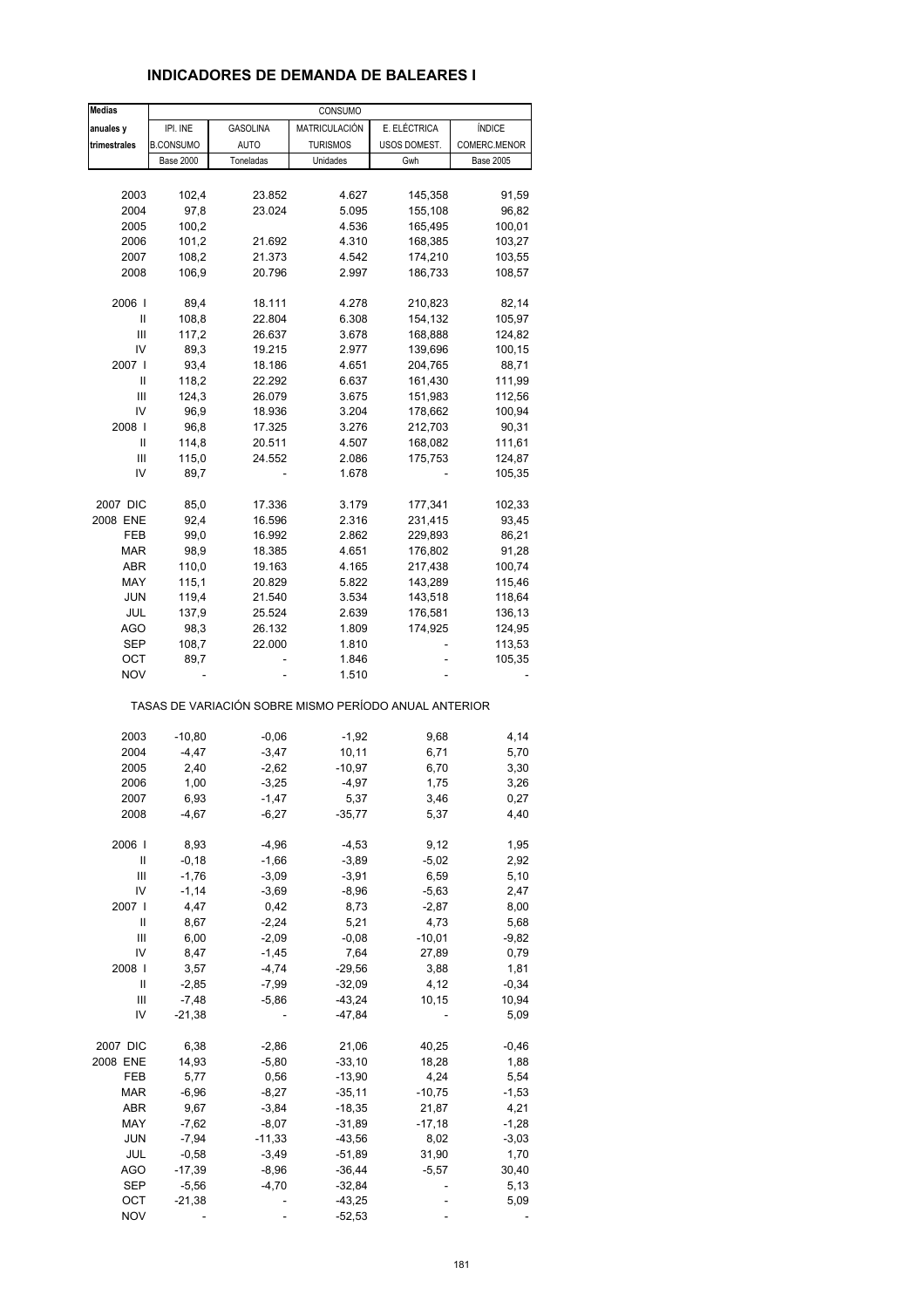| <b>Medias</b>                                                                                                                                                                                                                                                                                                                                                                                                                                                                                                                            | <b>INVERSIÓN</b> |                      |                |                                                       |                     |  |  |
|------------------------------------------------------------------------------------------------------------------------------------------------------------------------------------------------------------------------------------------------------------------------------------------------------------------------------------------------------------------------------------------------------------------------------------------------------------------------------------------------------------------------------------------|------------------|----------------------|----------------|-------------------------------------------------------|---------------------|--|--|
| anuales y                                                                                                                                                                                                                                                                                                                                                                                                                                                                                                                                |                  | IPI. INE             |                | MATRICULACIÓN                                         | INSCRIPCIÓN (8)     |  |  |
| trimestrales                                                                                                                                                                                                                                                                                                                                                                                                                                                                                                                             | <b>B.EQUIPO</b>  | <b>B.INTERMEDIOS</b> | <b>ENERGÍA</b> | VEHÍCULOS CARGA                                       | MAQUINARIA AGRICOLA |  |  |
|                                                                                                                                                                                                                                                                                                                                                                                                                                                                                                                                          |                  | <b>Base 2000</b>     |                |                                                       | Unidades            |  |  |
|                                                                                                                                                                                                                                                                                                                                                                                                                                                                                                                                          |                  |                      |                |                                                       |                     |  |  |
| 2003                                                                                                                                                                                                                                                                                                                                                                                                                                                                                                                                     | 117,3            | 90,9                 | 134,4          | 575                                                   | 33                  |  |  |
| 2004                                                                                                                                                                                                                                                                                                                                                                                                                                                                                                                                     | 121,5            | 90,8                 | 139,4          | 627                                                   | 34                  |  |  |
| 2005                                                                                                                                                                                                                                                                                                                                                                                                                                                                                                                                     | 136,8            |                      | 144,0          | 676                                                   | 35                  |  |  |
| 2006                                                                                                                                                                                                                                                                                                                                                                                                                                                                                                                                     | 140,9            | 98,6                 | 140,6          | 738                                                   | 38                  |  |  |
| 2007                                                                                                                                                                                                                                                                                                                                                                                                                                                                                                                                     | 154,5            | 99,1                 | 143,9          | 780                                                   | 32                  |  |  |
|                                                                                                                                                                                                                                                                                                                                                                                                                                                                                                                                          |                  | 89,0                 |                | 418                                                   | 44                  |  |  |
| 2008                                                                                                                                                                                                                                                                                                                                                                                                                                                                                                                                     | 154,7            |                      | 150,6          |                                                       |                     |  |  |
| 2006                                                                                                                                                                                                                                                                                                                                                                                                                                                                                                                                     | 166,8            | 100,1                | 135,3          | 741                                                   | 42                  |  |  |
| Ш                                                                                                                                                                                                                                                                                                                                                                                                                                                                                                                                        | 167,0            | 104,4                | 131,2          | 885                                                   | 42                  |  |  |
| Ш                                                                                                                                                                                                                                                                                                                                                                                                                                                                                                                                        | 112,7            | 91,0                 | 172,1          | 659                                                   | 30                  |  |  |
| IV                                                                                                                                                                                                                                                                                                                                                                                                                                                                                                                                       | 117,0            | 99,0                 | 123,8          | 667                                                   | 36                  |  |  |
| 2007                                                                                                                                                                                                                                                                                                                                                                                                                                                                                                                                     | 174,0            | 102,3                | 132,2          | 785                                                   | 40                  |  |  |
| Ш                                                                                                                                                                                                                                                                                                                                                                                                                                                                                                                                        | 161,0            | 105,6                | 138,0          | 959                                                   | 32                  |  |  |
| Ш                                                                                                                                                                                                                                                                                                                                                                                                                                                                                                                                        | 128,2            | 86,0                 | 170,2          | 666                                                   | 26                  |  |  |
| IV                                                                                                                                                                                                                                                                                                                                                                                                                                                                                                                                       | 154,7            | 102,3                | 135,1          | 708                                                   | 30                  |  |  |
| 2008                                                                                                                                                                                                                                                                                                                                                                                                                                                                                                                                     | 158,2            | 97,1                 | 144,1          | 486                                                   | 43                  |  |  |
| Ш                                                                                                                                                                                                                                                                                                                                                                                                                                                                                                                                        | 175,4            | 94,7                 |                | 589                                                   | 58                  |  |  |
|                                                                                                                                                                                                                                                                                                                                                                                                                                                                                                                                          |                  |                      | 136,9          |                                                       |                     |  |  |
| Ш                                                                                                                                                                                                                                                                                                                                                                                                                                                                                                                                        | 134,4            | 76,3                 | 175,9          | 292                                                   | 29                  |  |  |
| IV                                                                                                                                                                                                                                                                                                                                                                                                                                                                                                                                       | 142,9            | 86,2                 | 134,9          | 249                                                   | 46                  |  |  |
| 2007 DIC                                                                                                                                                                                                                                                                                                                                                                                                                                                                                                                                 | 106,5            | 91,4                 | 141,7          | 855                                                   | 21                  |  |  |
| 2008 ENE                                                                                                                                                                                                                                                                                                                                                                                                                                                                                                                                 | 144,4            | 87,6                 | 151,5          | 430                                                   | 72                  |  |  |
| FEB                                                                                                                                                                                                                                                                                                                                                                                                                                                                                                                                      | 193,1            | 105,6                | 143,9          | 494                                                   | 29                  |  |  |
| <b>MAR</b>                                                                                                                                                                                                                                                                                                                                                                                                                                                                                                                               | 137,0            | 98,2                 | 136,8          | 534                                                   | 29                  |  |  |
| ABR                                                                                                                                                                                                                                                                                                                                                                                                                                                                                                                                      | 197,7            | 106,7                | 125,6          | 640                                                   | 9                   |  |  |
| MAY                                                                                                                                                                                                                                                                                                                                                                                                                                                                                                                                      | 161,1            | 87,4                 | 136,3          | 649                                                   | 93                  |  |  |
| JUN                                                                                                                                                                                                                                                                                                                                                                                                                                                                                                                                      | 167,5            | 89,9                 | 148,7          | 477                                                   | 73                  |  |  |
|                                                                                                                                                                                                                                                                                                                                                                                                                                                                                                                                          |                  |                      |                |                                                       |                     |  |  |
| JUL                                                                                                                                                                                                                                                                                                                                                                                                                                                                                                                                      | 167,0            | 98,1                 | 183,2          | 403                                                   | 32                  |  |  |
| <b>AGO</b>                                                                                                                                                                                                                                                                                                                                                                                                                                                                                                                               | 69,2             | 48,2                 | 186,5          | 251                                                   | 25                  |  |  |
| <b>SEP</b>                                                                                                                                                                                                                                                                                                                                                                                                                                                                                                                               | 166,9            | 82,5                 | 158,1          | 221                                                   | 29                  |  |  |
| ост                                                                                                                                                                                                                                                                                                                                                                                                                                                                                                                                      | 142,9            | 86,2                 | 134,9          | 270                                                   | 46                  |  |  |
| <b>NOV</b>                                                                                                                                                                                                                                                                                                                                                                                                                                                                                                                               |                  |                      |                | 228                                                   |                     |  |  |
|                                                                                                                                                                                                                                                                                                                                                                                                                                                                                                                                          |                  |                      |                | TASAS DE VARIACIÓN SOBRE MISMO PERÍODO ANUAL ANTERIOR |                     |  |  |
| 2003                                                                                                                                                                                                                                                                                                                                                                                                                                                                                                                                     | 3,88             | 0,43                 | 9,72           | 4,23                                                  | $-15,81$            |  |  |
| 2004                                                                                                                                                                                                                                                                                                                                                                                                                                                                                                                                     | 3,57             | $-0,10$              | 3,71           | 8,97                                                  | 3,81                |  |  |
| 2005                                                                                                                                                                                                                                                                                                                                                                                                                                                                                                                                     | 12,59            | 11,51                | 3,35           | 7,91                                                  | 1,22                |  |  |
| 2006                                                                                                                                                                                                                                                                                                                                                                                                                                                                                                                                     |                  | $-2,56$              |                | 9,12                                                  |                     |  |  |
|                                                                                                                                                                                                                                                                                                                                                                                                                                                                                                                                          | 2,97             |                      | $-2,40$        |                                                       | 9,18                |  |  |
| 2007                                                                                                                                                                                                                                                                                                                                                                                                                                                                                                                                     | 9,66             | 0,43                 | 2,32           | 5,65                                                  | $-15,27$            |  |  |
| 2008                                                                                                                                                                                                                                                                                                                                                                                                                                                                                                                                     | $-0,20$          | $-10,24$             | 3,25           | $-45,92$                                              | 32,42               |  |  |
| 2006                                                                                                                                                                                                                                                                                                                                                                                                                                                                                                                                     | 33,70            | 6,99                 | $-5,76$        | 28,33                                                 | 27,00               |  |  |
| $\mathop{\mathrm{II}}% \nolimits_{\mathop{\mathrm{II}}% \nolimits} \mathop{\mathrm{II}}% \nolimits_{\mathop{\mathrm{II}}% \nolimits} \mathop{\mathrm{II}}% \nolimits_{\mathop{\mathrm{II}}% \nolimits} \mathop{\mathrm{II}}% \nolimits_{\mathop{\mathrm{II}}% \nolimits} \mathop{\mathrm{II}}% \nolimits_{\mathop{\mathrm{II}}% \nolimits} \mathop{\mathrm{II}}% \nolimits_{\mathop{\mathrm{II}}% \nolimits} \mathop{\mathrm{II}}% \nolimits_{\mathop{\mathrm{II}}% \nolimits} \mathop{\mathrm{II}}% \nolimits_{\mathop{\mathrm{II}}% \$ | 3,24             | $-5,15$              | $-3,41$        | 2,91                                                  | $-3,79$             |  |  |
| Ш                                                                                                                                                                                                                                                                                                                                                                                                                                                                                                                                        | 1,41             | $-6,82$              | 1,63           | 7,10                                                  | $-1,09$             |  |  |
| IV                                                                                                                                                                                                                                                                                                                                                                                                                                                                                                                                       | $-21,80$         | $-4,41$              | $-2,88$        | 2,20                                                  | 18,89               |  |  |
| 2007 l                                                                                                                                                                                                                                                                                                                                                                                                                                                                                                                                   | 4,34             | 2,23                 | $-2,32$        | 5,94                                                  | $-6,30$             |  |  |
| Ш                                                                                                                                                                                                                                                                                                                                                                                                                                                                                                                                        | $-3,59$          | 1,15                 | 5,16           | 8,36                                                  | $-23,62$            |  |  |
| Ш                                                                                                                                                                                                                                                                                                                                                                                                                                                                                                                                        | 13,69            | $-5,53$              | $-1,10$        | 1,11                                                  | $-15,38$            |  |  |
| IV                                                                                                                                                                                                                                                                                                                                                                                                                                                                                                                                       | 32,29            | 3,33                 | 9,16           | 6,20                                                  | $-15,89$            |  |  |
|                                                                                                                                                                                                                                                                                                                                                                                                                                                                                                                                          |                  |                      |                |                                                       |                     |  |  |
| 2008                                                                                                                                                                                                                                                                                                                                                                                                                                                                                                                                     | $-9,10$          | $-5,05$              | 9,00           | $-38,12$                                              | 9,24                |  |  |
| Ш                                                                                                                                                                                                                                                                                                                                                                                                                                                                                                                                        | 8,96             | $-10,35$             | $-0,80$        | $-38,62$                                              | 80,41               |  |  |
| Ш                                                                                                                                                                                                                                                                                                                                                                                                                                                                                                                                        | 4,84             | $-11,32$             | 3,37           | $-56,21$                                              | 11,69               |  |  |
| IV                                                                                                                                                                                                                                                                                                                                                                                                                                                                                                                                       | $-10,91$         | $-21,85$             | $-1,60$        | $-60,76$                                              | 24,32               |  |  |
| 2007 DIC                                                                                                                                                                                                                                                                                                                                                                                                                                                                                                                                 | 25,74            | 5,42                 | 8,92           | 35,93                                                 | $-41,67$            |  |  |
| 2008 ENE                                                                                                                                                                                                                                                                                                                                                                                                                                                                                                                                 | $-5,44$          | $-12,49$             | 9,23           | $-41,34$                                              | 35,85               |  |  |
| FEB                                                                                                                                                                                                                                                                                                                                                                                                                                                                                                                                      | 2,55             | $-0,56$              | 16,61          | $-20,32$                                              | $-6,45$             |  |  |
| <b>MAR</b>                                                                                                                                                                                                                                                                                                                                                                                                                                                                                                                               | $-24,31$         | $-2,39$              | 1,79           | $-46,76$                                              | $-17,14$            |  |  |
| <b>ABR</b>                                                                                                                                                                                                                                                                                                                                                                                                                                                                                                                               | 41,01            | $-2,56$              | 0,32           | $-21,76$                                              | $-50,00$            |  |  |
|                                                                                                                                                                                                                                                                                                                                                                                                                                                                                                                                          |                  |                      |                |                                                       |                     |  |  |
| MAY                                                                                                                                                                                                                                                                                                                                                                                                                                                                                                                                      | 0,44             | $-16,76$             | 0,37           | $-42,41$                                              | 257,69              |  |  |
| JUN                                                                                                                                                                                                                                                                                                                                                                                                                                                                                                                                      | $-8,17$          | $-12,12$             | $-2,75$        | $-48,82$                                              | 37,74               |  |  |
| JUL                                                                                                                                                                                                                                                                                                                                                                                                                                                                                                                                      | 19,54            | $-4,39$              | 2,29           | $-50,06$                                              | 28,00               |  |  |
| AGO                                                                                                                                                                                                                                                                                                                                                                                                                                                                                                                                      | $-33,01$         | $-14,84$             | 4,31           | $-60,96$                                              | $-24,24$            |  |  |
| <b>SEP</b>                                                                                                                                                                                                                                                                                                                                                                                                                                                                                                                               | 17,95            | $-16,50$             | 3,54           | $-59,67$                                              | 52,63               |  |  |
| OCT                                                                                                                                                                                                                                                                                                                                                                                                                                                                                                                                      | $-10,91$         | $-21,85$             | $-1,60$        | $-56,94$                                              | 24,32               |  |  |
| <b>NOV</b>                                                                                                                                                                                                                                                                                                                                                                                                                                                                                                                               |                  |                      |                | $-64,49$                                              |                     |  |  |

### **INDICADORES DE DEMANDA DE BALEARES II**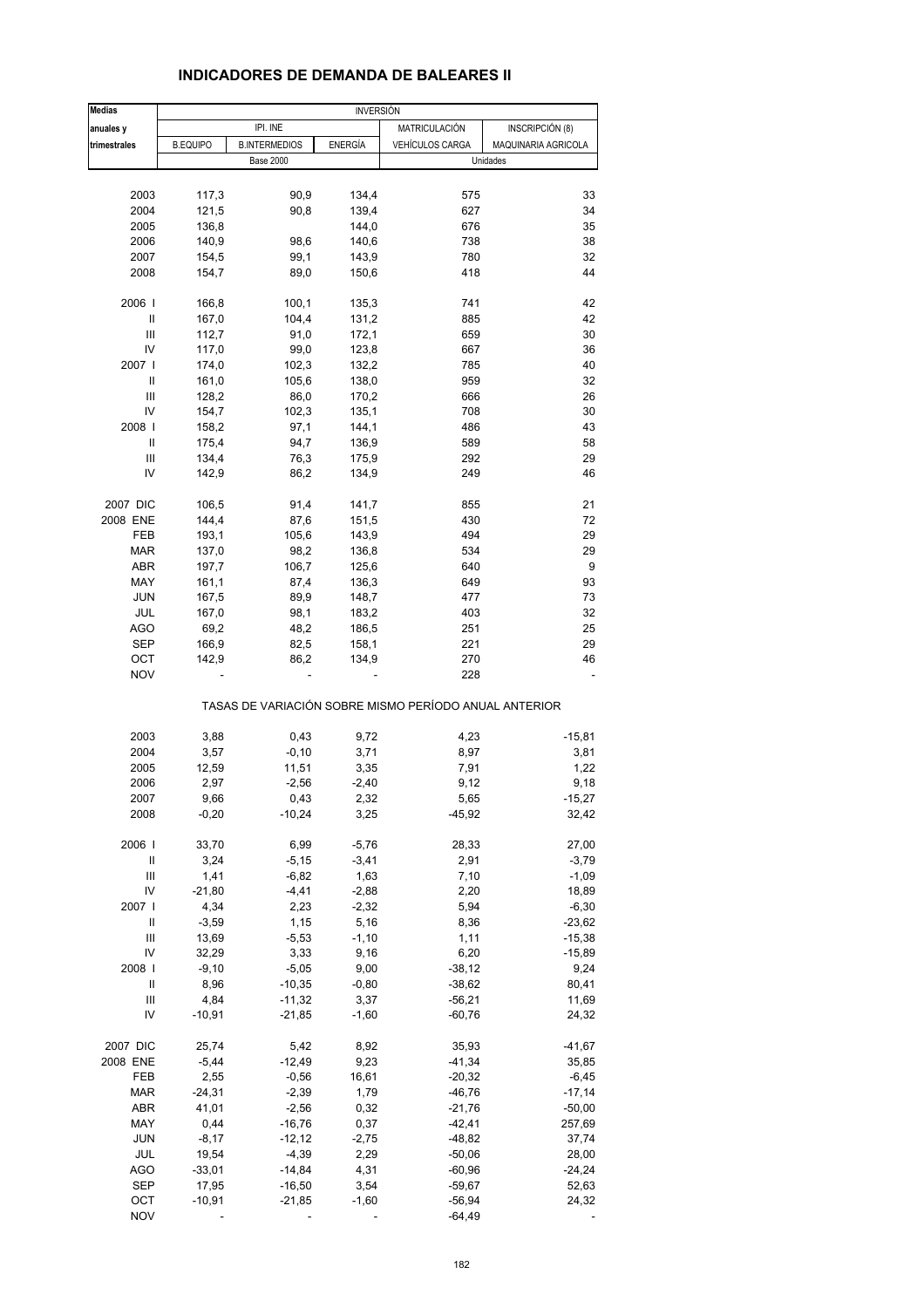# **INDICADORES DEL MERCADO DE TRABAJO DE BALEARES. I**

| <b>Medias</b>              | POBLACIÓN ACTIVA (9) |                |                | POBLACIÓN OCUPADA (9) |                |                                                       |               |                    |  |
|----------------------------|----------------------|----------------|----------------|-----------------------|----------------|-------------------------------------------------------|---------------|--------------------|--|
| anuales y                  |                      |                |                |                       |                |                                                       |               |                    |  |
| trimestrales               | <b>TOTAL</b>         | <b>VARONES</b> | <b>MUJERES</b> | <b>TOTAL</b>          | AGRICULT.      | <b>INDUSTRIA</b>                                      | CONSTRUC.     | <b>SERVICIOS</b>   |  |
|                            |                      |                |                | Miles de personas     |                |                                                       |               |                    |  |
|                            |                      |                |                |                       |                |                                                       |               |                    |  |
| 2003                       | 476.185              | 274.983        | 201.208        | 430.233               | 8.943          | 39.488                                                | 61.403        | 320.403            |  |
| 2004                       | 493.743              | 283.195        | 210.545        | 448.795               | 9.628          | 39.658                                                | 68.025        | 331.485            |  |
| 2005                       | 504.450              | 289.525        | 214.875        | 468.050               | 9.325          | 38.300                                                | 73.750        | 346.675            |  |
| 2006                       | 530.225              | 304.025        | 226.225        | 495.975               | 8.850          | 41.875                                                | 71.950        | 373.300            |  |
| 2007                       | 546.100              | 313.450        | 232.650        | 507.975               | 11.025         | 48.775                                                | 80.600        | 367.575            |  |
| 2008                       | 568.700              | 323.267        | 245.433        | 514.833               | 9.133          | 44.000                                                | 81.867        | 379.833            |  |
| 2005 IV                    | 494.100              | 288.100        | 206.000        | 457.100               | 11.000         | 40.100                                                | 70.500        | 335.400            |  |
| 2006                       | 499.200              | 292.800        | 206.400        | 456.900               | 8.900          | 40.800                                                | 73.400        | 333.800            |  |
| Ш                          | 542.600              | 307.500        | 235.100        | 506.600               | 9.400          | 42.000                                                | 72.800        | 382.400            |  |
| Ш                          | 555.300              | 315.900        | 239.400        | 528.900               | 7.800          | 42.000                                                | 69.800        | 409.300            |  |
| IV                         | 523.800              | 299.900        | 224.000        | 491.500               | 9.300          | 42.700                                                | 71.800        | 367.700            |  |
| 2007 l                     | 522.600              | 302.900        | 219.700        | 474.800               | 9.800          | 44.200                                                | 79.500        | 341.300            |  |
| $\mathbf{I}$               | 555.700              | 315.300        | 240.400        | 525.100               | 11.200         | 46.800                                                | 84.100        | 383.000            |  |
| $\mathbf{III}$             | 562.100              | 320.300        | 241.800        | 537.000               | 11.400         | 54.500                                                | 73.700        | 397.400            |  |
| IV                         | 544.000              | 315.300        | 228.700        | 495.000               | 11.700         | 49.600                                                | 85.100        | 348.600            |  |
| 2008                       | 543.100              | 312.200        | 230.900        | 484.800               | 8.800          | 48.600                                                | 81.300        | 346.100            |  |
| $\ensuremath{\mathsf{II}}$ | 573.500              | 325.400        | 248.100        | 525.400               | 10.500         | 42.500                                                | 84.900        | 387.500            |  |
| Ш                          | 589.500              | 332.200        | 257.300        | 534.300               | 8.100          | 40.900                                                | 79.400        | 405.900            |  |
|                            |                      |                |                |                       |                |                                                       |               |                    |  |
| 2007 OCT                   |                      |                |                |                       |                |                                                       |               |                    |  |
| <b>NOV</b><br><b>DIC</b>   |                      |                |                |                       |                |                                                       |               |                    |  |
| 2008 ENE                   |                      |                |                |                       |                |                                                       |               |                    |  |
| FEB                        |                      |                |                |                       |                |                                                       |               |                    |  |
| <b>MAR</b>                 |                      |                |                |                       |                |                                                       |               |                    |  |
| <b>ABR</b>                 |                      |                |                |                       |                |                                                       |               |                    |  |
| MAY                        |                      |                |                |                       |                |                                                       |               |                    |  |
| <b>JUN</b>                 |                      |                |                |                       |                |                                                       |               |                    |  |
| <b>JUL</b>                 |                      |                |                |                       |                |                                                       |               |                    |  |
| <b>AGO</b>                 |                      |                |                |                       |                |                                                       |               |                    |  |
| <b>SEP</b>                 |                      |                |                |                       |                |                                                       |               |                    |  |
|                            |                      |                |                |                       |                | TASAS DE VARIACIÓN SOBRE MISMO PERÍODO ANUAL ANTERIOR |               |                    |  |
|                            |                      |                |                |                       |                |                                                       |               |                    |  |
| 2003                       | 5.93                 | 3.72           | 9.11           | 3.56                  | 10.16          | 6.35                                                  | $-6.49$       | 5.21               |  |
| 2004                       | 3.69                 | 2.99           | 4.64           | 4.31                  | 7.66           | 0.43                                                  | 10.79         | 3.46               |  |
| 2005                       | 2.17                 | 2.24           | 2.06           | 4.29                  | $-3.14$        | $-3.42$                                               | 8.42          | 4.58               |  |
| 2006                       | 5.11                 | 5.01           | 5.28           | 5.97                  | $-5.09$        | 9.33                                                  | $-2.44$       | 7.68               |  |
| 2007                       | 2.99                 | 3.10           | 2.84           | 2.42                  | 24.58          | 16.48                                                 | 12.02         | -1.53              |  |
| 2008                       | 4.01                 | 3.34           | 4.90           | 0.49                  | $-15.43$       | $-9.28$                                               | 3.50          | 1.59               |  |
|                            |                      |                |                |                       |                |                                                       |               |                    |  |
| 2005 IV                    | 1.09                 | 2.54           | $-0.85$        | 1.68                  | 29.41          | 5.80                                                  | 3.57          | 0.10               |  |
| 2006                       | 3.87                 | 4.39           | 3.15           | 6.35                  | $-8.25$        | 13.65                                                 | $-0.27$       | 7.50               |  |
| $\, \parallel$             | 4.99                 | 4.84           | 5.24           | 4.32                  | 30.56          | 15.38                                                 | $-4.08$       | 4.45               |  |
| Ш                          | 5.51                 | 6.65           | 4.09           | 5.80                  | $-17.02$       | 2.94                                                  | $-6.93$       | 9.23               |  |
| IV                         | 6.01                 | 4.10           | 8.74           | 7.53                  | $-15.45$       | 6.48                                                  | 1.84          | 9.63               |  |
| 2007 l                     | 4.69                 | 3.45           | 6.44           | 3.92                  | 10.11          | 8.33                                                  | 8.31          | 2.25               |  |
| $\, \parallel$<br>Ш        | 2.41<br>1.22         | 2.54           | 2.25           | 3.65<br>1.53          | 19.15          | 11.43                                                 | 15.52<br>5.59 | 0.16               |  |
| IV                         | 3.86                 | 1.39<br>5.14   | 1.00<br>2.10   | 0.71                  | 46.15<br>25.81 | 29.76<br>16.16                                        | 18.52         | $-2.91$<br>$-5.19$ |  |
| 2008                       | 3.92                 | 3.07           | 5.10           | 2.11                  | $-10.20$       | 9.95                                                  | 2.26          | 1.41               |  |
| $\, \parallel$             | 3.20                 | 3.20           | 3.20           | 0.06                  | $-6.25$        | $-9.19$                                               | 0.95          | 1.17               |  |
| Ш                          | 4.87                 | 3.72           | 6.41           | $-0.50$               | $-28.95$       | $-24.95$                                              | 7.73          | 2.14               |  |
|                            |                      |                |                |                       |                |                                                       |               |                    |  |
| 2007 OCT                   |                      |                |                |                       |                |                                                       |               |                    |  |
| <b>NOV</b>                 |                      |                |                |                       |                |                                                       |               |                    |  |
| <b>DIC</b>                 |                      |                |                |                       |                |                                                       |               |                    |  |
| 2008 ENE                   |                      |                |                |                       |                |                                                       |               |                    |  |
| FEB                        |                      |                |                |                       |                |                                                       |               |                    |  |
| <b>MAR</b>                 |                      |                |                |                       |                |                                                       |               |                    |  |
| ABR                        |                      |                |                |                       |                |                                                       |               |                    |  |
| MAY                        |                      |                |                |                       |                |                                                       |               |                    |  |
| <b>JUN</b>                 |                      |                |                |                       |                |                                                       |               |                    |  |
| JUL                        |                      |                |                |                       |                |                                                       |               |                    |  |
| <b>AGO</b><br><b>SEP</b>   |                      |                |                |                       |                |                                                       |               |                    |  |
|                            |                      |                |                |                       |                |                                                       |               |                    |  |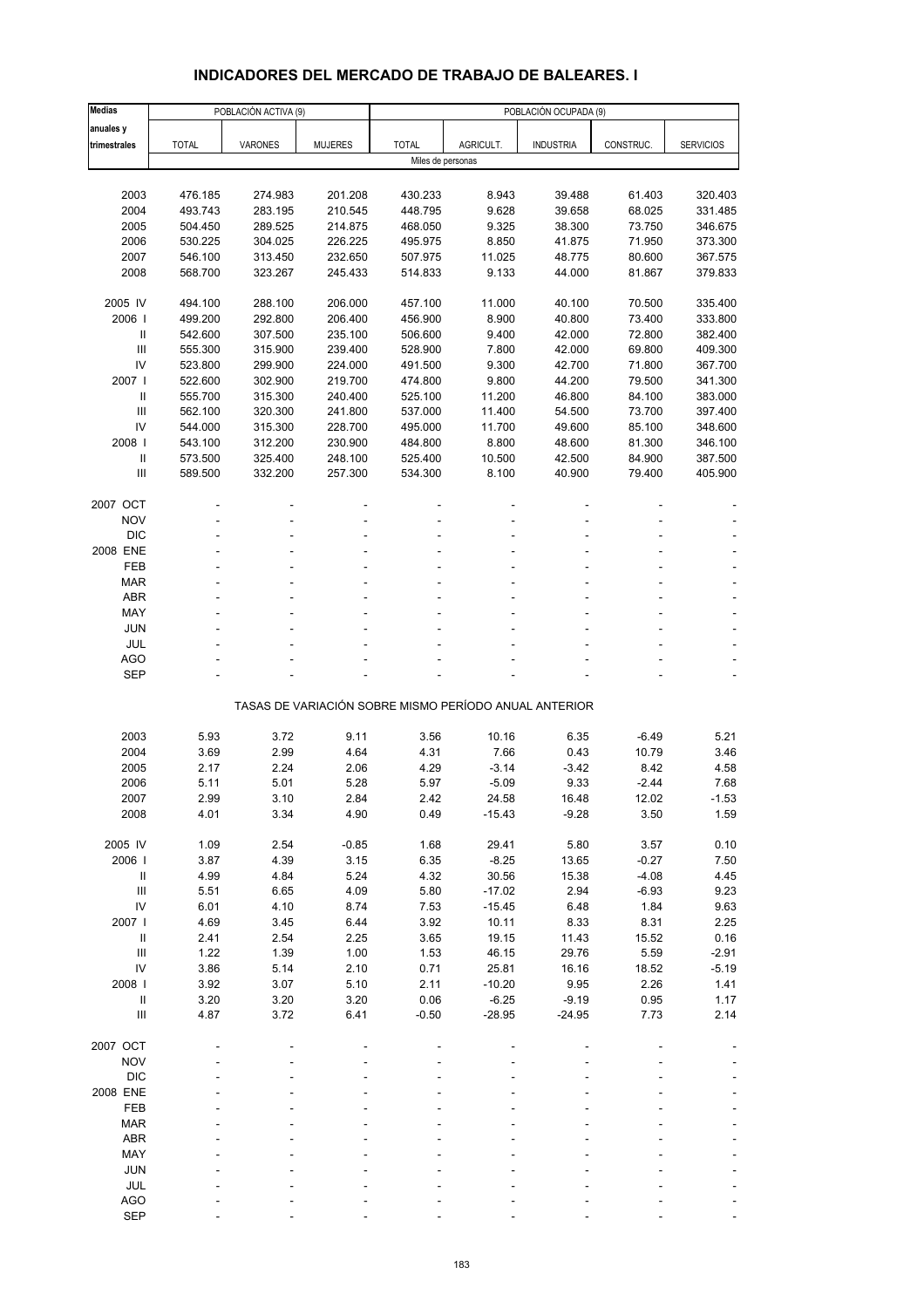# **INDICADORES DEL MERCADO DE TRABAJO DE BALEARES. II**

| <b>Medias</b>  |                                                       |           | POBLACIÓN ASALARIADA (9) |           |                  |
|----------------|-------------------------------------------------------|-----------|--------------------------|-----------|------------------|
| anuales y      |                                                       |           |                          |           |                  |
| trimestrales   | <b>TOTAL</b>                                          | AGRICULT. | <b>INDUSTRIA</b>         | CONSTRUC. | <b>SERVICIOS</b> |
|                |                                                       |           | Miles de Personas        |           |                  |
|                |                                                       |           |                          |           |                  |
|                |                                                       |           |                          |           |                  |
| 2003           | 346.620                                               | 4.420     | 33.453                   | 45.925    | 262.823          |
| 2004           | 359.128                                               | 5.033     | 33.565                   | 52.410    | 268.120          |
| 2005           | 380.775                                               | 3.550     | 30.450                   | 60.600    | 286.175          |
| 2006           | 401.550                                               | 3.500     | 31.975                   | 58.525    | 307.550          |
| 2007           | 416.100                                               | 7.150     | 37.975                   | 63.825    | 307.125          |
| 2008           | 420.133                                               | 4.800     | 33.500                   | 63.500    | 318.367          |
|                |                                                       |           |                          |           |                  |
| 2005 IV        | 369.900                                               | 2.800     | 30.900                   | 58.500    | 277.700          |
| 2006           | 366.000                                               | 3.200     | 31.000                   | 60.900    | 270.900          |
| Ш              | 409.100                                               | 3.000     | 32.300                   | 58.900    | 314.900          |
| Ш              | 431.400                                               | 3.400     | 32.700                   | 56.100    | 339.200          |
|                |                                                       |           |                          |           |                  |
| IV             | 399.700                                               | 4.400     | 31.900                   | 58.200    | 305.200          |
| 2007 l         | 385.900                                               | 6.300     | 34.000                   | 63.100    | 282.500          |
| Ш              | 430.800                                               | 7.400     | 35.400                   | 64.900    | 323.100          |
| Ш              | 442.900                                               | 8.000     | 42.400                   | 57.000    | 335.400          |
| IV             | 404.800                                               | 6.900     | 40.100                   | 70.300    | 287.500          |
| 2008           | 393.400                                               | 4.500     | 38.300                   | 64.700    | 286.000          |
| Ш              | 430.600                                               | 5.800     | 31.800                   | 66.100    | 326.900          |
|                |                                                       |           |                          |           |                  |
| Ш              | 436.400                                               | 4.100     | 30.400                   | 59.700    | 342.200          |
|                |                                                       |           |                          |           |                  |
| 2007 OCT       |                                                       |           |                          |           |                  |
| <b>NOV</b>     |                                                       |           | ۰                        |           |                  |
| <b>DIC</b>     |                                                       |           | ä,                       |           |                  |
| 2008 ENE       | ÷                                                     | ٠         | ٠                        |           |                  |
| FEB            |                                                       |           | Ĭ.                       |           |                  |
| <b>MAR</b>     |                                                       |           |                          |           |                  |
| <b>ABR</b>     | ٠                                                     | ٠         | ٠                        | ÷         |                  |
|                |                                                       |           |                          |           |                  |
| MAY            |                                                       |           | ۰                        |           |                  |
| <b>JUN</b>     |                                                       |           |                          |           |                  |
| JUL            |                                                       |           | ۰                        |           |                  |
| AGO            |                                                       |           |                          |           |                  |
| <b>SEP</b>     |                                                       |           |                          |           |                  |
|                | TASAS DE VARIACIÓN SOBRE MISMO PERÍODO ANUAL ANTERIOR |           |                          |           |                  |
|                |                                                       |           |                          |           |                  |
| 2003           | 1.39                                                  | 42.81     | 5.50                     | $-14.39$  | 3.71             |
| 2004           | 3.61                                                  | 13.86     | 0.34                     | 14.12     | 2.02             |
| 2005           | 6.03                                                  | $-29.46$  | $-9.28$                  | 15.63     | 6.73             |
| 2006           | 5.46                                                  | $-1.41$   | 5.01                     | $-3.42$   | 7.47             |
|                |                                                       |           |                          |           |                  |
| 2007           | 3.62                                                  | 104.29    | 18.76                    | 9.06      | -0.14            |
| 2008           | 0.06                                                  | $-33.64$  | $-10.11$                 | 2.97      | 1.50             |
|                |                                                       |           |                          |           |                  |
| 2005 IV        | 2.77                                                  | $-36.22$  | $-5.71$                  | 11.94     | 2.66             |
| 2006           | 7.43                                                  | $-25.58$  | 8.39                     | 2.53      | 9.06             |
| Ш              | 3.41                                                  | $-9.09$   | 9.86                     | $-4.54$   | 4.55             |
| $\mathbf{III}$ | 3.48                                                  | $-10.53$  | $-0.61$                  | $-10.67$  | 6.87             |
| IV             | 8.06                                                  | 57.14     | 3.24                     | $-0.51$   | 9.90             |
| 2007 l         | 5.44                                                  | 96.88     | 9.68                     | 3.61      | 4.28             |
|                |                                                       |           |                          |           |                  |
| Ш              | 5.30                                                  | 146.67    | 9.60                     | 10.19     | 2.60             |
| Ш              | 2.67                                                  | 135.29    | 29.66                    | 1.60      | $-1.12$          |
| IV             | 1.28                                                  | 56.82     | 25.71                    | 20.79     | $-5.80$          |
| 2008           | 1.94                                                  | $-28.57$  | 12.65                    | 2.54      | 1.24             |
| Ш              | $-0.05$                                               | $-21.62$  | $-10.17$                 | 1.85      | 1.18             |
| Ш              | $-1.47$                                               | $-48.75$  | $-28.30$                 | 4.74      | 2.03             |
|                |                                                       |           |                          |           |                  |
| 2007 OCT       |                                                       |           |                          |           |                  |
| <b>NOV</b>     |                                                       |           |                          |           |                  |
| <b>DIC</b>     |                                                       |           |                          |           |                  |
|                |                                                       |           |                          |           |                  |
| 2008 ENE       |                                                       |           |                          |           |                  |
| FEB            |                                                       |           |                          |           |                  |
| <b>MAR</b>     |                                                       |           |                          |           |                  |
| <b>ABR</b>     |                                                       |           |                          |           |                  |
| MAY            |                                                       |           |                          |           |                  |
| <b>JUN</b>     |                                                       |           |                          |           |                  |
| JUL            |                                                       |           |                          |           |                  |
|                |                                                       |           |                          |           |                  |
| <b>AGO</b>     |                                                       |           |                          |           |                  |
| <b>SEP</b>     |                                                       |           |                          |           |                  |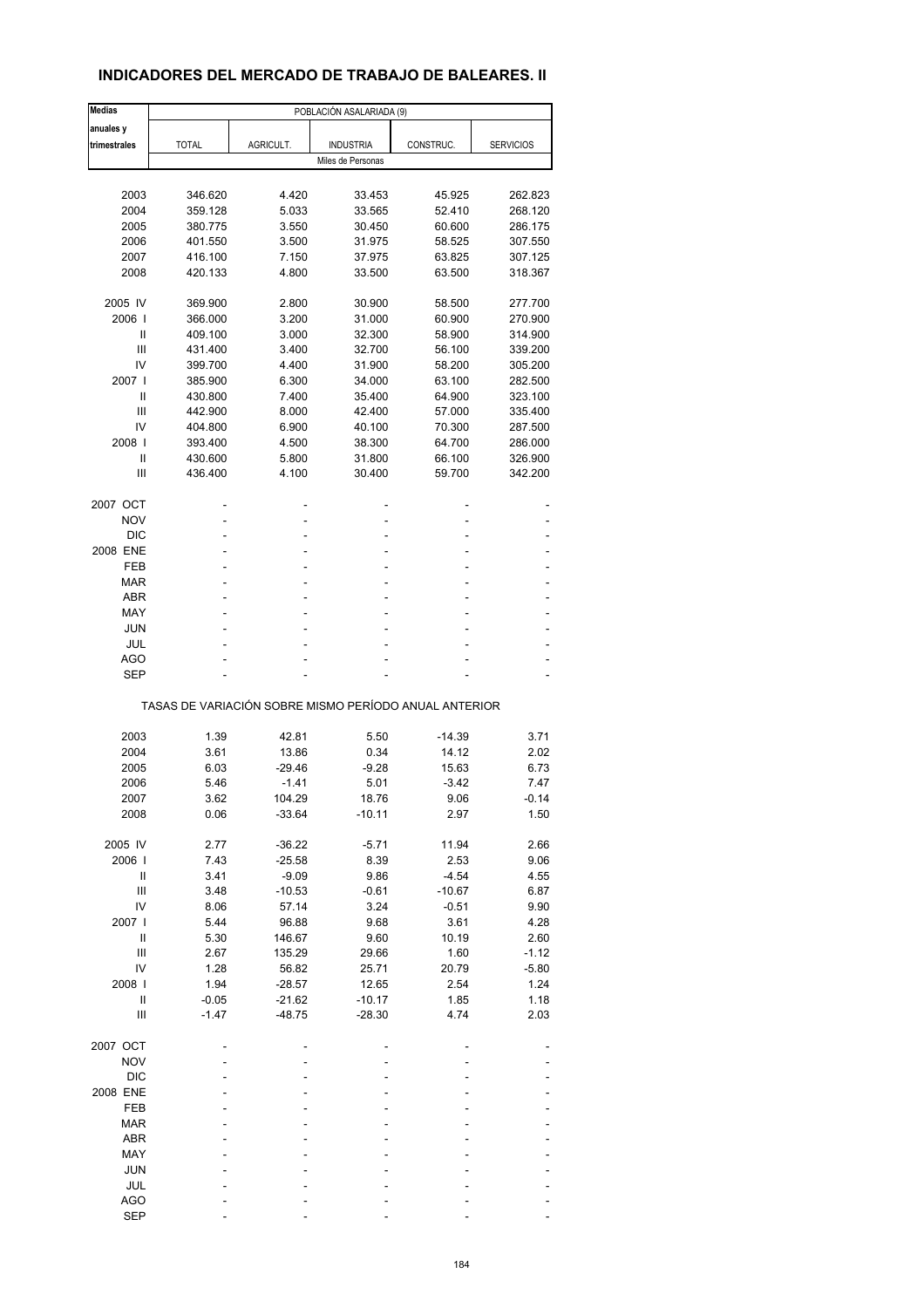# **INDICADORES DEL MERCADO DE TRABAJO DE BALEARES. III**

| <b>Medias</b>                      | PARADOS (9)      |                   |                |                                                       | TASA DE ACTIVIDAD (9) |                | TASA DE PARO (9) |                |                |  |
|------------------------------------|------------------|-------------------|----------------|-------------------------------------------------------|-----------------------|----------------|------------------|----------------|----------------|--|
| anuales y                          |                  |                   |                |                                                       | <b>MENORES</b>        |                |                  | <b>MENORES</b> |                |  |
| trimestrales                       | <b>TOTAL</b>     | VARONES           | <b>MUJERES</b> | <b>TOTAL</b>                                          | 20 AÑOS               | <b>MUJERES</b> | <b>TOTAL</b>     | 20 AÑOS        | <b>MUJERES</b> |  |
|                                    |                  | Miles de personas |                |                                                       |                       | Porcentaje     |                  |                |                |  |
|                                    |                  |                   |                |                                                       |                       |                |                  |                |                |  |
| 2003                               | 45.963           | 21.620            | 24.343         | 62.58                                                 | 38.72                 | 52.49          | 9.71             | 38.33          | 12.25          |  |
| 2004                               | 44.953           | 21.350            | 23.603         | 63.11                                                 | 40.60                 | 53.49          |                  |                | 11.34          |  |
| 2005                               | 36.400           | 36.400            | 15.050         | 62.71                                                 | 39.07                 | 53.15          | 9.16<br>7.28     | 31.05<br>36.24 | 10.05          |  |
| 2006                               | 34.275           | 34.275            |                | 64.11                                                 | 35.70                 | 54.50          | 6.51             | 26.34          | 8.39           |  |
|                                    |                  |                   | 15.525         |                                                       |                       |                |                  |                | 8.61           |  |
| 2007<br>2008                       | 38.100<br>53.900 | 18.275            | 19.850         | 64.06<br>65.07                                        | 34.04                 | 54.44<br>56.08 | 7.03<br>9.50     | 25.05<br>40.06 | 10.50          |  |
|                                    |                  | 28.333            | 25.533         |                                                       | 33.29                 |                |                  |                |                |  |
| 2005 IV                            |                  | 37.000            |                |                                                       |                       |                |                  |                |                |  |
|                                    | 37.000           |                   | 15.700         | 60.76                                                 | 34.46                 | 50.43          | 7.48             | 27.92          | 10.32          |  |
| 2006                               | 42.300           | 42.300            | 17.900         | 60.96                                                 | 33.60                 | 50.21          | 8.47             | 28.50          | 11.82          |  |
| Ш                                  | 36.000           | 36.000            | 16.000         | 65.85                                                 | 35.53                 | 56.86          | 6.64             | 22.15          | 8.51           |  |
| $\ensuremath{\mathsf{III}}\xspace$ | 26.500           | 26.500            | 12.200         | 66.96                                                 | 45.00                 | 57.53          | 4.76             | 15.86          | 5.93           |  |
| IV                                 | 32.300           | 32.300            | 16.000         | 62.65                                                 | 28.68                 | 53.39          | 6.17             | 38.85          | 7.28           |  |
| 2007                               | 47.800           | 23.900            | 24.000         | 61.95                                                 | 26.42                 | 51.93          | 9.15             | 39.89          | 10.90          |  |
| Ш                                  | 30.600           | 12.800            | 17.800         | 65.41                                                 | 33.57                 | 56.43          | 5.50             | 29.23          | 7.39           |  |
| $\ensuremath{\mathsf{III}}\xspace$ | 25.000           | 11.600            | 13.400         | 65.75                                                 | 45.99                 | 56.42          | 4.45             | 5.18           | 5.55           |  |
| IV                                 | 49.000           | 24.800            | 24.200         | 63.14                                                 | 30.18                 | 52.97          | 9.01             | 25.88          | 10.59          |  |
| 2008                               | 58.300           | 27.900            | 30.400         | 62.57                                                 | 27.55                 | 53.11          | 10.74            | 38.86          | 13.18          |  |
| Ш                                  | 48.100           | 24.800            | 23.300         | 65.62                                                 | 33.28                 | 56.69          | 8.39             | 50.17          | 9.39           |  |
| $\ensuremath{\mathsf{III}}\xspace$ | 55.300           | 32.300            | 22.900         | 67.03                                                 | 39.03                 | 58.45          | 9.38             | 31.16          | 8.92           |  |
|                                    |                  |                   |                |                                                       |                       |                |                  |                |                |  |
| 2007 OCT                           |                  |                   |                |                                                       |                       |                |                  |                |                |  |
| <b>NOV</b>                         |                  |                   |                |                                                       |                       |                |                  |                |                |  |
| <b>DIC</b>                         |                  |                   |                |                                                       |                       |                |                  |                |                |  |
| 2008 ENE                           |                  |                   |                |                                                       |                       |                |                  |                |                |  |
| FEB                                |                  |                   |                |                                                       |                       |                |                  |                |                |  |
| <b>MAR</b>                         |                  |                   |                |                                                       |                       |                |                  |                |                |  |
| ABR                                |                  |                   |                |                                                       |                       |                |                  |                |                |  |
| MAY                                |                  |                   |                |                                                       |                       |                |                  |                |                |  |
| JUN                                |                  |                   |                |                                                       |                       |                |                  |                |                |  |
| JUL                                |                  |                   |                |                                                       |                       |                |                  |                | ÷,             |  |
| AGO                                |                  |                   |                |                                                       |                       |                |                  |                |                |  |
| SEP                                |                  |                   |                |                                                       |                       |                |                  |                |                |  |
|                                    |                  |                   |                |                                                       |                       |                |                  |                |                |  |
|                                    |                  |                   |                | TASAS DE VARIACIÓN SOBRE MISMO PERÍODO ANUAL ANTERIOR |                       |                |                  |                |                |  |
|                                    |                  |                   |                |                                                       |                       |                |                  |                |                |  |
| 2003                               | 34.91            | 30.69             | 38.86          |                                                       |                       |                |                  |                |                |  |
| 2004                               | $-2.20$          | $-1.25$           | $-3.04$        |                                                       |                       |                |                  |                |                |  |
| 2005                               | $-19.03$         | 70.49             | $-36.24$       |                                                       |                       |                |                  |                |                |  |
| 2006                               | $-5.84$          | $-5.84$           | 3.16           |                                                       |                       |                |                  |                |                |  |
| 2007                               | 11.16            | -46.68            | 27.86          |                                                       |                       |                |                  |                |                |  |
| 2008                               | 56.38            | 75.98             | 38.77          |                                                       |                       |                |                  |                |                |  |
|                                    |                  |                   |                |                                                       |                       |                |                  |                |                |  |
| 2005 IV                            | $-5.64$          | 102.19            | $-24.92$       |                                                       |                       |                |                  |                |                |  |
| 2006                               | $-17.06$         | $-17.06$          | $-23.83$       |                                                       |                       |                |                  |                |                |  |
| Ш                                  | 15.38            | 15.38             | 31.15          |                                                       |                       |                |                  |                |                |  |
| $\ensuremath{\mathsf{III}}\xspace$ | 0.38             | 0.38              | 38.64          |                                                       |                       |                |                  |                |                |  |
| IV                                 | $-12.70$         | $-12.70$          | 1.91           |                                                       |                       |                |                  |                |                |  |
| 2007 l                             | 13.00            | $-43.50$          | 34.08          |                                                       |                       |                |                  |                |                |  |
| Ш                                  | $-15.00$         | $-64.44$          | 11.25          |                                                       |                       |                |                  |                |                |  |
| $\ensuremath{\mathsf{III}}\xspace$ | $-5.66$          | $-56.23$          | 9.84           |                                                       |                       |                |                  |                |                |  |
| IV                                 | 51.70            | $-23.22$          | 51.25          |                                                       |                       |                |                  |                |                |  |
| 2008 l                             | 21.97            | 16.74             | 26.67          |                                                       |                       |                |                  |                |                |  |
| Ш                                  | 57.19            | 93.75             | 30.90          |                                                       |                       |                |                  |                |                |  |
| Ш                                  | 121.20           | 178.45            | 70.90          |                                                       |                       |                |                  |                |                |  |
|                                    |                  |                   |                |                                                       |                       |                |                  |                |                |  |
| 2007 OCT                           |                  |                   |                |                                                       |                       |                |                  |                |                |  |
| <b>NOV</b>                         |                  |                   |                |                                                       |                       |                |                  |                |                |  |
| <b>DIC</b>                         |                  |                   |                |                                                       |                       |                |                  |                |                |  |
| 2008 ENE                           |                  |                   |                |                                                       |                       |                |                  |                |                |  |
| FEB                                |                  |                   |                |                                                       |                       |                |                  |                |                |  |
| <b>MAR</b>                         |                  |                   |                |                                                       |                       |                |                  |                |                |  |
| ABR                                |                  |                   |                |                                                       |                       |                |                  |                |                |  |
| MAY                                |                  |                   |                |                                                       |                       |                |                  |                |                |  |
| JUN                                |                  |                   |                |                                                       |                       |                |                  |                |                |  |
| JUL                                |                  |                   |                |                                                       |                       |                |                  |                |                |  |
| <b>AGO</b>                         |                  |                   |                |                                                       |                       |                |                  |                |                |  |
| SEP                                |                  |                   |                |                                                       |                       |                |                  |                |                |  |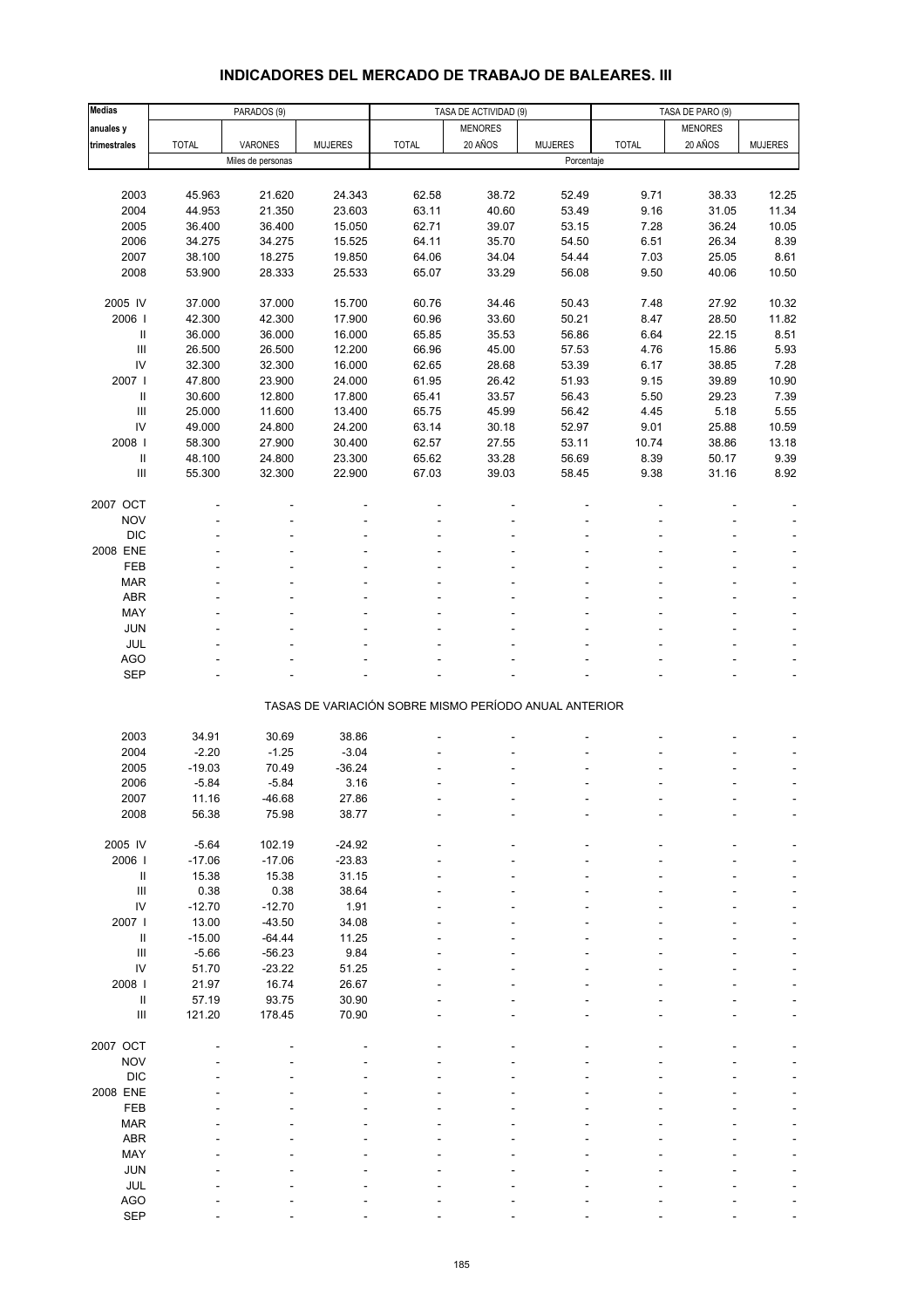| <b>Medias</b>                      | PARO REGISTRADO |                                                       |                  |                 |                  |                  |  |  |
|------------------------------------|-----------------|-------------------------------------------------------|------------------|-----------------|------------------|------------------|--|--|
| anuales y                          |                 |                                                       |                  |                 |                  | SIN EMPLEO       |  |  |
| trimestrales                       | <b>TOTAL</b>    | <b>AGRICULTURA</b>                                    | <b>INDUSTRIA</b> | CONSTRUCCIÓN    | <b>SERVICIOS</b> | <b>ANTERIOR</b>  |  |  |
|                                    |                 |                                                       | Personas         |                 |                  |                  |  |  |
|                                    |                 |                                                       |                  |                 |                  |                  |  |  |
| 2003                               | 38.832          | 275                                                   | 2.201            | 5.476           | 29.475           | 1.404            |  |  |
| 2004                               | 39.327          | 287                                                   | 2.164            | 5.634           | 29.769           | 1.472            |  |  |
| 2005                               | 38.340          | 284                                                   | 2.072            | 5.220           | 29.569           | 1.195            |  |  |
| 2006                               | 36.134          | 279                                                   | 1.814            | 4.933           | 28.251           | 856              |  |  |
| 2007                               | 37.243          | 313                                                   | 1.682            | 5.671           | 28.847           | 732              |  |  |
| 2008                               | 46.913          | 469                                                   | 2.057            | 9.799           | 33.385           | 1.202            |  |  |
| 2006                               | 45.153          | 333                                                   | 2.091            | 4.971           | 36.758           | 1.000            |  |  |
| Ш                                  | 29.891          | 249                                                   | 1.651            | 4.077           | 23.065           | 849              |  |  |
| Ш                                  | 27.998          | 225                                                   | 1.634            | 5.462           | 19.979           | 698              |  |  |
| IV                                 | 41.493          | 311                                                   | 1.880            | 5.222           | 33.203           | 877              |  |  |
| 2007 l                             | 43.344          | 328                                                   | 1.868            | 4.925           | 35.376           | 848              |  |  |
| Ш                                  | 30.070          | 249                                                   | 1.477            | 4.424           | 23.168           | 752              |  |  |
| Ш                                  | 30.485          | 256                                                   | 1.515            | 6.606           | 21.513           | 595              |  |  |
| IV                                 | 45.074          | 419                                                   | 1.866            | 6.730           | 35.330           | 730              |  |  |
| 2008                               | 48.012          | 526                                                   | 1.926            | 6.950           | 37.752           | 859              |  |  |
| Ш                                  | 38.200          | 402                                                   | 1.777            | 7.841           | 27.127           | 1.053            |  |  |
| Ш                                  | 43.425          | 395                                                   | 2.077            | 12.201          | 27.446           | 1.306            |  |  |
| IV                                 | 63.563          | 597                                                   | 2.642            | 13.409          | 45.132           | 1.784            |  |  |
| 2007 DIC                           | 50.004          | 491                                                   | 1.988            | 7.552           | 39.265           | 708              |  |  |
| 2008 ENE                           | 50.518          | 559                                                   | 1.980            | 7.019           | 40.206           | 754              |  |  |
| FEB                                | 48.335          | 548                                                   | 1.927            | 6.899           | 38.075           | 886              |  |  |
| <b>MAR</b>                         | 45.184          | 470                                                   | 1.871            | 6.932           | 34.975           | 936              |  |  |
| <b>ABR</b>                         | 41.233          | 450                                                   | 1.805            | 7.128           | 30.837           | 1.013            |  |  |
| MAY                                | 36.439          | 381                                                   | 1.738            | 7.630           | 25.690           | 1.000            |  |  |
| <b>JUN</b>                         | 36.929          | 375                                                   | 1.789            | 8.764           | 24.854           | 1.147            |  |  |
| JUL                                | 39.927          | 373                                                   | 1.898            | 10.885          | 25.553           | 1.218            |  |  |
| <b>AGO</b>                         | 43.540          | 384                                                   | 2.090            | 13.050          | 26.729           | 1.287            |  |  |
| <b>SEP</b>                         | 46.807          | 428                                                   | 2.243            | 12.667          | 30.056           | 1.413            |  |  |
| OCT                                | 56.982          | 549                                                   | 2.460            | 13.056          | 39.171           | 1.746            |  |  |
| <b>NOV</b>                         | 70.144          | 645                                                   | 2.824            | 13.761          | 51.093           | 1.821            |  |  |
|                                    |                 | TASAS DE VARIACIÓN SOBRE MISMO PERÍODO ANUAL ANTERIOR |                  |                 |                  |                  |  |  |
| 2003                               | 9.68            | 14.80                                                 | 9.23             | 32.93           | 6.17             | 10.63            |  |  |
| 2004                               | 1.28            | 4.12                                                  | $-1.66$          | 2.88            | 1.00             | 4.90             |  |  |
| 2005                               | $-2.51$         | $-0.81$                                               | -4.28            | $-7.36$         | $-0.67$          | $-18.82$         |  |  |
| 2006                               | $-5.75$         | $-1.73$                                               | $-12.44$         | $-5.49$         | -4.46            | $-28.39$         |  |  |
| 2007                               | 3.07            | 11.96                                                 | -7.31            | 14.96           | 2.11             | -14.54           |  |  |
| 2008                               | 30.01           | 58.20                                                 | 24.38            | 78.16           | 19.66            | 63.83            |  |  |
| 2006                               | $-6.08$         | 1.01                                                  | $-10.49$         | $-8.81$         | -4.73            | $-27.30$         |  |  |
| $\ensuremath{\mathsf{II}}$         | $-7.54$         | $-4.73$                                               | $-13.33$         | $-10.45$        | $-4.75$          | $-39.18$         |  |  |
| $\ensuremath{\mathsf{III}}\xspace$ | $-3.19$         | $-8.65$                                               | $-14.39$         | $-0.98$         | $-0.97$          | $-35.18$         |  |  |
| IV                                 | $-5.77$         | 3.55                                                  | $-12.03$         | $-2.53$         | $-5.95$          | $-6.04$          |  |  |
| 2007                               | $-4.01$         | $-1.50$                                               | $-10.68$         | $-0.93$         | -3.76            | $-15.19$         |  |  |
| $\ensuremath{\mathsf{II}}$         | 0.60            | 0.13                                                  | $-10.56$         | 8.50            | 0.45             | $-11.35$         |  |  |
| $\ensuremath{\mathsf{III}}\xspace$ | 8.88            | 13.61                                                 | $-7.26$          | 20.93           | 7.68             | -14.67           |  |  |
| IV                                 | 8.63            | 34.62                                                 | $-0.74$          | 28.88           | 6.41             | $-16.76$         |  |  |
| 2008                               | 10.77           | 60.43                                                 | 3.12             | 41.13           | 6.72             | 1.22             |  |  |
| Ш                                  | 27.04           | 61.45                                                 | 20.33            | 77.23           | 17.09            | 40.01            |  |  |
| Ш                                  | 42.45           | 54.30                                                 | 37.07            | 84.70           | 27.58            | 119.37           |  |  |
| IV                                 | 49.18           | 56.08                                                 | 46.37            | 112.19          | 35.28            | 140.69           |  |  |
| 2007 DIC                           | 8.04            | 46.57                                                 | 3.49             | 27.52           | 5.54             | $-21.59$         |  |  |
| 2008 ENE                           | 7.89            | 62.03                                                 | $-0.15$          | 31.74           | 5.11             | $-17.69$         |  |  |
| FEB                                | 11.49           | 66.57                                                 | 3.55             | 41.23           | 7.42             | 6.49             |  |  |
| MAR                                | 13.37           | 52.10                                                 | 6.37             | 51.98           | 7.85             | 17.44            |  |  |
| ABR                                | 20.38           | 59.57                                                 | 13.38            | 63.71           | 13.30            | 25.22            |  |  |
| MAY                                | 29.01           | 58.75                                                 | 21.79            | 79.70           | 18.97            | 35.50            |  |  |
| <b>JUN</b>                         | 33.26           | 66.67                                                 | 26.70            | 87.59           | 20.10            | 61.55            |  |  |
| JUL                                |                 | 50.40                                                 | 32.82            | 78.85           | 21.91            | 99.35            |  |  |
|                                    | 36.11           |                                                       |                  |                 |                  |                  |  |  |
| AGO<br><b>SEP</b>                  | 40.91           | 52.38                                                 | 34.66            | 77.41           | 26.28            | 124.22           |  |  |
| OCT                                | 49.92           | 59.70<br>57.76                                        | 43.32            | 98.70<br>115.20 | 34.11<br>38.61   | 135.11<br>151.95 |  |  |
| <b>NOV</b>                         | 53.59           | 54.68                                                 | 41.95<br>50.45   |                 |                  | 130.80           |  |  |
|                                    | 45.77           |                                                       |                  | 109.42          | 32.83            |                  |  |  |

# **INDICADORES DEL MERCADO DE TRABAJO DE BALEARES. IV**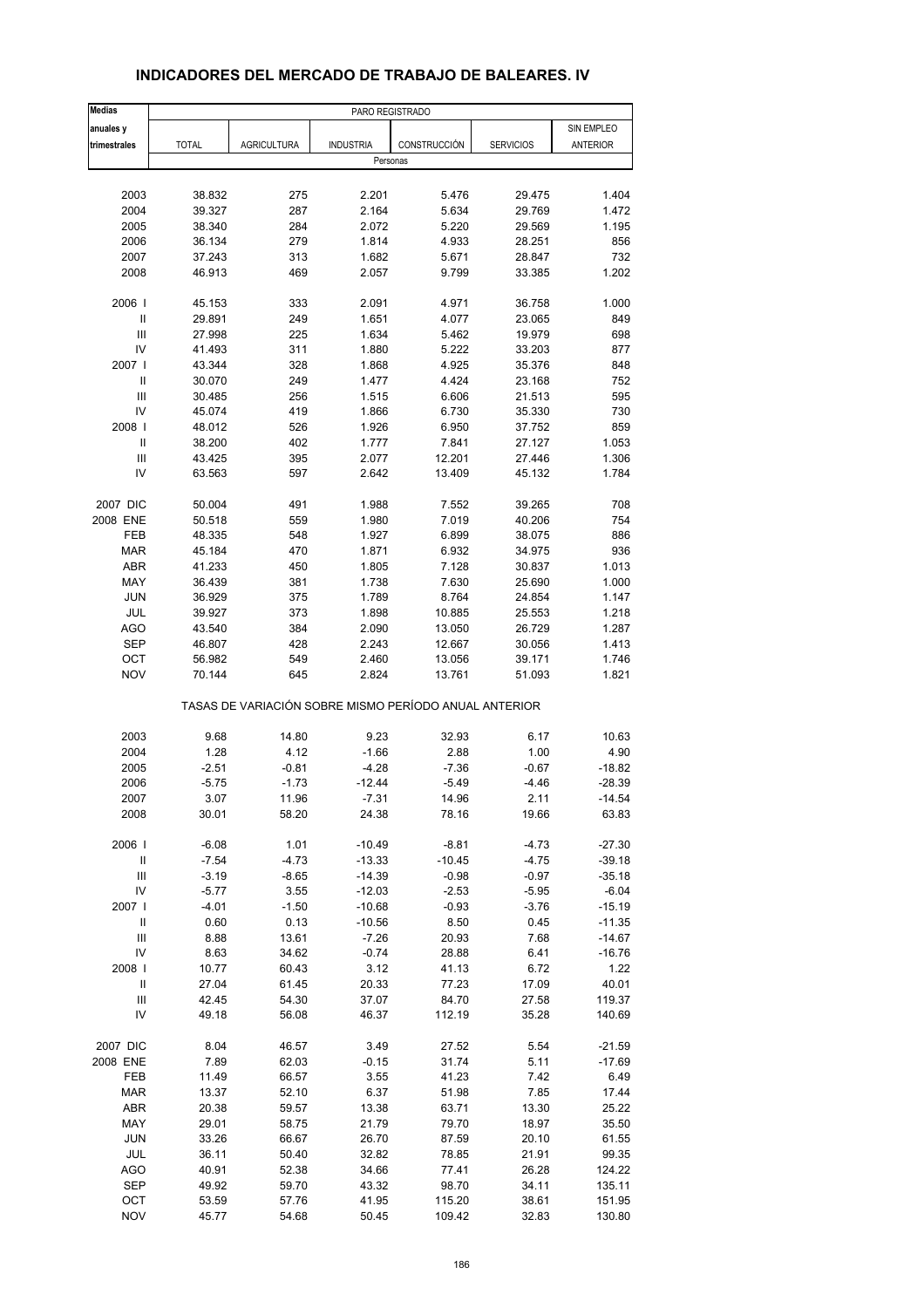# **INDICADORES DEL MERCADO DE TRABAJO DE BALEARES. V**

| <b>Medias</b>        | AFILIADOS A LA SEGURIDAD SOCIAL EN ALTA LABORAL |                    |                  |                                                       |                  |  |  |  |  |
|----------------------|-------------------------------------------------|--------------------|------------------|-------------------------------------------------------|------------------|--|--|--|--|
| anuales y            |                                                 |                    | <b>TOTAL</b>     |                                                       |                  |  |  |  |  |
| trimestrales         | <b>TOTAL</b>                                    | <b>AGRICULTURA</b> | <b>INDUSTRIA</b> | CONSTRUCCIÓN                                          | <b>SERVICIOS</b> |  |  |  |  |
|                      |                                                 |                    | Personas         |                                                       |                  |  |  |  |  |
|                      |                                                 |                    |                  |                                                       |                  |  |  |  |  |
| 2003                 | 392.469                                         | 8.167              | 31.538           | 55.849                                                | 296.783          |  |  |  |  |
| 2004                 | 399.278                                         | 8.293              | 30.999           | 55.292                                                | 304.589          |  |  |  |  |
| 2005                 | 421.246                                         | 8.480              | 31.187           | 60.315                                                | 321.188          |  |  |  |  |
| 2006                 | 441.279                                         | 8.113              | 31.485           | 65.780                                                | 335.892          |  |  |  |  |
| 2007                 | 455.694                                         | 8.551              | 31.015           | 69.379                                                | 346.748          |  |  |  |  |
|                      |                                                 |                    |                  |                                                       |                  |  |  |  |  |
| 2008                 | 458.023                                         | 8.999              | 30.526           | 64.151                                                | 354.346          |  |  |  |  |
| 2006                 | 396.579                                         | 8.122              | 30.995           | 65.440                                                | 291.985          |  |  |  |  |
| $\mathbf{I}$         | 467.817                                         | 8.277              | 32.104           | 67.037                                                | 360.397          |  |  |  |  |
| Ш                    | 488.876                                         | 8.132              | 32.038           | 63.876                                                | 384.829          |  |  |  |  |
| IV                   | 411.845                                         | 7.922              | 30.802           | 66.765                                                | 306.355          |  |  |  |  |
| 2007 l               | 414.445                                         | 8.251              | 30.465           | 71.060                                                | 304.668          |  |  |  |  |
| Ш                    | 483.620                                         | 8.653              | 31.516           | 71.474                                                | 371.977          |  |  |  |  |
| Ш                    | 501.867                                         | 8.718              | 31.515           | 66.372                                                | 395.261          |  |  |  |  |
| IV                   | 422.845                                         | 8.583              | 30.563           | 68.610                                                | 315.088          |  |  |  |  |
|                      | 421.941                                         |                    | 30.696           |                                                       |                  |  |  |  |  |
| 2008                 |                                                 | 8.772              |                  | 71.033                                                | 311.439          |  |  |  |  |
| Ш                    | 485.391                                         | 9.207              | 31.269           | 67.790                                                | 377.123          |  |  |  |  |
| Ш                    | 495.307                                         | 9.154              | 30.494           | 58.254                                                | 397.403          |  |  |  |  |
| IV                   | 415.167                                         | 8.792              | 29.205           | 57.216                                                | 319.954          |  |  |  |  |
| 2007 DIC             | 409.384                                         | 8.578              | 30.365           | 66.006                                                | 304.434          |  |  |  |  |
| 2008 ENE             | 411.101                                         | 8.540              | 30.542           | 70.621                                                | 301.397          |  |  |  |  |
| FEB                  | 420.389                                         | 8.821              | 30.712           | 71.618                                                | 309.237          |  |  |  |  |
|                      |                                                 |                    |                  |                                                       |                  |  |  |  |  |
| <b>MAR</b>           | 434.333                                         | 8.956              | 30.835           | 70.859                                                | 323.682          |  |  |  |  |
| <b>ABR</b>           | 458.762                                         | 9.092              | 30.980           | 69.850                                                | 348.839          |  |  |  |  |
| MAY                  | 494.950                                         | 9.241              | 31.510           | 68.148                                                | 386.049          |  |  |  |  |
| JUN                  | 502.460                                         | 9.288              | 31.317           | 65.373                                                | 396.481          |  |  |  |  |
| JUL                  | 506.592                                         | 9.257              | 31.059           | 60.300                                                | 405.975          |  |  |  |  |
| <b>AGO</b>           | 501.698                                         | 9.218              | 30.544           | 56.710                                                | 405.225          |  |  |  |  |
| <b>SEP</b>           | 477.631                                         | 8.988              | 29.880           | 57.752                                                | 381.010          |  |  |  |  |
| ОСТ                  | 428.271                                         | 8.858              | 29.389           | 57.191                                                | 332.832          |  |  |  |  |
| <b>NOV</b>           | 402.063                                         | 8.725              | 29.021           | 57.241                                                | 307.076          |  |  |  |  |
|                      |                                                 |                    |                  | TASAS DE VARIACIÓN SOBRE MISMO PERÍODO ANUAL ANTERIOR |                  |  |  |  |  |
| 2003                 | 0.50                                            | 0.89               |                  |                                                       | 1.50             |  |  |  |  |
|                      |                                                 |                    | $-1.52$          | $-3.47$                                               |                  |  |  |  |  |
| 2004                 | 1.73                                            | 1.53               | $-1.71$          | $-1.00$                                               | 2.63             |  |  |  |  |
| 2005                 | 5.50                                            | 2.25               | 0.61             | 9.08                                                  | 5.45             |  |  |  |  |
| 2006                 | 4.76                                            | $-4.32$            | 0.95             | 9.06                                                  | 4.58             |  |  |  |  |
| 2007                 | 3.27                                            | 5.40               | -1.49            | 5.47                                                  | 3.23             |  |  |  |  |
| 2008                 | $-0.41$                                         | 5.26               | $-1.76$          | $-7.94$                                               | 1.07             |  |  |  |  |
| 2006                 | 7.20                                            | $-0.09$            | 1.19             | 12.89                                                 | 6.91             |  |  |  |  |
| $\sf II$             | 5.80                                            | $-5.22$            | 1.49             | 9.93                                                  | 5.76             |  |  |  |  |
| Ш                    | 3.36                                            | $-7.20$            | 0.92             | 6.06                                                  | 3.40             |  |  |  |  |
| IV                   | 2.99                                            | $-4.46$            | 0.20             | 7.54                                                  | 2.56             |  |  |  |  |
| 2007                 |                                                 |                    |                  |                                                       |                  |  |  |  |  |
|                      | 4.51                                            | 1.59               | $-1.71$          | 8.59                                                  | 4.34             |  |  |  |  |
| Ш                    | 3.38                                            | 4.53               | $-1.83$          | 6.62                                                  | 3.21             |  |  |  |  |
| $\mathsf{III}\,$     | 2.66                                            | 7.20               | $-1.63$          | 3.91                                                  | 2.71             |  |  |  |  |
| IV                   | 2.67                                            | 8.35               | $-0.78$          | 2.76                                                  | 2.85             |  |  |  |  |
| 2008                 | 1.81                                            | 6.31               | 0.76             | $-0.04$                                               | 2.22             |  |  |  |  |
| Ш                    | 0.37                                            | 6.41               | $-0.78$          | $-5.15$                                               | 1.38             |  |  |  |  |
| Ш                    | $-1.31$                                         | 5.01               | $-3.24$          | $-12.23$                                              | 0.54             |  |  |  |  |
| IV                   | $-3.35$                                         | 2.39               | $-4.75$          | $-18.16$                                              | $-0.14$          |  |  |  |  |
|                      |                                                 |                    |                  |                                                       |                  |  |  |  |  |
| 2007 DIC<br>2008 ENE | 3.05                                            | 8.36               | $-1.17$          | 2.75                                                  | 3.41             |  |  |  |  |
|                      | 2.61                                            | 7.37               | 1.78             | 1.51                                                  | 2.83             |  |  |  |  |
| FEB                  | 2.28                                            | 5.56               | 1.14             | 0.51                                                  | 2.72             |  |  |  |  |
| <b>MAR</b>           | 0.62                                            | 6.06               | $-0.59$          | $-2.07$                                               | 1.20             |  |  |  |  |
| <b>ABR</b>           | 0.90                                            | 5.66               | 0.21             | $-2.57$                                               | 1.56             |  |  |  |  |
| MAY                  | 0.96                                            | 7.12               | $-0.36$          | $-4.75$                                               | 2.01             |  |  |  |  |
| <b>JUN</b>           | $-0.69$                                         | 6.44               | $-2.16$          | $-8.16$                                               | 0.63             |  |  |  |  |
| JUL                  | $-0.50$                                         | 6.00               | $-2.79$          | $-10.55$                                              | 1.24             |  |  |  |  |
| <b>AGO</b>           | 0.25                                            | 5.94               | $-2.52$          | $-11.57$                                              | 2.26             |  |  |  |  |
| <b>SEP</b>           | $-3.71$                                         | 3.09               | $-4.41$          | $-14.54$                                              | $-1.93$          |  |  |  |  |
| OCT                  | $-3.29$                                         | 2.99               | $-3.98$          | $-17.26$                                              | -0.50            |  |  |  |  |
| <b>NOV</b>           | $-3.43$                                         | 1.80               | $-5.52$          | $-19.04$                                              | 0.24             |  |  |  |  |
|                      |                                                 |                    |                  |                                                       |                  |  |  |  |  |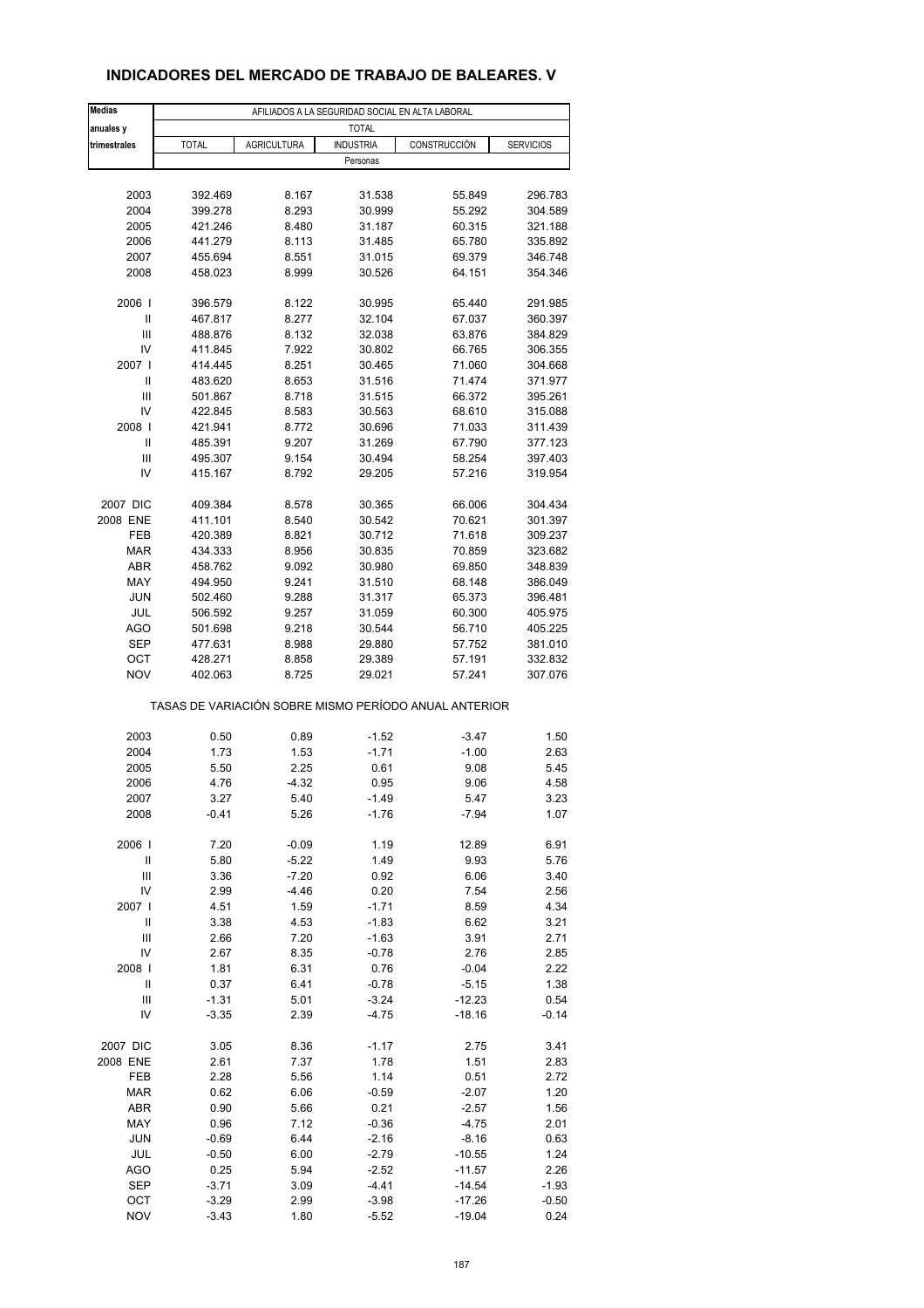| <b>Medias</b>                                         | AFILIADOS A LA SEGURIDAD SOCIAL EN ALTA LABORAL |                    |                  |              |                  |  |  |  |  |
|-------------------------------------------------------|-------------------------------------------------|--------------------|------------------|--------------|------------------|--|--|--|--|
| anuales y                                             | <b>CUENTA AJENA</b>                             |                    |                  |              |                  |  |  |  |  |
| trimestrales                                          | <b>TOTAL</b>                                    | <b>AGRICULTURA</b> | <b>INDUSTRIA</b> | CONSTRUCCIÓN | <b>SERVICIOS</b> |  |  |  |  |
|                                                       |                                                 |                    |                  |              |                  |  |  |  |  |
|                                                       |                                                 |                    | Personas         |              |                  |  |  |  |  |
|                                                       |                                                 |                    |                  |              |                  |  |  |  |  |
| 2003                                                  | 310.288                                         | 3.584              | 25.329           | 41.689       | 239.619          |  |  |  |  |
| 2004                                                  | 316.255                                         | 3.868              | 24.884           | 40.861       | 246.594          |  |  |  |  |
| 2005                                                  | 335.141                                         | 4.196              | 25.159           | 45.487       | 260.275          |  |  |  |  |
| 2006                                                  | 352.945                                         | 3.934              | 25.504           | 50.322       | 273.183          |  |  |  |  |
| 2007                                                  | 365.609                                         | 4.460              | 25.018           | 52.525       | 283.605          |  |  |  |  |
| 2008                                                  | 366.026                                         | 4.953              | 24.488           | 46.504       | 290.081          |  |  |  |  |
|                                                       |                                                 |                    |                  |              |                  |  |  |  |  |
| 2006                                                  | 311.518                                         | 3.914              | 25.032           | 50.299       | 232.262          |  |  |  |  |
| Ш                                                     |                                                 |                    |                  | 51.602       |                  |  |  |  |  |
|                                                       | 378.073                                         | 4.063              | 26.077           |              | 296.331          |  |  |  |  |
| Ш                                                     | 397.549                                         | 3.956              | 26.035           | 48.383       | 319.175          |  |  |  |  |
| IV                                                    | 324.640                                         | 3.801              | 24.871           | 51.002       | 244.965          |  |  |  |  |
| 2007 l                                                | 328.530                                         | 4.164              | 24.557           | 54.985       | 244.824          |  |  |  |  |
| Ш                                                     | 392.452                                         | 4.554              | 25.514           | 54.763       | 307.622          |  |  |  |  |
| Ш                                                     | 408.513                                         | 4.622              | 25.457           | 49.336       | 329.099          |  |  |  |  |
| IV                                                    | 332.939                                         | 4.502              | 24.542           | 51.018       | 252.877          |  |  |  |  |
| 2008                                                  | 332.960                                         | 4.697              | 24.700           | 53.081       | 250.483          |  |  |  |  |
| Ш                                                     | 391.743                                         | 5.118              | 25.206           | 49.724       | 311.695          |  |  |  |  |
| Ш                                                     | 400.730                                         | 5.131              | 24.432           | 40.873       | 330.293          |  |  |  |  |
|                                                       |                                                 |                    |                  |              |                  |  |  |  |  |
| IV                                                    | 324.995                                         | 4.822              | 23.177           | 40.257       | 256.740          |  |  |  |  |
|                                                       |                                                 |                    |                  |              |                  |  |  |  |  |
| 2007 DIC                                              | 320.818                                         | 4.499              | 24.369           | 48.309       | 243.641          |  |  |  |  |
| 2008 ENE                                              | 322.944                                         | 4.488              | 24.565           | 52.858       | 241.033          |  |  |  |  |
| FEB                                                   | 331.666                                         | 4.739              | 24.722           | 53.627       | 248.578          |  |  |  |  |
| <b>MAR</b>                                            | 344.271                                         | 4.863              | 24.812           | 52.757       | 261.839          |  |  |  |  |
| ABR                                                   | 367.144                                         | 4.998              | 24.932           | 51.698       | 285.516          |  |  |  |  |
| MAY                                                   |                                                 |                    |                  |              |                  |  |  |  |  |
|                                                       | 400.779                                         | 5.150              | 25.444           | 50.037       | 320.147          |  |  |  |  |
| JUN                                                   | 407.306                                         | 5.206              | 25.242           | 47.436       | 329.422          |  |  |  |  |
| JUL                                                   | 411.581                                         | 5.217              | 24.990           | 42.693       | 338.681          |  |  |  |  |
| <b>AGO</b>                                            | 407.008                                         | 5.193              | 24.479           | 39.376       | 337.960          |  |  |  |  |
| <b>SEP</b>                                            | 383.600                                         | 4.983              | 23.828           | 40.551       | 314.238          |  |  |  |  |
| OCT                                                   | 336.266                                         | 4.869              | 23.362           | 40.160       | 267.875          |  |  |  |  |
| <b>NOV</b>                                            | 313.724                                         | 4.774              | 22.992           | 40.353       | 245.605          |  |  |  |  |
|                                                       |                                                 |                    |                  |              |                  |  |  |  |  |
| TASAS DE VARIACIÓN SOBRE MISMO PERÍODO ANUAL ANTERIOR |                                                 |                    |                  |              |                  |  |  |  |  |
|                                                       |                                                 |                    |                  |              |                  |  |  |  |  |
|                                                       |                                                 |                    |                  |              |                  |  |  |  |  |
| 2003                                                  | 0.32                                            | 6.53               | $-1.59$          | $-5.00$      | 1.42             |  |  |  |  |
| 2004                                                  | 1.92                                            | 7.91               | $-1.75$          | $-1.99$      | 2.91             |  |  |  |  |
| 2005                                                  | 5.97                                            | 8.49               | 1.10             | 11.32        | 5.55             |  |  |  |  |
| 2006                                                  | 5.31                                            | $-6.26$            | 1.37             | 10.63        | 4.96             |  |  |  |  |
| 2007                                                  | 3.59                                            | 13.40              | $-1.91$          | 4.38         | 3.82             |  |  |  |  |
| 2008                                                  | $-0.99$                                         | 11.12              | $-2.35$          | $-12.10$     | 0.99             |  |  |  |  |
|                                                       |                                                 |                    |                  |              |                  |  |  |  |  |
| 2006                                                  | 7.77                                            | 3.22               | 1.68             | 16.08        | 6.89             |  |  |  |  |
| Ш                                                     | 6.30                                            | $-8.24$            | 2.01             | 11.86        | 6.02             |  |  |  |  |
|                                                       |                                                 |                    |                  |              |                  |  |  |  |  |
| $\ensuremath{\mathsf{III}}\xspace$                    | 3.91                                            | $-12.04$           | 1.36             | 6.63         | 3.97             |  |  |  |  |
| IV                                                    | 3.63                                            | $-6.53$            | 0.43             | 8.26         | 3.23             |  |  |  |  |
| 2007                                                  | 5.46                                            | 6.38               | $-1.90$          | 9.32         | 5.41             |  |  |  |  |
| $\sf II$                                              | 3.80                                            | 12.08              | $-2.16$          | 6.12         | 3.81             |  |  |  |  |
| Ш                                                     | 2.76                                            | 16.82              | $-2.22$          | 1.97         | 3.11             |  |  |  |  |
| IV                                                    | 2.56                                            | 18.46              | $-1.32$          | 0.03         | 3.23             |  |  |  |  |
| 2008                                                  | 1.35                                            | 12.80              | 0.58             | $-3.46$      | 2.31             |  |  |  |  |
|                                                       |                                                 |                    |                  |              |                  |  |  |  |  |
| Ш                                                     | $-0.18$                                         | 12.38              | $-1.21$          | $-9.20$      | 1.32             |  |  |  |  |
| Ш                                                     | $-1.91$                                         | 11.02              | $-4.02$          | $-17.15$     | 0.36             |  |  |  |  |
| IV                                                    | $-4.13$                                         | 7.05               | $-5.90$          | $-23.13$     | $-0.29$          |  |  |  |  |
|                                                       |                                                 |                    |                  |              |                  |  |  |  |  |
| 2007 DIC                                              | 2.99                                            | 17.99              | $-1.77$          | $-0.24$      | 3.92             |  |  |  |  |
| 2008 ENE                                              | 2.39                                            | 16.51              | 1.80             | $-1.58$      | 3.12             |  |  |  |  |
| FEB                                                   | 1.95                                            | 10.91              | 1.10             | $-2.77$      | 2.95             |  |  |  |  |
| <b>MAR</b>                                            | $-0.16$                                         | 11.38              | $-1.10$          | $-5.95$      | 0.98             |  |  |  |  |
|                                                       |                                                 |                    |                  |              |                  |  |  |  |  |
| <b>ABR</b>                                            | 0.35                                            | 10.75              | $-0.01$          | $-6.41$      | 1.55             |  |  |  |  |
| MAY                                                   | 0.55                                            | 13.56              | $-0.71$          | $-8.71$      | 2.08             |  |  |  |  |
| <b>JUN</b>                                            | $-1.36$                                         | 12.83              | $-2.84$          | $-12.54$     | 0.41             |  |  |  |  |
| JUL                                                   | $-1.01$                                         | 12.82              | $-3.48$          | $-15.36$     | 1.15             |  |  |  |  |
| <b>AGO</b>                                            | $-0.03$                                         | 12.60              | $-3.18$          | $-16.52$     | 2.39             |  |  |  |  |
| <b>SEP</b>                                            | $-4.73$                                         | 7.65               | $-5.43$          | $-19.54$     | $-2.53$          |  |  |  |  |
| OCT                                                   | $-4.10$                                         | 7.82               | $-4.88$          | $-22.33$     | $-0.73$          |  |  |  |  |
|                                                       |                                                 |                    |                  |              |                  |  |  |  |  |

## **INDICADORES DEL MERCADO DE TRABAJO DE BALEARES. VI**

NOV -4.17 6.28 -6.91 -23.92 0.19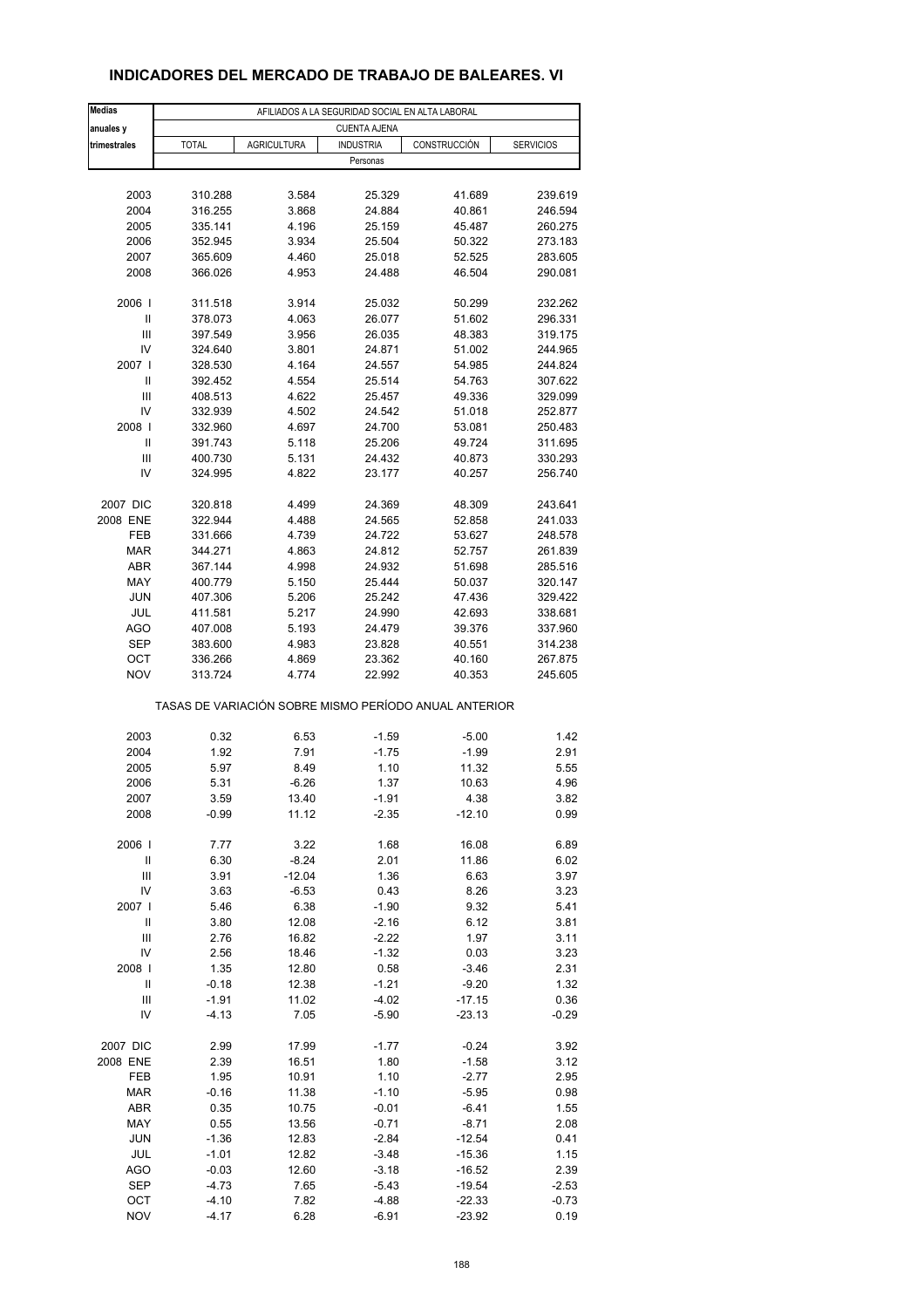| <b>Medias</b> |              |                    | AFILIADOS A LA SEGURIDAD SOCIAL EN ALTA LABORAL |                                                       |                  |
|---------------|--------------|--------------------|-------------------------------------------------|-------------------------------------------------------|------------------|
| anuales y     |              |                    | <b>CUENTA PROPIA</b>                            |                                                       |                  |
| trimestrales  | <b>TOTAL</b> | <b>AGRICULTURA</b> | <b>INDUSTRIA</b>                                | CONSTRUCCIÓN                                          | <b>SERVICIOS</b> |
|               |              |                    | Personas                                        |                                                       |                  |
|               |              |                    |                                                 |                                                       |                  |
| 2003          | 82.180       | 4.583              | 6.209                                           | 14.161                                                | 57.164           |
| 2004          | 83.023       | 4.425              | 6.115                                           | 14.432                                                | 57.995           |
|               |              |                    |                                                 |                                                       |                  |
| 2005          | 86.105       | 4.284              | 6.028                                           | 14.828                                                | 60.914           |
| 2006          | 88.335       | 4.180              | 5.981                                           | 15.458                                                | 62.708           |
| 2007          | 90.086       | 4.091              | 5.997                                           | 16.854                                                | 63.143           |
| 2008          | 91.996       | 4.046              | 6.038                                           | 17.647                                                | 64.264           |
| 2006          | 85.061       | 4.208              | 5.962                                           | 15.141                                                | 59.723           |
| Ш             | 89.744       | 4.214              | 6.027                                           | 15.435                                                | 64.066           |
| Ш             | 91.328       | 4.176              | 6.003                                           | 15.493                                                | 65.655           |
| IV            | 87.206       | 4.121              | 5.931                                           | 15.763                                                | 61.390           |
| 2007 l        |              |                    |                                                 |                                                       |                  |
|               | 85.915       | 4.088              | 5.907                                           | 16.075                                                | 59.844           |
| Ш             | 91.168       | 4.099              | 6.002                                           | 16.711                                                | 64.355           |
| Ш             | 93.353       | 4.096              | 6.058                                           | 17.037                                                | 66.161           |
| IV            | 89.906       | 4.081              | 6.021                                           | 17.592                                                | 62.211           |
| 2008          | 88.981       | 4.076              | 5.997                                           | 17.952                                                | 60.955           |
| Ш             | 93.648       | 4.089              | 6.063                                           | 18.067                                                | 65.428           |
|               |              |                    |                                                 |                                                       |                  |
| Ш             | 94.577       | 4.023              | 6.062                                           | 17.381                                                | 67.110           |
| IV            | 90.172       | 3.970              | 6.028                                           | 16.960                                                | 63.214           |
| 2007 DIC      | 88.566       | 4.079              | 5.996                                           | 17.697                                                | 60.793           |
| 2008 ENE      | 88.157       | 4.052              | 5.977                                           | 17.763                                                | 60.364           |
| FEB           | 88.723       | 4.082              | 5.990                                           | 17.991                                                | 60.659           |
| MAR           | 90.062       | 4.093              | 6.023                                           | 18.102                                                | 61.843           |
|               |              |                    |                                                 |                                                       |                  |
| ABR           | 91.618       | 4.094              | 6.048                                           | 18.152                                                | 63.323           |
| MAY           | 94.171       | 4.091              | 6.066                                           | 18.111                                                | 65.902           |
| JUN           | 95.154       | 4.082              | 6.075                                           | 17.937                                                | 67.059           |
| JUL           | 95.011       | 4.040              | 6.069                                           | 17.607                                                | 67.294           |
| <b>AGO</b>    | 94.690       | 4.025              | 6.065                                           | 17.334                                                | 67.265           |
|               |              |                    |                                                 |                                                       |                  |
| <b>SEP</b>    | 94.031       | 4.005              | 6.052                                           | 17.201                                                | 66.772           |
| OCT           | 92.005       | 3.989              | 6.027                                           | 17.031                                                | 64.957           |
| <b>NOV</b>    | 88.339       | 3.951              | 6.029                                           | 16.888                                                | 61.471           |
|               |              |                    |                                                 | TASAS DE VARIACIÓN SOBRE MISMO PERÍODO ANUAL ANTERIOR |                  |
| 2003          | 1.19         | $-3.12$            | $-1.21$                                         | 1.33                                                  | 1.79             |
| 2004          |              |                    |                                                 |                                                       |                  |
|               | 1.03         | $-3.45$            | $-1.53$                                         | 1.91                                                  | 1.45             |
| 2005          | 3.71         | $-3.20$            | $-1.41$                                         | 2.75                                                  | 5.03             |
| 2006          | 2.59         | $-2.42$            | $-0.79$                                         | 4.25                                                  | 2.95             |
| 2007          | 1.98         | $-2.13$            | 0.27                                            | 9.03                                                  | 0.69             |
| 2008          | 1.96         | $-1.13$            | 0.69                                            | 5.19                                                  | 1.43             |
| 2006          | 5.19         | $-2.99$            | $-0.82$                                         | 3.45                                                  | 6.98             |
|               |              |                    | $-0.69$                                         |                                                       |                  |
| Ш             | 3.73         | $-2.12$            |                                                 | 3.92                                                  | 4.62             |
| Ш             | 1.04         | $-2.09$            | $-0.91$                                         | 4.32                                                  | 0.75             |
| IV            | 0.65         | $-2.47$            | $-0.73$                                         | 5.29                                                  | $-0.06$          |
| 2007 l        | 1.00         | $-2.87$            | $-0.92$                                         | 6.17                                                  | 0.20             |
| $\sf II$      | 1.59         | $-2.74$            | $-0.43$                                         | 8.27                                                  | 0.45             |
| Ш             | 2.22         | $-1.92$            | 0.93                                            | 9.96                                                  | 0.77             |
| IV            | 3.10         | $-0.97$            | 1.52                                            | 11.60                                                 | 1.34             |
|               |              |                    |                                                 |                                                       |                  |
| 2008          | 3.57         | $-0.29$            | 1.51                                            | 11.68                                                 | 1.86             |
| Ш             | 2.72         | $-0.24$            | 1.02                                            | 8.11                                                  | 1.67             |
| Ш             | 1.31         | $-1.77$            | 0.06                                            | 2.02                                                  | 1.43             |
| IV            | $-0.45$      | $-2.74$            | $-0.08$                                         | $-3.31$                                               | 0.47             |
| 2007 DIC      | 3.28         | $-0.58$            | 1.34                                            | 11.92                                                 | 1.45             |
| 2008 ENE      | 3.43         | $-1.22$            | 1.67                                            | 11.98                                                 | 1.65             |
|               |              |                    |                                                 |                                                       |                  |
| FEB           | 3.53         | $-0.02$            | 1.30                                            | 11.72                                                 | 1.78             |
| <b>MAR</b>    | 3.74         | 0.37               | 1.57                                            | 11.34                                                 | 2.14             |
| ABR           | 3.14         | 0.05               | 1.15                                            | 10.36                                                 | 1.63             |
| MAY           | 2.74         | $-0.02$            | 1.13                                            | 8.20                                                  | 1.65             |
| <b>JUN</b>    | 2.30         | $-0.73$            | 0.78                                            | 5.84                                                  | 1.71             |
| JUL           | 1.79         |                    |                                                 | 3.77                                                  | 1.65             |
|               |              | $-1.68$            | 0.12                                            |                                                       |                  |
| <b>AGO</b>    | 1.50         | $-1.57$            | 0.25                                            | 2.20                                                  | 1.63             |
| <b>SEP</b>    | 0.64         | $-2.08$            | $-0.18$                                         | 0.12                                                  | 1.02             |
| OCT           | $-0.20$      | $-2.35$            | $-0.33$                                         | $-2.23$                                               | 0.50             |

# **INDICADORES DEL MERCADO DE TRABAJO DE BALEARES. VII**

NOV -0.70 -3.14 0.17 -4.37 0.43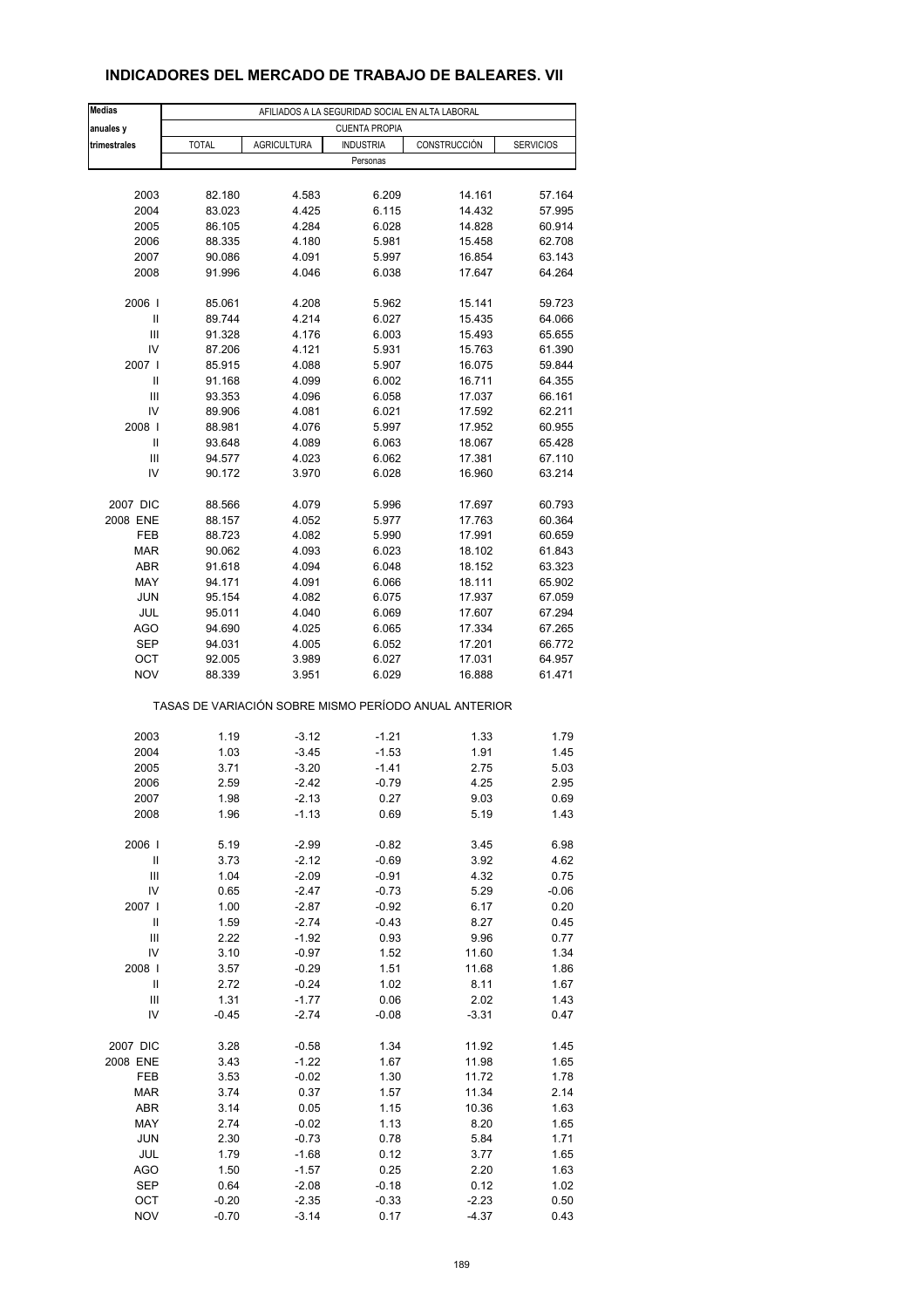#### **Medias EFECTIVOS LABORALES EFECTIVOS LABORALES** JORNADA MEDIA POR TRABAJADOR Y TRIM. **anuales y** TOTAL SECTORES CONTRATO CONTRATO TOTAL A TIEMPO A TIEMPO **trimestrales | | INDUSTRIA | CONSTRUC. | SERVICIOS | INDEFINIDO | TEMPORAL | | COMPLETO | PARCIAL** Miles de personas Horas Horas Horas Horas Horas Horas Horas Horas Horas Horas Horas Horas Horas Horas Horas Horas Horas Horas Horas Horas Horas Horas Horas Horas Horas Horas Horas Horas Horas Horas Horas Horas Horas Horas 2003 279.9 25.8 41.0 213.1 178.3 101.5 422.2 447.1 283.1 2004 285.7 25.4 40.6 219.7 183.7 102.0 420.2 445.4 292.3 2005 302.8 25.9 45.8 231.0 197.4 105.4 415.9 443.4 289.3 2006 319.7 26.3 50.0 243.4 208.8 111.0 410.8 443.8 267.4 2007 337.7 25.6 52.0 260.1 226.0 111.6 416.5 443.4 267.7 2008 342.8 25.4 50.6 266.8 230.3 112.5 423.1 452.8 276.7 2005 III 334.5 25.7 46.1 262.6 210.3 124.2 398.5 419.2 306.8 IV 262.9 25.4 45.4 192.1 177.3 85.6 408.5 440.1 257.3 2006 I 286.4 26.1 51.0 209.2 191.1 95.3 421.0 454.0 272.3 II 358.3 26.9 51.3 280.1 224.6 133.6 418.7 457.7 274.6 III 355.1 26.2 49.6 279.3 224.8 130.2 388.8 420.8 258.3 IV 279.1 26.1 48.2 204.9 194.5 84.6 414.9 442.7 264.3 2007 I 312.8 25.9 55.2 231.7 212.1 100.6 425.2 454.7 267.7 II 380.1 26.3 54.2 299.6 245.6 134.4 431.1 456.5 282.5 III 369.4 25.8 50.1 293.5 243.6 125.8 397.7 423.2 267.5 IV 288.4 24.3 48.4 215.6 202.7 85.6 411.9 439.3 253.1 2008 I 312.0 24.9 53.0 234.2 220.0 92.0 421.5 448.8 264.6 II 373.6 25.9 48.3 299.5 240.6 133.1 424.8 456.7 288.8 2007 JUL - - - - - -- - - AGO - - - - - - - - -  $\begin{array}{lllllllllll} \text{SEP} & \text{---} & \text{---} & \text{---} & \text{---} & \text{---} & \text{---} & \text{---} & \text{---} & \text{---} & \text{---} & \text{---} & \text{---} & \text{---} & \text{---} & \text{---} & \text{---} & \text{---} & \text{---} & \text{---} & \text{---} & \text{---} & \text{---} & \text{---} & \text{---} & \text{---} & \text{---} & \text{---} & \text{---} & \text{---} & \text{---} & \text{---} & \text{---} & \text{---} & \text{---$ OCT the set of the set of the set of the set of the set of the set of the set of the set of the set of the set  $\textsf{NOV}$  , and  $\textsf{SOV}$  , and  $\textsf{SOV}$  , and  $\textsf{SOV}$  , and  $\textsf{SOV}$  , and  $\textsf{SOV}$  DIC - - - - - - - - - 2008 ENE - - - - - -- - - FEB - - - - - - - - - MAR - - - - - - - - - ABR - - - - - - - - - MAY - - - - - - - - - JUN - - - - - - - - - TASAS DE VARIACIÓN SOBRE MISMO PERÍODO ANUAL ANTERIOR 2003 -0.77 -2.27 -4.66 0.20 2.91 -6.75 -0.81 -1.05 -0.07 2004 2.06 -1.74 -0.85 3.07 3.03 0.42 -0.47 -0.37 3.26 2005 5.99 2.21 12.84 5.17 7.44 3.38 -1.02 -0.45 -1.02 2006 5.60 1.66 9.16 5.34 5.78 5.28 -1.21 0.09 -7.57 2007 5.61 -2.85 3.90 6.88 8.27 0.61 1.37 -0.09 0.11 2008 -1.03 -2.63 -7.42 0.44 0.61 -4.24 -1.18 -0.62 0.58 2005 III 7.01 3.63 18.21 5.59 7.63 6.06 -0.20 0.02 0.07 IV 7.62 3.41 17.21 6.14 4.87 13.65 -1.59 -0.70 -5.26 2006 I 6.42 2.48 14.14 5.19 0.56 20.64 -1.11 -0.11 -5.37 II 4.00 -0.30 8.86 3.55 6.07 0.63 -2.80 -0.47 -10.04 III 6.15 2.05 7.51 6.35 6.91 4.86 -2.43 0.37 -15.80 IV 6.17 2.53 6.25 6.63 9.67 -1.09 1.56 0.59 2.72 2007 I 9.21 -0.81 8.12 10.73 11.03 5.57 1.01 0.14 -1.69 II 6.09 -2.36 5.64 6.98 9.35 0.60 2.95 -0.26 2.84 III 4.04 -1.56 1.01 5.10 8.33 -3.38 2.30 0.57 3.57 IV 3.31 -6.71 0.52 5.24 4.24 1.15 -0.72 -0.77 -4.24 2008 I -0.23 -3.85 -4.01 1.08 3.71 -8.53 -0.88 -1.28 -1.15 II -1.70 -1.43 -10.90 -0.05 -2.06 -1.03 -1.46 0.04 2.23 2007 JUL - - - - - -- - - AGO - - - - - - - - - SEP - - - - - - - - - OCT the set of the set of the set of the set of the set of the set of the set of the set of the set of the set  $\textsf{NOV}$  , and  $\textsf{SOV}$  , and  $\textsf{SOV}$  , and  $\textsf{SOV}$  , and  $\textsf{SOV}$  , and  $\textsf{SOV}$  DIC - - - - - - - - - 2008 ENE - - - - - -- - - FEB - - - - - - - - - MAR - - - - - - - - - ABR - - - - - - - - - MAY - - - - - - - - -

### **INDICADORES DEL MERCADO DE TRABAJO DE BALEARES. VIII**

JUN - - - - - - - - -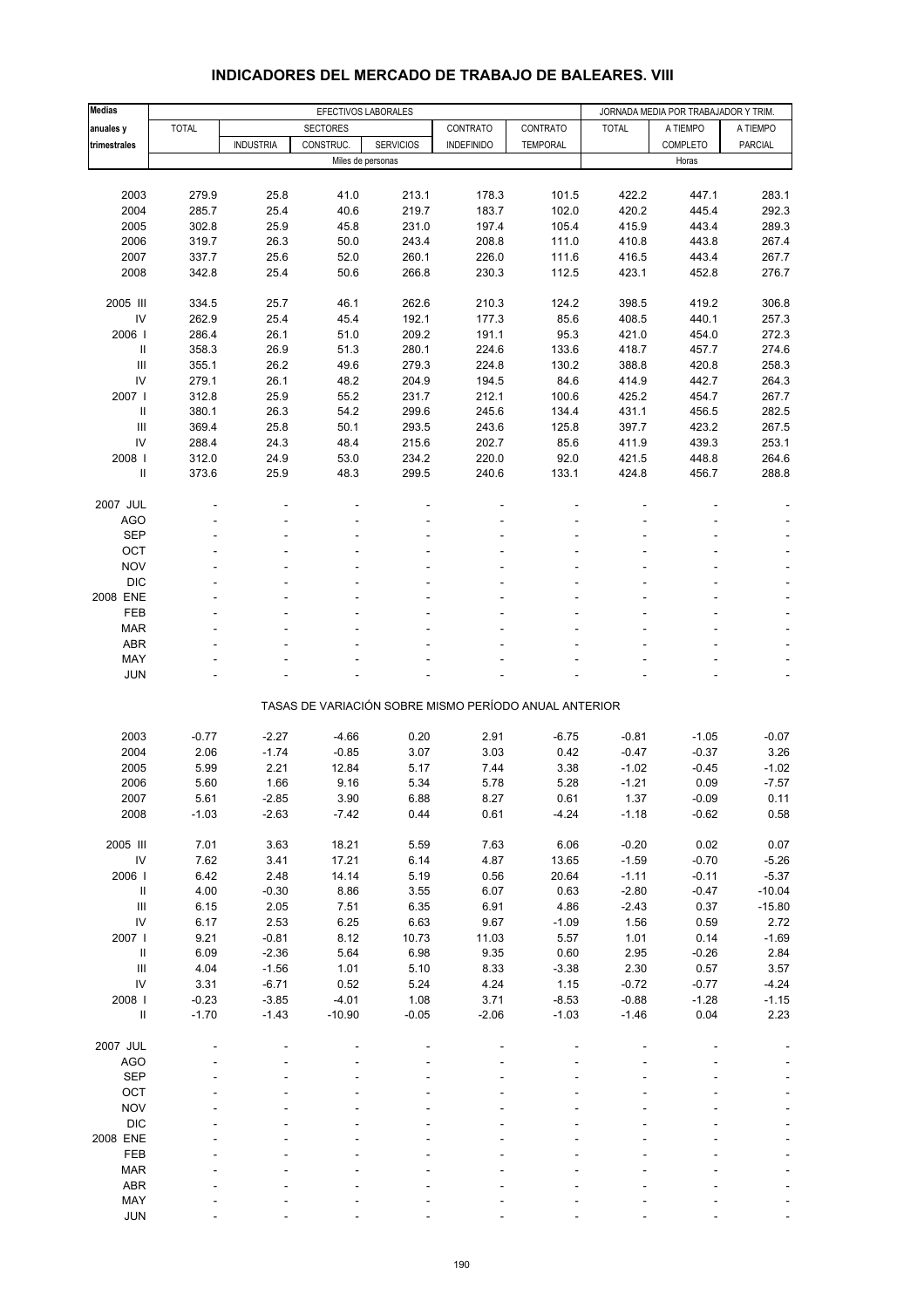### **INDICADORES DE PRECIOS DE BALEARES. I**

| <b>Medias</b> |                                                       | INDICES DE PRECIOS DE CONSUMO (10) | DIFERENCIAL DE      |                |
|---------------|-------------------------------------------------------|------------------------------------|---------------------|----------------|
| anuales y     | <b>GENERAL</b>                                        | <b>ALIMENTACIÓN</b>                | SIN                 | INFLACIÓN      |
| trimestrales  |                                                       | <b>AGREGADO</b>                    | <b>ALIMENTACIÓN</b> | RTO. ESPAÑA    |
|               |                                                       | <b>Base 2006</b>                   |                     | P.Porcentuales |
|               |                                                       |                                    |                     |                |
| 2003          | 91.243                                                | 90.622                             | 91.434              | $-0.07$        |
|               |                                                       |                                    |                     |                |
| 2004          | 93.751                                                | 93.354                             | 93.873              | $-0.29$        |
| 2005          | 96.646                                                | 96.012                             | 96.843              | $-0.28$        |
| 2006          | 100.000                                               | 100.000                            | 100.000             | $-0.05$        |
| 2007          | 102.664                                               | 103.998                            | 102.268             | $-0.12$        |
| 2008          | 106.620                                               | 109.544                            | 105.760             | $-0.26$        |
|               |                                                       |                                    |                     |                |
| 2006          | 98.389                                                | 98.457                             | 98.368              | $-0.25$        |
| Ш             | 100.285                                               | 99.551                             | 100.509             | $-0.08$        |
| Ш             | 100.588                                               | 100.783                            | 100.528             | $-0.02$        |
| IV            | 100.738                                               | 101.209                            | 100.594             | 0.16           |
| 2007 l        | 100.742                                               | 101.646                            | 100.471             | $-0.03$        |
| Ш             | 102.662                                               | 102.918                            | 102.581             | $-0.02$        |
| Ш             | 102.918                                               | 104.284                            | 102.513             | $-0.05$        |
| IV            | 104.333                                               | 107.144                            | 103.509             | $-0.39$        |
| 2008          |                                                       | 108.523                            |                     |                |
|               | 104.827                                               |                                    | 103.773             | $-0.33$        |
| Ш             | 107.130                                               | 109.400                            | 106.433             | $-0.25$        |
| Ш             | 107.632                                               | 110.333                            | 106.827             | $-0.32$        |
| IV            | 107.029                                               | 110.110                            | 106.128             | $-0.07$        |
|               |                                                       |                                    |                     |                |
| 2007 DIC      | 104.972                                               | 107.936                            | 104.103             | $-0.33$        |
| 2008 ENE      | 104.530                                               | 108.456                            | 103.419             | $-0.44$        |
| FEB           | 104.568                                               | 108.318                            | 103.500             | $-0.32$        |
| <b>MAR</b>    | 105.384                                               | 108.794                            | 104.401             | $-0.22$        |
| ABR           | 106.352                                               | 109.035                            | 105.552             | $-0.18$        |
| MAY           | 107.194                                               | 109.353                            | 106.526             | $-0.25$        |
| <b>JUN</b>    | 107.843                                               | 109.812                            | 107.222             | $-0.32$        |
| JUL           | 107.970                                               | 110.019                            | 107.329             | $-0.41$        |
| AGO           |                                                       |                                    |                     |                |
|               | 107.557                                               | 110.378                            | 106.721             | $-0.36$        |
| SEP           | 107.369                                               | 110.601                            | 106.430             | $-0.20$        |
| ост           | 107.241                                               | 110.220                            | 106.365             | 0.04           |
| <b>NOV</b>    | 106.816                                               | 109.999                            | 105.890             | $-0.18$        |
|               | TASAS DE VARIACIÓN SOBRE MISMO PERÍODO ANUAL ANTERIOR |                                    |                     |                |
| 2003          | 2.97                                                  | 4.36                               | 2.99                |                |
|               |                                                       |                                    |                     |                |
| 2004          | 2.75                                                  | 3.01                               | 2.67                |                |
| 2005          | 3.09                                                  | 2.85                               | 3.16                |                |
| 2006          | 3.47                                                  | 4.15                               | 3.26                |                |
| 2007          | 2.66                                                  | 4.00                               | 2.27                |                |
| 2008          | 4.07                                                  | 5.70                               | 3.58                |                |
|               |                                                       |                                    |                     |                |
| 2006          | 3.76                                                  | 3.89                               | 3.73                |                |
| Ш             | 3.87                                                  | 3.85                               | 3.87                |                |
| Ш             | 3.51                                                  | 4.70                               | 3.15                |                |
| IV            | 2.75                                                  | 4.16                               | 2.32                |                |
| 2007          | 2.39                                                  | 3.24                               | 2.14                |                |
| Ш             | 2.37                                                  | 3.38                               | 2.06                |                |
| Ш             | 2.32                                                  | 3.47                               | 1.97                |                |
| IV            | 3.57                                                  | 5.86                               | 2.90                |                |
| 2008          | 4.06                                                  | 6.77                               | 3.29                |                |
| Ш             |                                                       |                                    | 3.76                |                |
|               | 4.35                                                  | 6.30                               |                     |                |
| Ш             | 4.58                                                  | 5.80                               | 4.21                |                |
| IV            | 2.90                                                  | 3.15                               | 2.82                |                |
| 2007 DIC      | 3.89                                                  | 6.33                               | 3.18                |                |
| 2008 ENE      | 3.84                                                  | 6.83                               | 2.99                |                |
|               |                                                       |                                    |                     |                |
| FEB           | 4.05                                                  | 6.72                               | 3.29                |                |
| <b>MAR</b>    | 4.28                                                  | 6.75                               | 3.58                |                |
| <b>ABR</b>    | 4.01                                                  | 6.39                               | 3.30                |                |
| MAY           | 4.36                                                  | 6.33                               | 3.75                |                |
| <b>JUN</b>    | 4.69                                                  | 6.18                               | 4.21                |                |
| JUL           | 4.86                                                  | 5.98                               | 4.49                |                |
| AGO           | 4.55                                                  | 5.84                               | 4.15                |                |
| <b>SEP</b>    | 4.34                                                  | 5.58                               | 3.97                |                |
| ОСТ           | 3.60                                                  | 3.69                               | 3.57                |                |
|               |                                                       |                                    |                     |                |
| <b>NOV</b>    | 2.20                                                  | 2.61                               | 2.09                |                |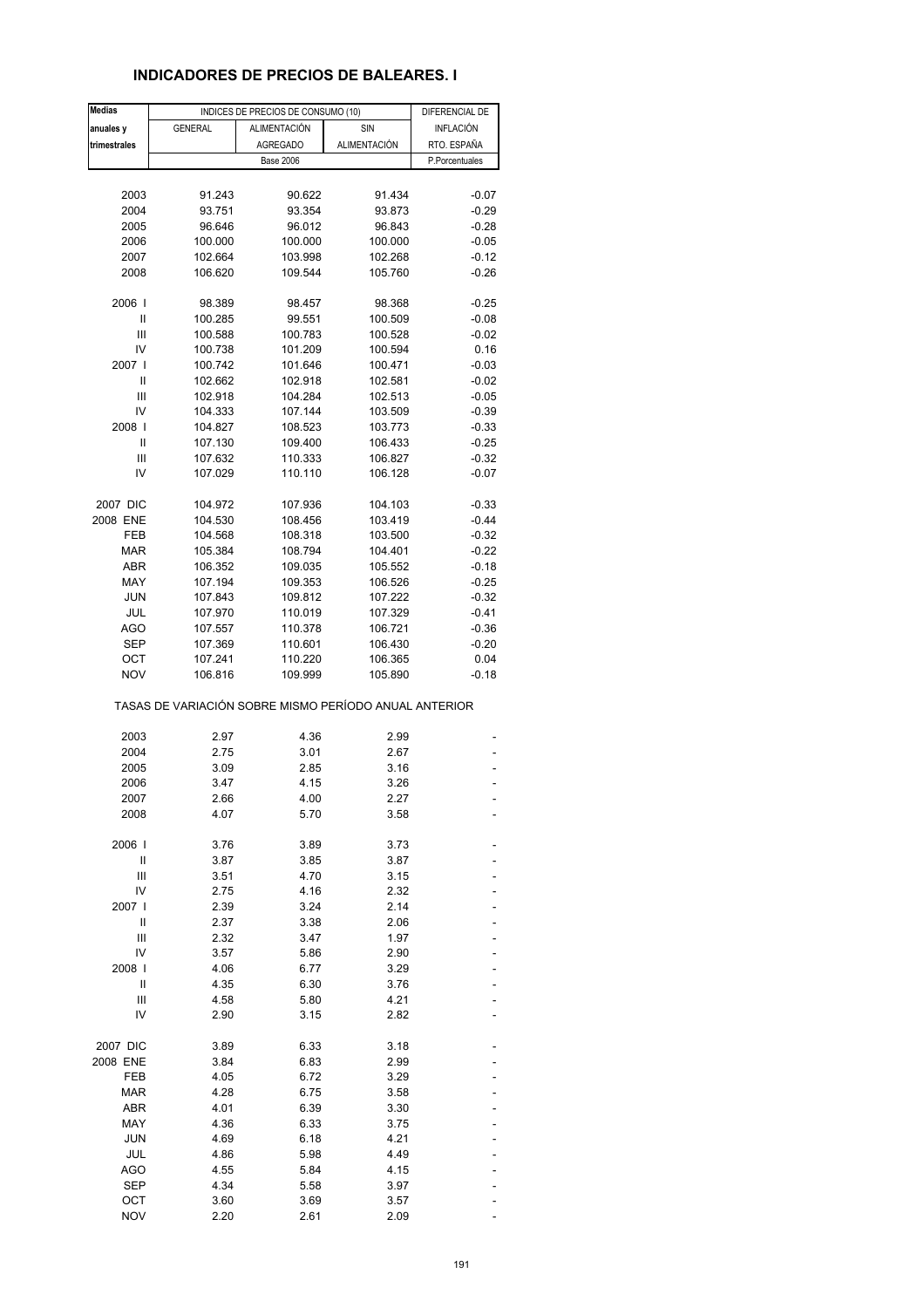# **INDICADORES DE PRECIOS DE BALEARES. II**

| <b>Medias</b>                    | INDICES DE PRECIOS DE CONSUMO (10) |              |                                                       |                 |               |                 |  |  |  |
|----------------------------------|------------------------------------|--------------|-------------------------------------------------------|-----------------|---------------|-----------------|--|--|--|
| anuales y                        | <b>ALIMENTOS Y</b>                 | BEBIDAS ALC. | <b>VESTIDO Y</b>                                      | <b>VIVIENDA</b> | <b>MENAJE</b> | <b>MEDICINA</b> |  |  |  |
| trimestrales                     | BEB.NO ALCOH.                      | Y TABACO     | CALZADO                                               |                 |               |                 |  |  |  |
|                                  |                                    |              | <b>Base 2006</b>                                      |                 |               |                 |  |  |  |
|                                  |                                    |              |                                                       |                 |               |                 |  |  |  |
| 2003                             | 90.679                             | 90.361       | 96.258                                                | 87.724          | 94.701        | 97.214          |  |  |  |
| 2004                             | 93.328                             | 93.618       | 98.049                                                | 90.792          | 95.355        | 98.047          |  |  |  |
| 2005                             | 95.638                             | 98.450       | 99.034                                                | 94.576          | 97.137        | 98.748          |  |  |  |
|                                  |                                    |              |                                                       |                 |               |                 |  |  |  |
| 2006                             | 100.000                            | 100.000      | 100.000                                               | 100.000         | 100.000       | 100.000         |  |  |  |
| 2007                             | 103.623                            | 106.612      | 101.029                                               | 102.893         | 102.119       | 98.306          |  |  |  |
| 2008                             | 109.457                            | 110.122      | 101.056                                               | 108.371         | 104.062       | 98.447          |  |  |  |
|                                  |                                    |              | 95.094                                                |                 |               | 99.780          |  |  |  |
| 2006                             | 98.533                             | 97.964       |                                                       | 98.432          | 98.331        |                 |  |  |  |
| Ш                                | 99.382                             | 100.655      | 103.635                                               | 100.295         | 100.032       | 99.761          |  |  |  |
| Ш                                | 100.823                            | 100.520      | 96.628                                                | 100.673         | 100.505       | 99.957          |  |  |  |
| IV                               | 101.262                            | 100.861      | 104.642                                               | 100.600         | 101.132       | 100.502         |  |  |  |
| 2007 I                           | 101.003                            | 106.117      | 95.769                                                | 101.807         | 101.417       | 99.960          |  |  |  |
| Ш                                | 102.402                            | 106.510      | 104.735                                               | 102.604         | 102.360       | 97.483          |  |  |  |
| Ш                                | 103.933                            | 106.736      | 97.524                                                | 103.153         | 102.095       | 97.834          |  |  |  |
| IV                               | 107.155                            | 107.083      | 106.088                                               | 104.009         | 102.602       | 97.946          |  |  |  |
| 2008                             | 108.353                            | 109.652      | 96.822                                                | 106.028         | 102.469       | 98.256          |  |  |  |
| Ш                                | 109.276                            | 110.227      | 105.597                                               | 107.963         | 104.669       | 97.657          |  |  |  |
| Ш                                | 110.348                            | 110.220      | 97.645                                                | 109.887         | 104.095       | 98.803          |  |  |  |
| IV                               | 110.047                            | 110.523      | 105.712                                               | 110.224         | 105.493       | 99.383          |  |  |  |
|                                  |                                    |              |                                                       |                 |               |                 |  |  |  |
| 2007 DIC                         | 108.062                            | 107.084      | 107.989                                               | 104.122         | 103.202       | 98.126          |  |  |  |
| 2008 ENE                         | 108.403                            | 108.801      | 97.788                                                | 105.513         | 101.812       | 98.458          |  |  |  |
| FEB                              | 108.065                            | 110.011      | 95.366                                                | 105.877         | 102.385       | 98.666          |  |  |  |
| <b>MAR</b>                       | 108.592                            | 110.143      | 97.311                                                | 106.694         | 103.209       | 97.644          |  |  |  |
| ABR                              | 108.850                            | 110.271      | 104.342                                               | 107.613         | 104.142       | 97.886          |  |  |  |
| MAY                              | 109.224                            | 110.215      | 106.403                                               | 107.961         | 104.958       | 97.268          |  |  |  |
| JUN                              | 109.754                            | 110.196      | 106.045                                               | 108.316         | 104.906       | 97.817          |  |  |  |
| JUL                              | 109.979                            | 110.278      | 99.704                                                | 109.880         | 103.813       | 98.814          |  |  |  |
| AGO                              | 110.415                            | 110.124      | 95.816                                                | 109.880         | 103.923       | 98.814          |  |  |  |
| SEP                              | 110.651                            | 110.258      | 97.415                                                | 109.902         | 104.548       | 98.781          |  |  |  |
| ОСТ                              | 110.183                            | 110.462      | 102.316                                               | 110.251         | 105.264       | 99.383          |  |  |  |
| <b>NOV</b>                       | 109.910                            | 110.584      | 109.107                                               | 110.197         | 105.722       | 99.383          |  |  |  |
|                                  |                                    |              |                                                       |                 |               |                 |  |  |  |
|                                  |                                    |              | TASAS DE VARIACIÓN SOBRE MISMO PERÍODO ANUAL ANTERIOR |                 |               |                 |  |  |  |
| 2003                             | 4.61                               | 2.86         | 3.75                                                  | 2.77            | 0.56          | 2.44            |  |  |  |
| 2004                             | 2.92                               | 3.60         | 1.86                                                  | 3.50            | 0.69          | 0.86            |  |  |  |
| 2005                             | 2.48                               | 5.16         | 1.00                                                  | 4.17            | 1.87          | 0.72            |  |  |  |
| 2006                             | 4.56                               | 1.57         | 0.98                                                  | 5.74            | 2.95          | 1.27            |  |  |  |
| 2007                             | 3.62                               | 6.61         | 1.03                                                  | 2.89            | 2.12          | $-1.69$         |  |  |  |
| 2008                             | 6.04                               | 3.33         | 0.66                                                  | 5.44            | 2.00          | 0.13            |  |  |  |
|                                  |                                    |              |                                                       |                 |               |                 |  |  |  |
| 2006                             | 4.08                               | 2.60         | 0.97                                                  | 5.81            | 2.40          | 1.26            |  |  |  |
| Ш                                | 4.15                               | 1.98         | 0.98                                                  | 6.59            | 3.14          | 1.30            |  |  |  |
| Ш                                | 5.27                               | 1.14         | 0.77                                                  | 5.88            | 3.24          | 1.23            |  |  |  |
| IV                               | 4.73                               | 0.63         | 1.16                                                  | 4.68            | 3.00          | 1.28            |  |  |  |
| 2007 l                           | 2.51                               | 8.32         | 0.71                                                  | 3.43            | 3.14          | 0.18            |  |  |  |
| $\ensuremath{\mathsf{II}}$       | 3.04                               | 5.82         | 1.06                                                  | 2.30            | 2.33          | $-2.28$         |  |  |  |
| $\mathop{\mathsf{III}}\nolimits$ | 3.08                               | 6.18         | 0.93                                                  | 2.46            | 1.58          | $-2.12$         |  |  |  |
| IV                               | 5.82                               | 6.17         | 1.38                                                  | 3.39            | 1.45          | $-2.54$         |  |  |  |
| 2008                             | 7.28                               | 3.33         | 1.10                                                  | 4.15            | 1.04          | $-1.70$         |  |  |  |
| Ш                                | 6.71                               | 3.49         | 0.82                                                  | 5.22            | 2.26          | 0.18            |  |  |  |
| Ш                                | 6.17                               | 3.26         | 0.12                                                  | 6.53            | 1.96          | 0.99            |  |  |  |
| IV                               | 3.13                               | 3.21         | 0.55                                                  | 6.03            | 3.12          | 1.56            |  |  |  |
|                                  |                                    |              |                                                       |                 |               |                 |  |  |  |
| 2007 DIC                         | 6.40                               | 5.81         | 1.57                                                  | 3.39            | 1.73          | $-2.50$         |  |  |  |
| 2008 ENE                         | 7.40                               | 2.97         | 1.14                                                  | 4.05            | 0.26          | $-2.76$         |  |  |  |
| FEB                              | 7.20                               | 3.47         | 1.07                                                  | 3.95            | 1.26          | $-2.64$         |  |  |  |
| <b>MAR</b>                       | 7.23                               | 3.55         | 1.09                                                  | 4.43            | 1.60          | 0.36            |  |  |  |
| ABR                              | 6.78                               | 3.71         | 0.85                                                  | 5.04            | 2.08          | 0.61            |  |  |  |
| MAY                              | 6.76                               | 3.45         | 0.75                                                  | 5.22            | 2.52          | $-0.26$         |  |  |  |
| <b>JUN</b>                       | 6.60                               | 3.31         | 0.86                                                  | 5.41            | 2.16          | 0.19            |  |  |  |
| JUL                              | 6.36                               | 3.43         | 0.00                                                  | 6.62            | 1.51          | 1.00            |  |  |  |
| AGO                              | 6.23                               | 3.18         | 0.02                                                  | 6.54            | 1.91          | 0.96            |  |  |  |
| <b>SEP</b>                       | 5.93                               | 3.19         | 0.35                                                  | 6.43            | 2.46          | 1.01            |  |  |  |
| OCT                              | 3.76                               | 3.21         | 0.46                                                  | 6.19            | 3.23          | 1.57            |  |  |  |
| <b>NOV</b>                       | 2.51                               | 3.21         | 0.63                                                  | 5.88            | 3.01          | 1.55            |  |  |  |
|                                  |                                    |              |                                                       |                 |               |                 |  |  |  |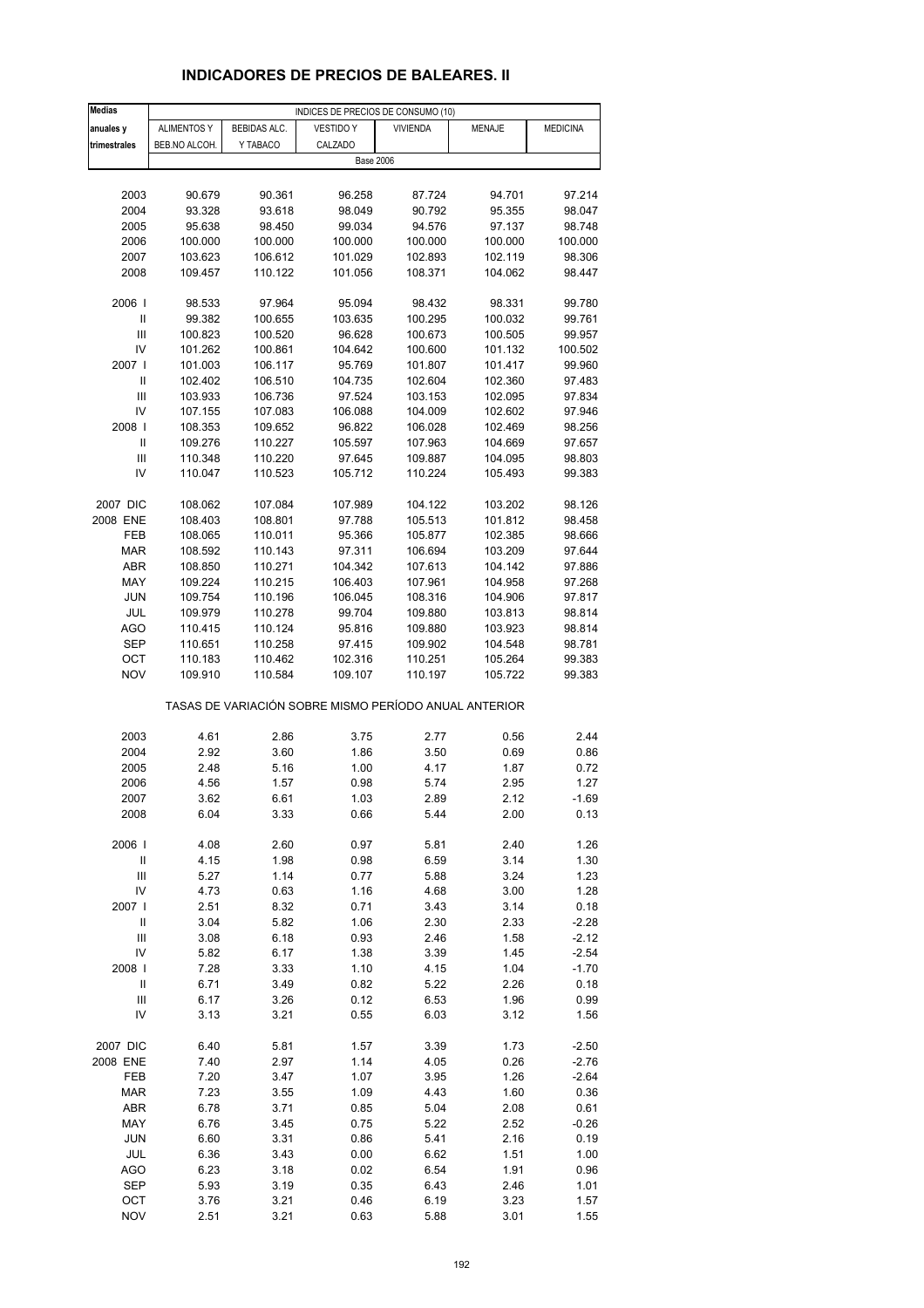| <b>Medias</b>                      | INDICES DE PRECIOS DE CONSUMO (10) |                  |                                                       |                   |                    |                    |  |  |
|------------------------------------|------------------------------------|------------------|-------------------------------------------------------|-------------------|--------------------|--------------------|--|--|
| anuales y                          | <b>TRANSPORTE</b>                  | COMUNICA -       | OCIO <sub>Y</sub>                                     | ENSEÑANZA         | HOTELES,           | <b>OTROS</b>       |  |  |
| trimestrales                       |                                    | <b>CIONES</b>    | <b>CULTURA</b>                                        |                   | CAFÉS Y REST.      |                    |  |  |
|                                    |                                    |                  | <b>Base 2006</b>                                      |                   |                    |                    |  |  |
|                                    |                                    |                  |                                                       |                   |                    |                    |  |  |
| 2003                               | 86.099                             | 102.376          | 102.557                                               | 87.952            | 88.763             | 91.006             |  |  |
| 2004                               | 89.659                             | 101.918          | 101.158                                               | 92.039            | 92.747             | 93.808             |  |  |
| 2005                               | 95.509                             | 100.872          | 99.726                                                | 96.057            | 96.465             | 96.743             |  |  |
| 2006                               | 100.000                            | 100.000          | 100.000                                               | 100.000           | 100.000            | 100.000            |  |  |
| 2007                               | 102.070                            | 100.649          | 99.700                                                | 104.278           | 105.192            | 102.808            |  |  |
| 2008                               | 108.890                            | 100.933          | 99.458                                                | 108.393           | 109.754            | 105.821            |  |  |
|                                    |                                    |                  |                                                       |                   |                    |                    |  |  |
| 2006                               | 98.531                             | 100.395          | 100.224                                               | 99.228            | 97.549             | 99.184             |  |  |
| Ш                                  | 101.444                            | 100.042          | 98.964                                                | 99.256            | 99.239             | 99.817             |  |  |
| Ш<br>IV                            | 101.853<br>98.171                  | 99.883<br>99.680 | 100.884<br>99.928                                     | 99.660<br>101.858 | 101.658<br>101.554 | 100.327<br>100.672 |  |  |
| 2007 l                             | 99.015                             | 100.250          | 99.404                                                | 102.958           | 102.475            | 102.573            |  |  |
| Ш                                  | 102.211                            | 100.861          | 99.528                                                | 103.665           | 105.082            | 102.852            |  |  |
| Ш                                  | 102.894                            | 100.819          | 100.704                                               | 104.215           | 107.294            | 102.889            |  |  |
| IV                                 | 104.158                            | 100.666          | 99.163                                                | 106.274           | 105.916            | 102.918            |  |  |
| 2008                               | 105.972                            | 100.959          | 98.855                                                | 108.069           | 107.465            | 104.765            |  |  |
| $\ensuremath{\mathsf{II}}$         | 110.696                            | 100.957          | 98.886                                                | 108.145           | 109.424            | 105.872            |  |  |
| Ш                                  | 112.142                            | 100.909          | 100.591                                               | 108.849           | 112.073            | 106.319            |  |  |
| IV                                 | 105.682                            | 100.891          | 99.521                                                | 108.568           | 110.203            | 106.581            |  |  |
|                                    |                                    |                  |                                                       |                   |                    |                    |  |  |
| 2007 DIC                           | 105.183                            | 100.584          | 99.925                                                | 106.303           | 106.194            | 103.016            |  |  |
| 2008 ENE                           | 105.173                            | 100.995          | 98.427                                                | 107.934           | 107.053            | 104.313            |  |  |
| FEB                                | 105.457                            | 100.926          | 98.770                                                | 108.087           | 107.330            | 104.829            |  |  |
| MAR                                | 107.287                            | 100.957          | 99.367                                                | 108.187           | 108.013            | 105.152            |  |  |
| ABR                                | 108.089                            | 100.946          | 98.675                                                | 108.145           | 108.910            | 105.514            |  |  |
| MAY                                | 110.875                            | 100.959          | 98.800                                                | 108.145           | 109.310            | 105.807            |  |  |
| <b>JUN</b>                         | 113.124                            | 100.966          | 99.184                                                | 108.145           | 110.051            | 106.296            |  |  |
| JUL                                | 114.243                            | 100.947          | 100.165                                               | 108.515           | 111.680            | 106.311            |  |  |
| <b>AGO</b>                         | 111.689                            | 100.883          | 101.375                                               | 108.515           | 113.025            | 106.203            |  |  |
| SEP                                | 110.494                            | 100.898          | 100.232                                               | 109.517           | 111.514            | 106.442            |  |  |
| OCT<br><b>NOV</b>                  | 107.872                            | 100.925          | 99.841                                                | 112.454           | 110.287            | 106.598            |  |  |
|                                    | 103.491                            | 100.857          | 99.201                                                | 104.681           | 110.118            | 106.564            |  |  |
|                                    |                                    |                  | TASAS DE VARIACIÓN SOBRE MISMO PERÍODO ANUAL ANTERIOR |                   |                    |                    |  |  |
|                                    |                                    |                  |                                                       |                   |                    |                    |  |  |
| 2003                               | 1.51                               | $-2.12$          | 1.21                                                  | 5.00              | 4.66               | 3.56               |  |  |
| 2004                               | 4.13                               | $-0.45$          | $-1.36$                                               | 4.65              | 4.49               | 3.08               |  |  |
| 2005                               | 6.53                               | $-1.03$          | $-1.41$                                               | 4.37              | 4.01               | 3.13               |  |  |
| 2006                               | 4.70                               | $-0.86$          | 0.27                                                  | 4.11              | 3.67               | 3.37               |  |  |
| 2007                               | 2.07                               | 0.65             | $-0.30$                                               | 4.28              | 5.19               | 2.81               |  |  |
| 2008                               | 6.98                               | 0.28             | $-0.22$                                               | 4.13              | 4.43               | 2.95               |  |  |
|                                    |                                    |                  |                                                       |                   |                    |                    |  |  |
| 2006                               | 7.31                               | $-1.12$          | 1.33                                                  | 4.29              | 2.64               | 3.19               |  |  |
| $\ensuremath{\mathsf{II}}$         | 7.40                               | $-0.80$          | $-0.21$                                               | 4.00              | 3.39               | 3.25               |  |  |
| $\ensuremath{\mathsf{III}}\xspace$ | 3.74                               | $-0.74$          | 0.19                                                  | 3.84              | 4.05               | 3.39               |  |  |
| IV                                 | 0.60                               | $-0.80$          | $-0.20$                                               | 4.29              | 4.55               | 3.63               |  |  |
| 2007                               | 0.49                               | $-0.14$          | $-0.82$                                               | 3.76              | 5.05               | 3.42               |  |  |
| $\ensuremath{\mathsf{II}}$<br>Ш    | 0.76<br>1.02                       | 0.82<br>0.94     | 0.57<br>$-0.18$                                       | 4.44<br>4.57      | 5.89<br>5.54       | 3.04<br>2.55       |  |  |
| IV                                 | 6.10                               | 0.99             | $-0.77$                                               | 4.34              | 4.30               | 2.23               |  |  |
| 2008                               | 7.03                               | 0.71             | $-0.55$                                               | 4.96              | 4.87               | 2.14               |  |  |
| Ш                                  | 8.30                               | 0.10             | $-0.64$                                               | 4.32              | 4.13               | 2.94               |  |  |
| Ш                                  | 8.99                               | 0.09             | $-0.11$                                               | 4.45              | 4.45               | 3.33               |  |  |
| IV                                 | 1.96                               | 0.18             | 0.75                                                  | 2.17              | 4.18               | 3.61               |  |  |
|                                    |                                    |                  |                                                       |                   |                    |                    |  |  |
| 2007 DIC                           | 6.93                               | 1.03             | $-0.25$                                               | 4.27              | 4.50               | 2.24               |  |  |
| 2008 ENE                           | 7.06                               | 1.03             | $-2.18$                                               | 5.69              | 4.75               | 1.82               |  |  |
| FEB                                | 6.90                               | 1.15             | $-0.15$                                               | 4.57              | 4.79               | 2.34               |  |  |
| <b>MAR</b>                         | 7.12                               | $-0.05$          | 0.70                                                  | 4.65              | 5.07               | 2.24               |  |  |
| ABR                                | 6.49                               | 0.06             | $-0.54$                                               | 4.32              | 3.83               | 2.69               |  |  |
| MAY                                | 8.21                               | 0.27             | $-0.72$                                               | 4.32              | 4.36               | 2.78               |  |  |
| <b>JUN</b>                         | 10.18                              | $-0.04$          | $-0.68$                                               | 4.32              | 4.21               | 3.33               |  |  |
| JUL                                | 10.74                              | 0.07             | $-0.14$                                               | 4.43              | 4.37               | 3.27               |  |  |
| AGO                                | 8.80                               | 0.09             | $-0.25$                                               | 4.43              | 4.52               | 3.26               |  |  |
| <b>SEP</b>                         | 7.42                               | 0.11             | 0.05                                                  | 4.47              | 4.47               | 3.47               |  |  |
| OCT                                | 4.74                               | 0.19             | 1.06                                                  | 5.87              | 4.31               | 3.62               |  |  |

### **INDICADORES DE PRECIOS DE BALEARES. III**

NOV -0.78 0.18 0.44 -1.53 4.06 3.60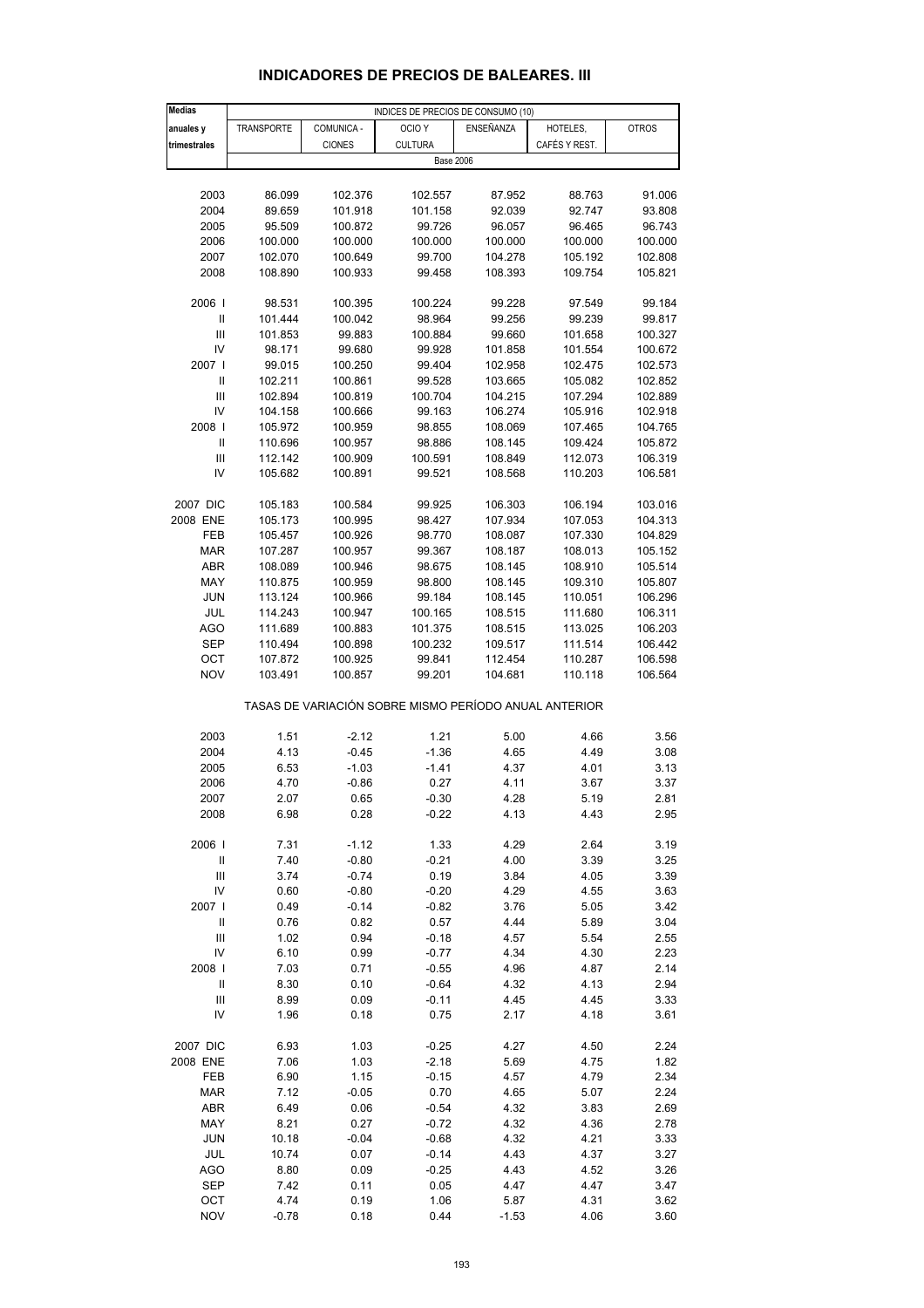| <b>Medias</b>                        | COSTE SALARIAL       |                  |                                                       |                                |              | <b>SALARIOS</b>                              |              |              |              |  |
|--------------------------------------|----------------------|------------------|-------------------------------------------------------|--------------------------------|--------------|----------------------------------------------|--------------|--------------|--------------|--|
| anuales y                            | POR TRABAJADOR Y MES |                  | POR HORA EFECTIVA DE TRABAJO                          |                                |              | INCREMENTO SALARIAL PACTADO EN CONVENIO (12) |              |              |              |  |
| trimestrales                         | <b>TOTAL</b>         | <b>ORDINARIO</b> | <b>TOTAL</b>                                          | <b>ORDINARIO</b>               | <b>TOTAL</b> | AGRIC.                                       | CONST.       | INDUST.      | SERV.        |  |
|                                      |                      | €                |                                                       |                                |              |                                              | $\%$         |              |              |  |
|                                      |                      |                  |                                                       |                                |              |                                              |              |              |              |  |
| 2003                                 | 1.339.87             | 1.185.84         | 9.34                                                  | 8.26                           | 3.54         | 5.00                                         | 4.80         | 3.11         | 3.22         |  |
| 2004                                 | 1.408.48             | 1.244.87         | 9.95                                                  | 8.78                           | 3.65         | 3.60                                         | 4.60         | 3.35         | 3.41         |  |
| 2005                                 | 1.460.36             | 1.276.60         | 10.47                                                 | 9.14                           | 3.86         | 0.00                                         | 4.50         | 4.22         | 3.64         |  |
| 2006                                 | 1.517.19             | 1.327.06         | 10.91                                                 | 9.52                           | 3.40         | 0.00                                         | 3.50         | 4.66         | 3.26         |  |
| 2007                                 | 1.587.39             | 1.392.52         | 11.55                                                 | 10.12                          | 3.69         | 3.36                                         | 5.70         | 5.06         | 2.92         |  |
| 2008                                 | 1.597.95             | 1.426.91         | 11.41                                                 | 10.19                          | 3.05         | 3.36                                         | 3.50         | 3.75         | 2.85         |  |
|                                      |                      |                  |                                                       |                                |              |                                              |              |              |              |  |
| 2006                                 | 1.454.13             | 1.319.72         | 10.33                                                 | 9.37                           | 2.91         | 0.00                                         | 2.80         | 5.02         | 2.84         |  |
| $\ensuremath{\mathsf{II}}$           | 1.458.86             | 1.301.77         | 10.20                                                 | 9.10                           | 2.95         | 0.00                                         | 2.80         | 5.01         | 2.90         |  |
| Ш                                    | 1.446.38             | 1.321.68         | 10.20                                                 | 9.32                           | 2.95         | 0.00                                         | 2.80         | 4.88         | 2.90         |  |
| ${\sf IV}$                           | 1.709.37             | 1.365.06         | 12.90                                                 | 10.30                          | 3.23         | 0.00                                         | 2.80         | 4.64         | 3.22         |  |
| 2007                                 | 1.508.03             | 1.378.62         | 10.74                                                 | 9.82                           | 2.83         | 0.00                                         | 0.00         | 3.06         | 2.81         |  |
| Ш                                    | 1.534.08             | 1.377.07         | 10.87                                                 | 9.76                           | 2.83         | 0.00                                         | 0.00         | 3.05         | 2.81         |  |
| $\ensuremath{\mathsf{III}}\xspace$   | 1.504.43             | 1.377.25         | 10.83                                                 | 9.91                           | 2.83         | 0.00                                         | 0.00         | 3.05         | 2.81         |  |
| IV                                   | 1.803.02             | 1.437.13         | 13.76                                                 | 10.97                          | 3.01         | 3.36                                         | 3.50         | 3.05         | 2.85         |  |
| 2008                                 | 1.578.10             | 1.429.10         | 11.63                                                 | 10.53                          | 3.05         | 3.36                                         | 3.50         | 3.93         | 2.85         |  |
| $\ensuremath{\mathsf{II}}$           | 1.617.80             | 1.424.72         | 11.19                                                 | 9.85                           | 4.63         | 0.00                                         | 0.00         | 4.94         | 4.59         |  |
| $\ensuremath{\mathsf{III}}\xspace$   |                      |                  | $\overline{a}$                                        | $\overline{\phantom{a}}$       | 3.05         | 3.36                                         | 3.50         | 3.75         | 2.85         |  |
| IV                                   |                      |                  | ä,                                                    | $\overline{\phantom{a}}$       | 3.05         | 3.36                                         | 3.50         | 3.75         | 2.85         |  |
|                                      |                      |                  |                                                       |                                |              |                                              |              |              |              |  |
| 2007 DIC                             |                      |                  | ä,                                                    | ÷,                             | 3.01         | 3.36                                         | 3.50         | 3.05<br>3.93 | 2.85         |  |
| 2008 ENE<br>FEB                      |                      |                  |                                                       | $\overline{\phantom{a}}$<br>٠  | 3.05<br>3.05 | 3.36<br>3.36                                 | 3.50<br>3.50 | 3.93         | 2.85<br>2.85 |  |
| <b>MAR</b>                           |                      |                  |                                                       |                                | 3.05         | 3.36                                         |              | 3.93         | 2.85         |  |
| ABR                                  |                      |                  |                                                       | $\overline{\phantom{a}}$       |              |                                              | 3.50         |              |              |  |
| MAY                                  |                      |                  |                                                       | $\overline{\phantom{a}}$<br>ä, | 3.06<br>3.06 | 3.36<br>3.36                                 | 3.50<br>3.50 | 3.75<br>3.75 | 2.85<br>2.85 |  |
| <b>JUN</b>                           |                      |                  |                                                       | $\overline{\phantom{a}}$       | 4.63         | 0.00                                         | 0.00         | 4.94         | 4.59         |  |
| JUL                                  |                      |                  | ä,                                                    | $\overline{\phantom{a}}$       | 3.05         | 3.36                                         | 3.50         | 3.75         | 2.85         |  |
| <b>AGO</b>                           |                      |                  |                                                       |                                | 4.63         | 0.00                                         | 0.00         | 4.94         | 4.59         |  |
| <b>SEP</b>                           |                      |                  |                                                       | $\overline{\phantom{a}}$       | 3.05         | 3.36                                         | 3.50         | 3.75         | 2.85         |  |
| OCT                                  |                      |                  |                                                       | $\overline{\phantom{a}}$       | 4.86         | 0.00                                         | 0.00         | 4.94         | 4.85         |  |
| <b>NOV</b>                           |                      |                  |                                                       |                                | 3.05         | 3.36                                         | 3.50         | 3.75         | 2.85         |  |
|                                      |                      |                  |                                                       |                                |              |                                              |              |              |              |  |
|                                      |                      |                  | TASAS DE VARIACIÓN SOBRE MISMO PERÍODO ANUAL ANTERIOR |                                |              |                                              |              |              |              |  |
|                                      |                      |                  |                                                       |                                |              |                                              |              |              |              |  |
| 2003                                 | 5.11                 | 3.61             | 4.68                                                  | 3.22                           |              |                                              |              |              |              |  |
| 2004                                 | 5.12                 | 4.98             | 6.59                                                  | 6.36                           |              |                                              |              |              |              |  |
| 2005                                 | 3.68                 | 2.55             | 5.25                                                  | 4.10                           |              |                                              |              |              |              |  |
| 2006                                 | 3.89                 | 3.95             | 4.15                                                  | 4.16                           |              |                                              |              |              | ä,           |  |
| 2007                                 | 4.63                 | 4.93             | 5.89                                                  | 6.22                           |              |                                              |              |              |              |  |
| 2008                                 | 5.06                 | 3.56             | 5.60                                                  | 4.09                           |              |                                              |              |              |              |  |
|                                      |                      |                  |                                                       |                                |              |                                              |              |              |              |  |
| 2006                                 | 4.60                 | 4.06             | 1.18                                                  | 0.54                           |              |                                              |              |              |              |  |
| $\ensuremath{\mathsf{II}}$           | 4.07                 | 3.56             | 6.92                                                  | 6.43                           |              |                                              |              |              |              |  |
| $\ensuremath{\mathsf{III}}\xspace$   | 2.02                 | 3.81             | 1.69                                                  | 3.56                           |              |                                              |              |              |              |  |
| ${\sf IV}$                           | 4.76                 | 4.37             | 6.52                                                  | 6.19                           |              |                                              |              |              |              |  |
| 2007  <br>$\ensuremath{\mathsf{II}}$ | 3.71<br>5.16         | 4.46             | 3.97                                                  | 4.80<br>7.25                   |              |                                              |              |              |              |  |
| $\ensuremath{\mathsf{III}}\xspace$   | 4.01                 | 5.78<br>4.20     | 6.57<br>6.18                                          | 6.33                           |              |                                              |              |              |              |  |
| ${\sf IV}$                           | 5.48                 | 5.28             | 6.67                                                  | 6.50                           |              |                                              |              |              |              |  |
| 2008                                 | 4.65                 | 3.66             | 8.29                                                  | 7.23                           |              |                                              |              |              |              |  |
| Ш                                    | 5.46                 | 3.46             | 2.94                                                  | 0.92                           |              |                                              |              |              |              |  |
| $\ensuremath{\mathsf{III}}\xspace$   |                      |                  |                                                       |                                |              |                                              |              |              |              |  |
| IV                                   |                      |                  |                                                       |                                |              |                                              |              |              |              |  |
|                                      |                      |                  |                                                       |                                |              |                                              |              |              |              |  |
| 2007 DIC                             |                      |                  |                                                       |                                |              |                                              |              |              |              |  |
| 2008 ENE                             |                      |                  |                                                       |                                |              |                                              |              |              |              |  |
| FEB                                  |                      |                  |                                                       |                                |              |                                              |              |              |              |  |
| <b>MAR</b>                           |                      |                  |                                                       |                                |              |                                              |              |              |              |  |
| ABR                                  |                      |                  |                                                       |                                |              |                                              |              |              |              |  |
| MAY                                  |                      |                  |                                                       |                                |              |                                              |              |              |              |  |
| JUN                                  |                      |                  |                                                       |                                |              |                                              |              |              |              |  |
| JUL                                  |                      |                  |                                                       |                                |              |                                              |              |              |              |  |
| <b>AGO</b>                           |                      |                  |                                                       |                                |              |                                              |              |              |              |  |
| <b>SEP</b>                           |                      |                  |                                                       |                                |              |                                              |              |              |              |  |
| OCT                                  |                      |                  |                                                       |                                |              |                                              |              |              |              |  |
| <b>NOV</b>                           |                      |                  |                                                       |                                |              |                                              |              |              |              |  |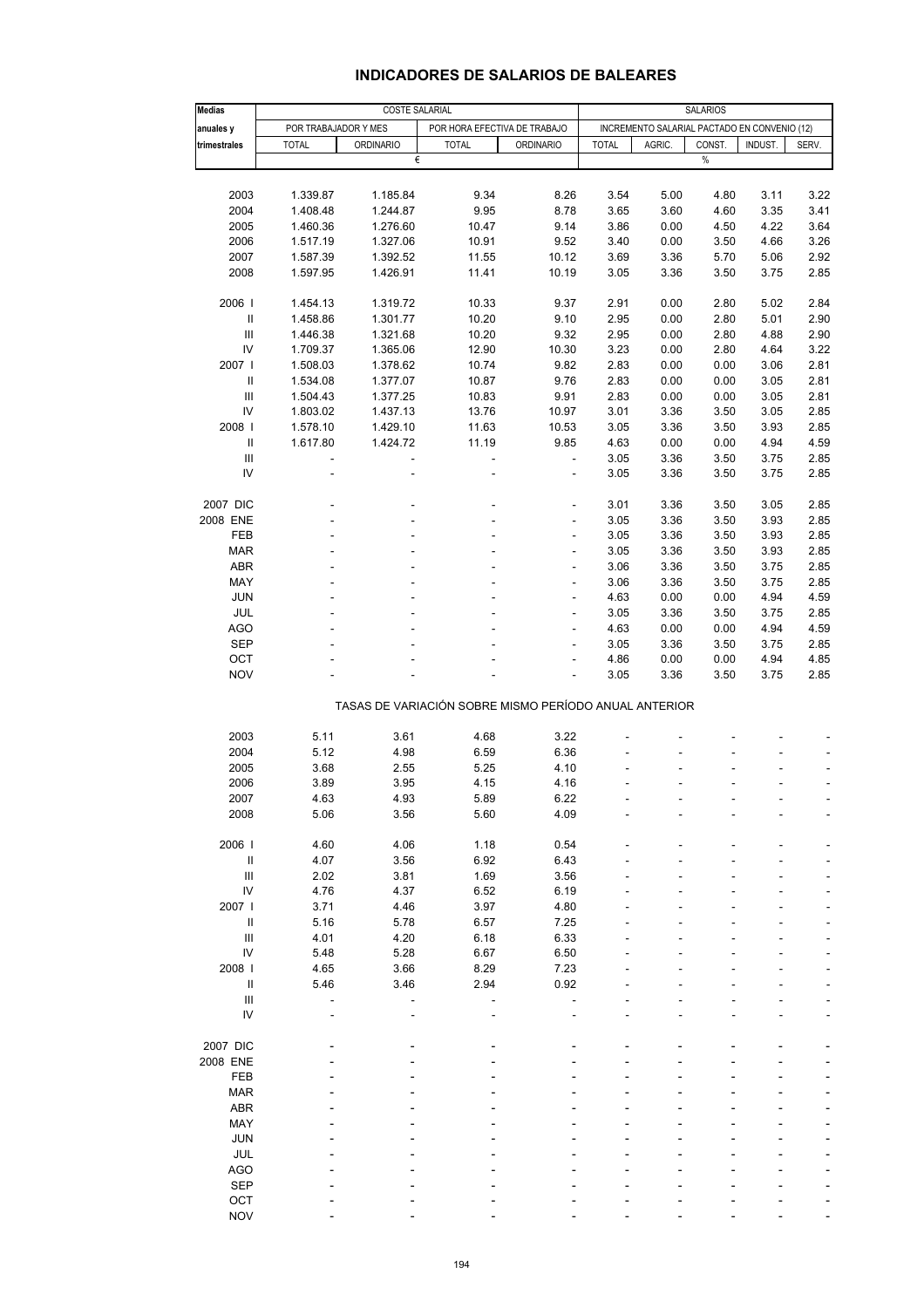| <b>Medias</b>          | CRÉDITOS Y DEPÓSITOS DEL SISTEMA BANCARIO |                      |                                                       |                   | HIPOTECAS INMOBILIARIAS   |                      |  |  |
|------------------------|-------------------------------------------|----------------------|-------------------------------------------------------|-------------------|---------------------------|----------------------|--|--|
| anuales y              | CRÉDITOS                                  |                      | <b>DEPÓSITOS</b>                                      |                   | FINCAS RÚSTICAS Y URBANAS |                      |  |  |
| trimestrales           | S.PRIVADO<br>S.PÚBLICO                    |                      | S.PRIVADO<br>S.PÚBLICO                                |                   | NÚMERO                    | <b>IMPORTE</b>       |  |  |
|                        |                                           |                      | Millones de $\epsilon$                                |                   | Unidades                  | Miles de $\epsilon$  |  |  |
|                        |                                           |                      |                                                       |                   |                           |                      |  |  |
| 2003                   | 18.675.10                                 | 746.79               | 11.954.94                                             | 396.84            | 3.319                     | 357.166              |  |  |
| 2004                   | 21.495.40                                 | 878.11               | 13.231.36                                             | 366.00            | 3.886                     | 506.262              |  |  |
| 2005                   | 26.349.01                                 | 1.223.59             | 13.932.26                                             | 404.32            | 4.663                     | 668.410              |  |  |
| 2006                   | 32.383.53                                 | 1.342.37             | 15.284.10                                             | 540.01            | 4.744                     | 784.100              |  |  |
| 2007                   | 38.560.86                                 | 1.712.56             | 17.047.57                                             | 570.70            | 4.560                     | 847.424              |  |  |
| 2008                   | 42.222.21                                 | 2.224.37             | 18.219.43                                             | 509.77            | 3.034                     | 582.865              |  |  |
|                        |                                           |                      |                                                       |                   |                           |                      |  |  |
| 2005 IV<br>2006        | 28.613.35                                 | 1.123.20<br>1.241.55 | 14.127.58                                             | 558.11            | 4.257                     | 632.788              |  |  |
| $\mathbf{I}$           | 30.209.59<br>31.776.36                    | 1.382.13             | 14.117.94<br>14.982.16                                | 413.15<br>442.00  | 5.169<br>4.980            | 806.730<br>786.668   |  |  |
| Ш                      | 32.798.54                                 | 1.341.80             | 15.825.93                                             | 618.19            | 4.584                     | 812.185              |  |  |
| IV                     | 34.749.62                                 | 1.404.00             | 16.210.39                                             | 686.70            | 4.242                     | 730.820              |  |  |
| 2007 l                 | 36.193.58                                 | 1.556.30             | 16.143.55                                             | 597.14            | 4.899                     | 895.300              |  |  |
| Ш                      | 38.291.36                                 | 1.845.03             | 17.004.01                                             | 540.43            | 5.121                     | 953.111              |  |  |
| Ш                      | 39.110.58                                 | 1.691.31             | 17.521.66                                             | 534.24            | 4.101                     | 777.101              |  |  |
| IV                     | 40.647.93                                 | 1.757.60             | 17.521.06                                             | 610.98            | 4.120                     | 764.183              |  |  |
| 2008                   | 41.547.64                                 | 2.058.60             | 17.749.12                                             | 486.29            | 3.392                     | 678.685              |  |  |
| $\mathbf{I}$           | 42.542.22                                 | 2.271.89             | 18.033.66                                             | 481.59            | 2.962                     | 588.501              |  |  |
| Ш                      | 42.576.78                                 | 2.342.61             | 18.875.50                                             | 561.42            | 2.749                     | 481.410              |  |  |
|                        |                                           |                      |                                                       |                   |                           |                      |  |  |
| 2007 OCT               |                                           |                      |                                                       | ä,                | 4.787                     | 836.299              |  |  |
| <b>NOV</b>             | -                                         | ÷                    | ÷                                                     | ÷                 | 4.553                     | 832.311              |  |  |
| <b>DIC</b><br>2008 ENE | ä,<br>L,                                  |                      | ä,                                                    | ä,                | 3.021<br>3.523            | 623.939<br>716.426   |  |  |
| <b>FEB</b>             | ÷                                         |                      |                                                       | ÷                 | 4.022                     | 790.599              |  |  |
| <b>MAR</b>             | L,                                        |                      | L,                                                    | ä,                | 2.632                     | 529.029              |  |  |
| <b>ABR</b>             | L,                                        |                      |                                                       |                   | 3.469                     | 683.248              |  |  |
| MAY                    | ÷                                         |                      |                                                       | ÷                 | 2.785                     | 509.665              |  |  |
| JUN                    | L,                                        |                      |                                                       | ä,                | 2.631                     | 572.590              |  |  |
| JUL                    |                                           |                      |                                                       |                   | 3.201                     | 527.600              |  |  |
| AGO                    | ä,                                        | ä,                   |                                                       |                   | 2.268                     | 467.583              |  |  |
| <b>SEP</b>             |                                           |                      |                                                       |                   | 2.777                     | 449.048              |  |  |
|                        |                                           |                      | TASAS DE VARIACIÓN SOBRE MISMO PERÍODO ANUAL ANTERIOR |                   |                           |                      |  |  |
|                        |                                           |                      |                                                       |                   |                           |                      |  |  |
| 2003<br>2004           | 13.36<br>15.10                            | 24.27<br>17.58       | 4.63<br>10.68                                         | 1.57<br>$-7.77$   | 3.53<br>17.10             | 12.75<br>41.74       |  |  |
| 2005                   | 22.58                                     | 39.34                | 5.30                                                  | 10.47             | 19.98                     | 32.03                |  |  |
| 2006                   | 22.90                                     | 9.71                 | 9.70                                                  | 33.56             | 1.74                      | 17.31                |  |  |
| 2007                   | 19.08                                     | 27.58                | 11.54                                                 | 5.68              | $-3.87$                   | 8.08                 |  |  |
| 2008                   | 11.51                                     | 31.03                | 7.87                                                  | $-8.52$           | $-35.54$                  | $-33.40$             |  |  |
|                        |                                           |                      |                                                       |                   |                           |                      |  |  |
| 2005 IV                | 24.33                                     | 42.45                | 1.62                                                  | 60.70             | 14.56                     | 24.13                |  |  |
| 2006                   | 27.10                                     | 7.68                 | 0.62                                                  | 9.29              | 1.85                      | 19.44                |  |  |
| Ш                      | 22.24                                     | 7.01                 | 11.47                                                 | 40.94             | 1.19                      | 12.73                |  |  |
| Ш                      | 21.39                                     | 1.14                 | 12.00                                                 | 68.20             | 4.27                      | 21.66                |  |  |
| IV                     | 21.45                                     | 25.00                | 14.74                                                 | 23.04             | $-0.34$                   | 15.49                |  |  |
| 2007  <br>$\mathbf{I}$ | 19.81<br>20.50                            | 25.35                | 14.35                                                 | 44.53             | $-5.22$                   | 10.98<br>21.16       |  |  |
| Ш                      | 19.24                                     | 33.49<br>26.05       | 13.50<br>10.71                                        | 22.27<br>$-13.58$ | 2.83<br>$-10.53$          | $-4.32$              |  |  |
| IV                     | 16.97                                     | 25.18                | 8.09                                                  | $-11.03$          | $-2.88$                   | 4.57                 |  |  |
| 2008                   | 14.79                                     | 32.28                | 9.95                                                  | $-18.56$          | $-30.75$                  | $-24.19$             |  |  |
| Ш                      | 11.10                                     | 23.14                | 6.06                                                  | $-10.89$          | $-42.17$                  | $-38.25$             |  |  |
| Ш                      | 8.86                                      | 38.51                | 7.73                                                  | 5.09              | $-32.98$                  | $-38.05$             |  |  |
|                        |                                           |                      |                                                       |                   |                           |                      |  |  |
| 2007 OCT               |                                           |                      |                                                       |                   | 3.01                      | 0.55                 |  |  |
| <b>NOV</b>             |                                           |                      |                                                       |                   | 1.83                      | 9.59                 |  |  |
| DIC                    |                                           |                      |                                                       |                   | $-16.29$                  | 3.77                 |  |  |
| 2008 ENE               | L                                         |                      |                                                       |                   | $-33.36$                  | $-22.24$             |  |  |
| FEB                    |                                           |                      |                                                       |                   | $-13.60$                  | $-6.11$              |  |  |
| <b>MAR</b>             |                                           |                      |                                                       |                   | $-44.64$                  | $-42.65$             |  |  |
| ABR<br>MAY             |                                           |                      |                                                       |                   | $-18.59$<br>$-51.94$      | $-17.57$<br>$-49.92$ |  |  |
| <b>JUN</b>             |                                           |                      |                                                       |                   | $-50.43$                  | $-43.46$             |  |  |
| JUL                    |                                           |                      |                                                       |                   | $-28.26$                  | $-40.79$             |  |  |
| <b>AGO</b>             |                                           |                      |                                                       |                   | $-43.96$                  | $-37.43$             |  |  |
| <b>SEP</b>             |                                           |                      |                                                       |                   | $-26.82$                  | $-35.20$             |  |  |

### **INDICADORES MONETARIOS Y FINANCIEROS DE BALEARES**